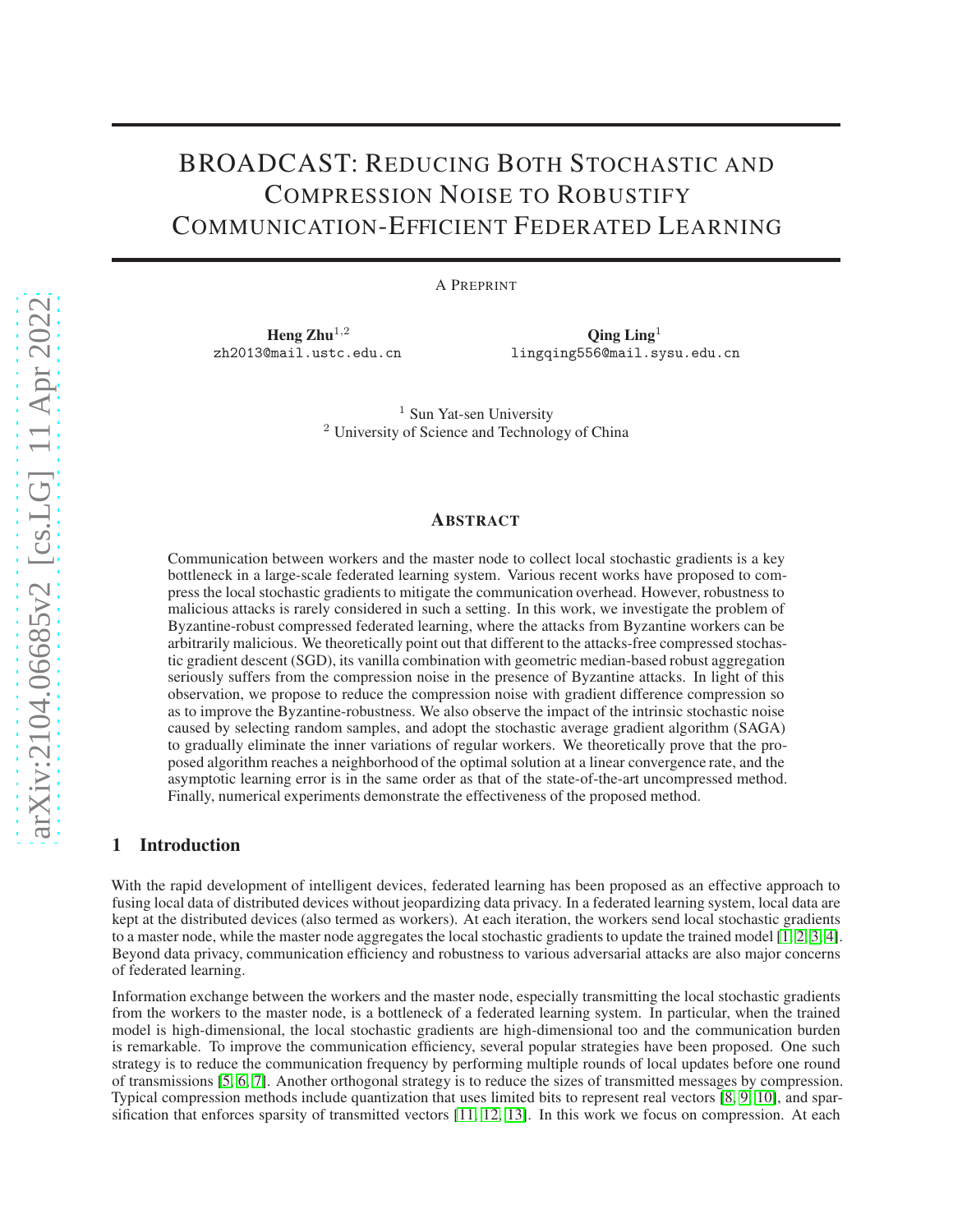iteration, the workers compress the local stochastic gradients and send to the master node. Then, the master node aggregates the received compressed local stochastic gradients to obtain a new direction.

In a federated learning system, however, the process of transmitting the compressed local stochastic gradients is vulnerable to adversarial attacks [\[3,](#page-12-2) [14,](#page-13-10) [15,](#page-13-11) [16,](#page-13-12) [17\]](#page-13-13). Not all the workers are guaranteed to be reliable and send the true compressed local stochastic gradients. On the contrary, some of them may send faulty messages to bias the aggregation and lead the optimization process to a wrong direction. To characterize the attacks, we consider the Byzantine attacks model where the number and identities of Byzantine workers are unknown to the master node. The Byzantine workers are assumed to be omniscient, can collude with each other, and may send arbitrary malicious messages [\[18\]](#page-13-14). To defend against Byzantine attacks, several robust aggregation rules have been proposed to replace the mean aggregation rule in the popular distributed stochastic gradient descent (SGD) algorithm [\[19,](#page-13-15) [20,](#page-13-16) [21\]](#page-13-17). These approaches are provably able to alleviate the influence of the malicious messages sent by the Byzantine workers on the optimization process.

In this paper, we investigate the problem of Byzantine-robust federated learning with compression, simultaneously considering Byzantine-robustness and communication efficiency. For Byzantine-robust aggregation rules, the noise introduced by compressing the local stochastic gradients significantly weakens their ability to defend against Byzantine attacks. To theoretically justify this claim, we compare the attacks-free compressed stochastic gradient descent (SGD) and its vanilla combination with geometric median-based robust aggregation under Byzantine attacks. We show that even with unbiased compressors, the Byzantine-robust compressed SGD still suffers from the compression noise. This observation illustrates the necessity of reducing the compression noise in the presence of Byzantine attacks. In addition, the stochastic noise caused by selecting random samples to compute the local stochastic gradients also brings difficulties to handling Byzantine attacks [\[22,](#page-13-18) [23,](#page-13-19) [24\]](#page-13-20). To address these issues, we propose a novel algorithm, termed as BROADCAST (Byzantine-RObust Aggregation with gradient Difference Compression And STochastic variance reduction), to reduce both compression and stochastic noise. To be specific, we apply gradient difference compression [\[25,](#page-13-21) [26\]](#page-14-0) to reduce the compression noise, and adopt the stochastic average gradient algorithm (SAGA) [\[27\]](#page-14-1) to gradually eliminate the inner variations of regular workers. Our contributions are summarized as follows:

- Our work is among the first attempts to jointly consider Byzantine-robust aggregation and compression in federated learning. Compared with gradient norm thresholding [\[28\]](#page-14-2) that removes a predefined fraction of compressed messages, our proposed algorithm does not need any prior knowledge about the fraction of Byzantine workers as long as it is smaller than  $\frac{1}{2}$ .
- We theoretically point out that compared with attacks-free compressed SGD, the Byzantine-robust compressed SGD seriously suffers from the compression noise under Byzantine attacks, emphasizing the necessity of reducing compression noise to enhance Byzantine-robustness.
- We prove that the proposed algorithm reaches a neighborhood of the optimal solution at a linear convergence rate, and the asymptotic learning error is in the same order as that of the state-of-the-art uncompressed method [\[22\]](#page-13-18).

## 1.1 Related Works

To achieve compression, we can quantize each coordinate of a transmitted vector into few bits [\[8,](#page-13-4) [9,](#page-13-5) [10\]](#page-13-6), or obtain a sparser vector by letting some elements be zero [\[11,](#page-13-7) [12,](#page-13-8) [13\]](#page-13-9). These compressors, either unbiased or biased, introduce compression noise that affects convergence of underlying algorithms. Error feedback has been applied to reduce the effect of compression noise and ensure convergence, even with biased compressors [\[11,](#page-13-7) [29,](#page-14-3) [30,](#page-14-4) [31\]](#page-14-5). However, the analysis relies on the assumption of bounded stochastic gradients. Free of this assumption, gradient difference compression is also provably able to reduce the compression noise, requiring the use of unbiased compressors [\[25,](#page-13-21) [26,](#page-14-0) [32,](#page-14-6) [33\]](#page-14-7). Nevertheless, the influence of gradient difference compression on the Byzantine-robustness has not yet been investigated. Our application and analysis of gradient difference compression in Byzantine-robust federated learning are novel.

Most of the existing Byzantine-robust federated learning methods aim to modify the distributed SGD with robust aggregation rules, such as geometric median [\[19\]](#page-13-15), coordinate-wise median [\[20\]](#page-13-16), coordinate-wise trimmed mean [\[20\]](#page-13-16), Krum [\[21\]](#page-13-17), Bulyan [\[14\]](#page-13-10), etc. When the workers have non-independent and identical distribution (non-i.i.d.) data, [\[34\]](#page-14-8) proposes a robust stochastic aggregation algorithm that forces the regular workers to reach a common solution, and [\[35\]](#page-14-9) proposes a resampling strategy to reduce the heterogeneity of data distributions at different workers. Byzantinerobustness and privacy preservation are jointly considered in [\[36,](#page-14-10) [37\]](#page-14-11).

Variance reduction techniques have been widely used to reduce stochastic noise to accelerate convergence of stochastic algorithms [\[27,](#page-14-1) [38,](#page-14-12) [39,](#page-14-13) [40\]](#page-14-14). In [\[26,](#page-14-0) [32\]](#page-14-6), the combination of variance reduction and gradient difference compression is investigated. Variance reduction is also important to Byzantine-robustness. It is proved in [\[22\]](#page-13-18) that the use of SAGA can fully eliminate the inner variation and improve the ability of tolerating Byzantine attacks. In [\[23\]](#page-13-19), the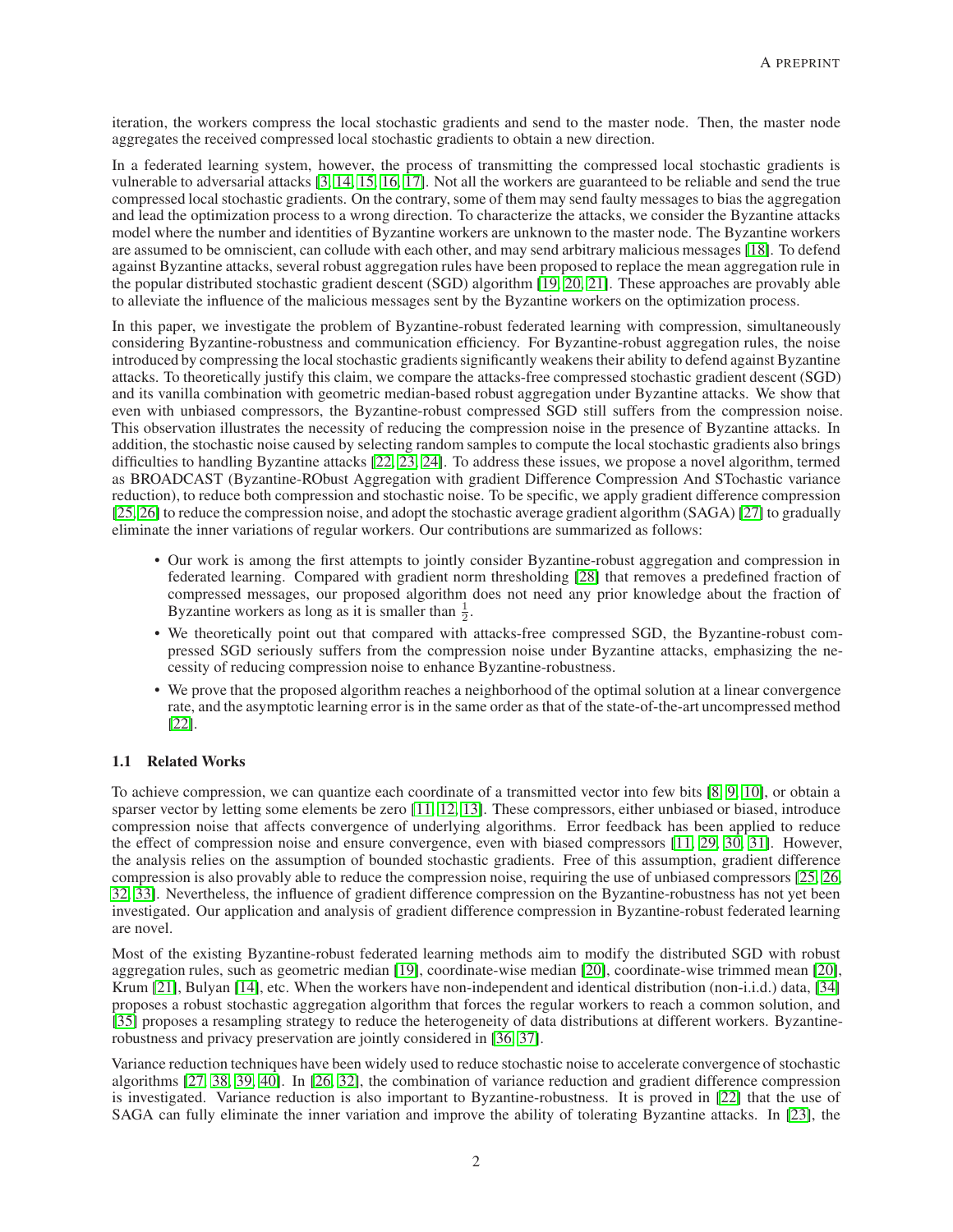stochastic variance reduced gradient (SVRG) method is combined with robust aggregation to solve distributed nonconvex problems. SGD with momentum is considered in [\[24\]](#page-13-20), also indicating that variance reduction could effectively enhance the performance of defending Byzantine attacks.

For existing Byzantine-robust methods with compression, [\[41\]](#page-14-15) shows that SignSGD is able to handle a certain class of Byzantine attacks. However, we will show in the numerical experiments that it fails upon several common Byzantine attacks. In [\[28\]](#page-14-2), gradient norm thresholding is used to remove potential malicious messages with compression, where error feedback is applied to reduce the learning error and Gaussian attacks are tested. However, gradient norm thresholding needs to know the fraction of Byzantine workers, or at least a proper estimate, so as to set the fraction of removals. In contrast, our proposed algorithm does not need any prior knowledge about the number of Byzantine workers as long as it is smaller than  $\frac{1}{2}$ . In addition, gradient norm thresholding can be viewed as a modified mean aggregation rule. Analyzing its error feedback extension is rather straightforward, and relies on the assumption of bounded stochastic gradients. Our analysis considers the combination of geometric median and gradient difference compression, and is hence more challenging. Further, we do not require the assumption of bounded stochastic gradients. We only assume strong convexity, Lipschitz continuous gradients, and bounded variance, which are common in the analysis of first-order stochastic methods.

Orthogonal to compression, another way to improve communication efficiency is to reduce communication frequency in a predefined or adaptive manner, such as in local SGD [\[5,](#page-13-1) [6\]](#page-13-2) or lazily aggregated gradient [\[7\]](#page-13-3), respectively. The work of [\[42\]](#page-14-16) combines robust stochastic aggregation [\[34\]](#page-14-8) with lazily aggregated gradient [\[7\]](#page-13-3) to achieve Byzantinerobustness and communication efficiency, which is different to our approach.

## 2 Problem Formulation

Consider a distributed federated learning system with one master node and W workers in a set  $W$ . Among these workers,  $R$  of them are regular and constitute a set  $R$ , while the rest  $B$  of them are Byzantine and constitute a set B. Note that the identities of regular and Byzantine workers are unknown. The Byzantine workers are assumed to be omniscient and can collude with each other to send arbitrary malicious messages to the master node. The problem of interest is to find an optimal solution to the finite-sum optimization problem

$$
x^* = \arg\min_x f(x) := \frac{1}{R} \sum_{\omega \in \mathcal{R}} f_{\omega}(x),\tag{1}
$$

with

<span id="page-2-0"></span>
$$
f_{\omega}(x) := \frac{1}{J} \sum_{j=1}^{J} f_{\omega,j}(x).
$$
 (2)

Here  $x \in \mathbb{R}^p$  represents the model parameter to be optimized,  $f_{\omega,j}(x)$  is the cost function associated with sample j at regular worker  $\omega$ , and  $f_\omega(x)$  is the local cost function of regular worker  $\omega$  averaging on J samples. Our goal is to solve [\(1\)](#page-2-0) in the presence of arbitrary malicious messages sent by Byzantine workers, while guarantee communication efficiency.

#### 2.1 Byzantine-Robust SGD

Without considering communication efficiency and when all the workers are regular, a standard approach to solving [\(1\)](#page-2-0) is the distributed SGD. At iteration t, the master node broadcasts the model parameter  $x^t$  to all the workers. Each worker  $\omega$  randomly selects a sample with index  $i_{\omega}^t$  to compute a local stochastic gradient  $\nabla f_{\omega,i_{\omega}^t}(x^t)$ , and sends it to the master node. The master node averages the received stochastic gradients and updates the model parameter as

<span id="page-2-1"></span>
$$
x^{t+1} = x^t - \gamma \cdot \frac{1}{W} \sum_{\omega \in \mathcal{W}} \nabla f_{\omega, i^t_{\omega}}(x^t),\tag{3}
$$

where  $\gamma$  is the step size.

However, the Byzantine workers can send arbitrary malicious messages to bias the optimization process. That is to say, the message sent by worker  $\omega$  at iteration t can be defined as

<span id="page-2-2"></span>
$$
v_{\omega}^{t} = \begin{cases} \nabla f_{\omega, i_{\omega}^{t}}(x^{t}), & \omega \in \mathcal{R}, \\ \ast, & \omega \in \mathcal{B}, \end{cases}
$$
\n(4)

where  $*$  represents an arbitrary  $p \times 1$  vector. The distributed SGD is vulnerable to such Byzantine attacks. Even there is only one Byzantine worker, the malicious messages can lead the average operation in [\(3\)](#page-2-1) to yield zero or infinite [\[18\]](#page-13-14).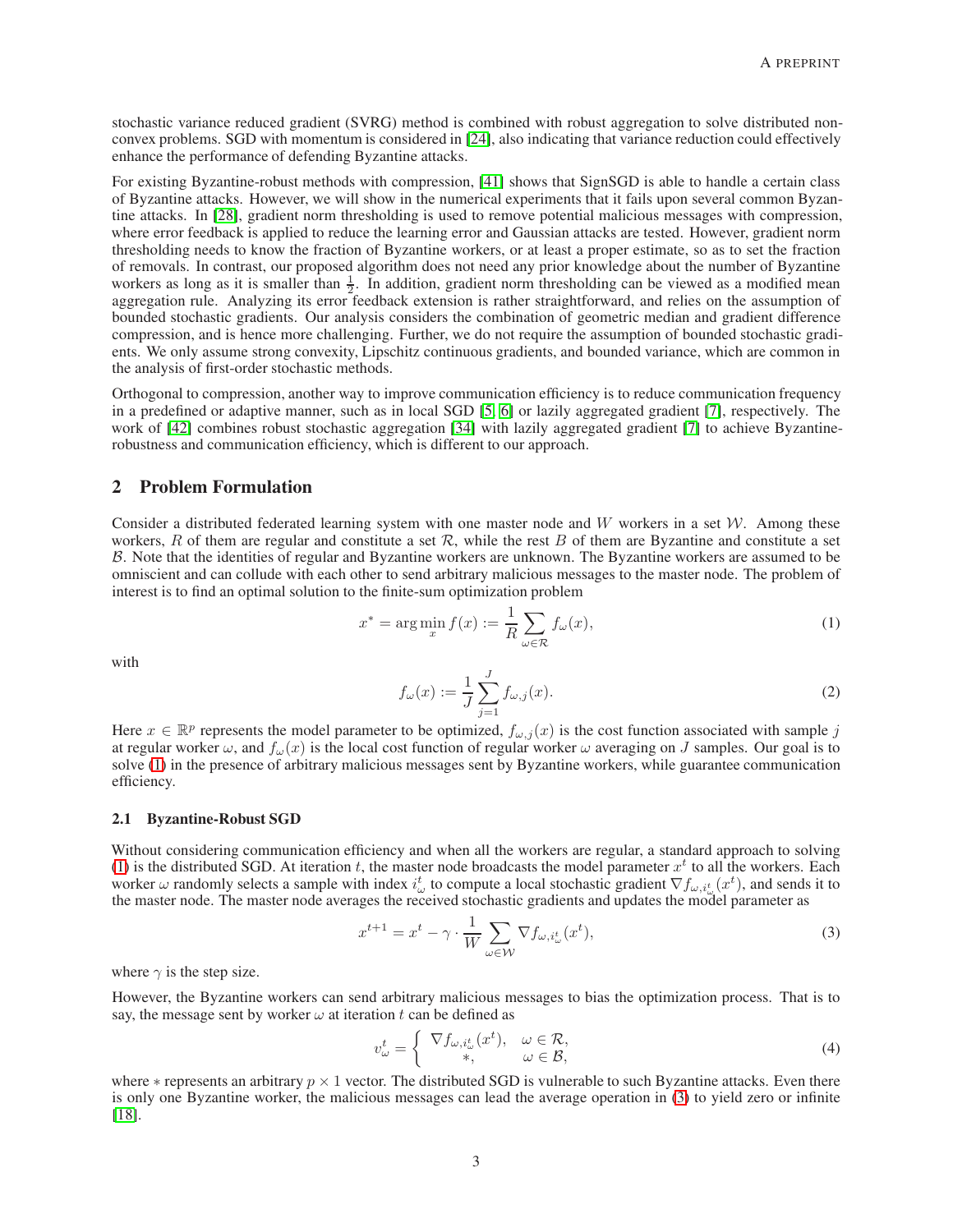To address the issue, many robust aggregation rules have been proposed, such as geometric median, coordinate-wise median, coordinate-wise trimmed mean, Krum, and Bulyan, to replace the mean aggregation rule in [\(3\)](#page-2-1) [\[14,](#page-13-10) [19,](#page-13-15) [20,](#page-13-16) [21\]](#page-13-17). In this paper, we focus on geometric median, but the idea can be also extended to other robust aggregation rules. After receiving the messages from all the workers, the master node calculates the geometric median as

$$
\underset{\omega \in \mathcal{W}}{\text{geomed}} \{ v_{\omega}^{t} \} := \underset{v}{\text{arg min}} \sum_{\omega \in \mathcal{W}} \left\| v - v_{\omega}^{t} \right\|.
$$
 (5)

Then, the update of model parameter has the form of

<span id="page-3-3"></span>
$$
x^{t+1} = x^t - \gamma \cdot \underset{\omega \in \mathcal{W}}{\text{geomed}} \{v^t_{\omega}\},\tag{6}
$$

which is termed as Byzantine-robust SGD. When less than half of the workers are Byzantine  $(B < \frac{W}{2})$ , the geometric median rule enables robustness to arbitrary malicious messages [\[19\]](#page-13-15).

Computing the exact geometric median is time-consuming, especially in the high-dimensional case [\[43\]](#page-14-17). Thus, we often resort to an  $\epsilon$ -approximate geometric median that satisfies

$$
\sum_{\omega \in \mathcal{W}} \left\| \text{geomed}\{ v_{\omega}^t \} - v_{\omega}^t \right\| \le \inf_{v} \sum_{\omega \in \mathcal{W}} \left\| v - v_{\omega}^t \right\| + \epsilon. \tag{7}
$$

#### 2.2 Compressors

To reduce the communication burden of the federated learning system, one can compress the local stochastic gradients sent by the workers to the master node. Commonly used compressors are either biased or unbiased. In this paper, we focus on unbiased compressors [\[8,](#page-13-4) [12,](#page-13-8) [26\]](#page-14-0). Application and analysis of general, possibly biased compressors are discussed in the Appendix E.

<span id="page-3-2"></span>**Definition 1** (Unbiased compressor). A randomized operator  $Q: \mathbb{R}^p \to \mathbb{R}^p$  is an unbiased compressor if it satisfies

<span id="page-3-4"></span>
$$
E_{\mathcal{Q}}[\mathcal{Q}(x)] = x,
$$
  
\n
$$
E_{\mathcal{Q}} ||\mathcal{Q}(x) - x||^2 \le \delta ||x||^2, \quad \forall x \in \mathbb{R}^p,
$$
\n(8)

*where* δ *is a non-negative constant.*

Typical unbiased compressors include:

- Randomized quantization [\[8\]](#page-13-4): For any real number  $r \in [a, b]$ , there is a probability  $\frac{b-r}{b-a}$  to quantize r into a, and  $\frac{r-a}{b-a}$  to quantize r into b.
- Rand-k sparsification [\[12\]](#page-13-8): For any  $x \in \mathbb{R}^p$ , randomly select k elements of x to be scaled by  $\frac{p}{k}$ , and let the other elements to be zero.

Loosely speaking,  $\delta$  can be viewed as the compression ratio. When  $\delta$  approaches zero, there is little compression.

## 2.3 Assumptions

We make the following assumptions in the analysis.

<span id="page-3-0"></span>Assumption 1 (Strong convexity and Lipschitz continuous gradients). *The cost function* f *is* µ*-strong convex and has* L-Lipschitz continuous gradients, which means for any  $x, y \in \mathbb{R}^p$ , it holds that

$$
f(x) \ge f(y) + \langle \nabla f(y), x - y \rangle + \frac{\mu}{2} ||x - y||,
$$
\n(9)

*and*

$$
\|\nabla f(x) - \nabla f(y)\| \le L \|x - y\|.
$$
\n(10)

<span id="page-3-1"></span>Assumption 2 (Bounded outer variation). *For any*  $x \in \mathbb{R}^p$ , the variation of the local gradients at the regular workers *with respect to the global gradient is upper-bounded by*

$$
\frac{1}{R} \sum_{\omega \in \mathcal{R}} \left\| \nabla f_{\omega}(x) - \nabla f(x) \right\|^2 \le \sigma^2.
$$
\n(11)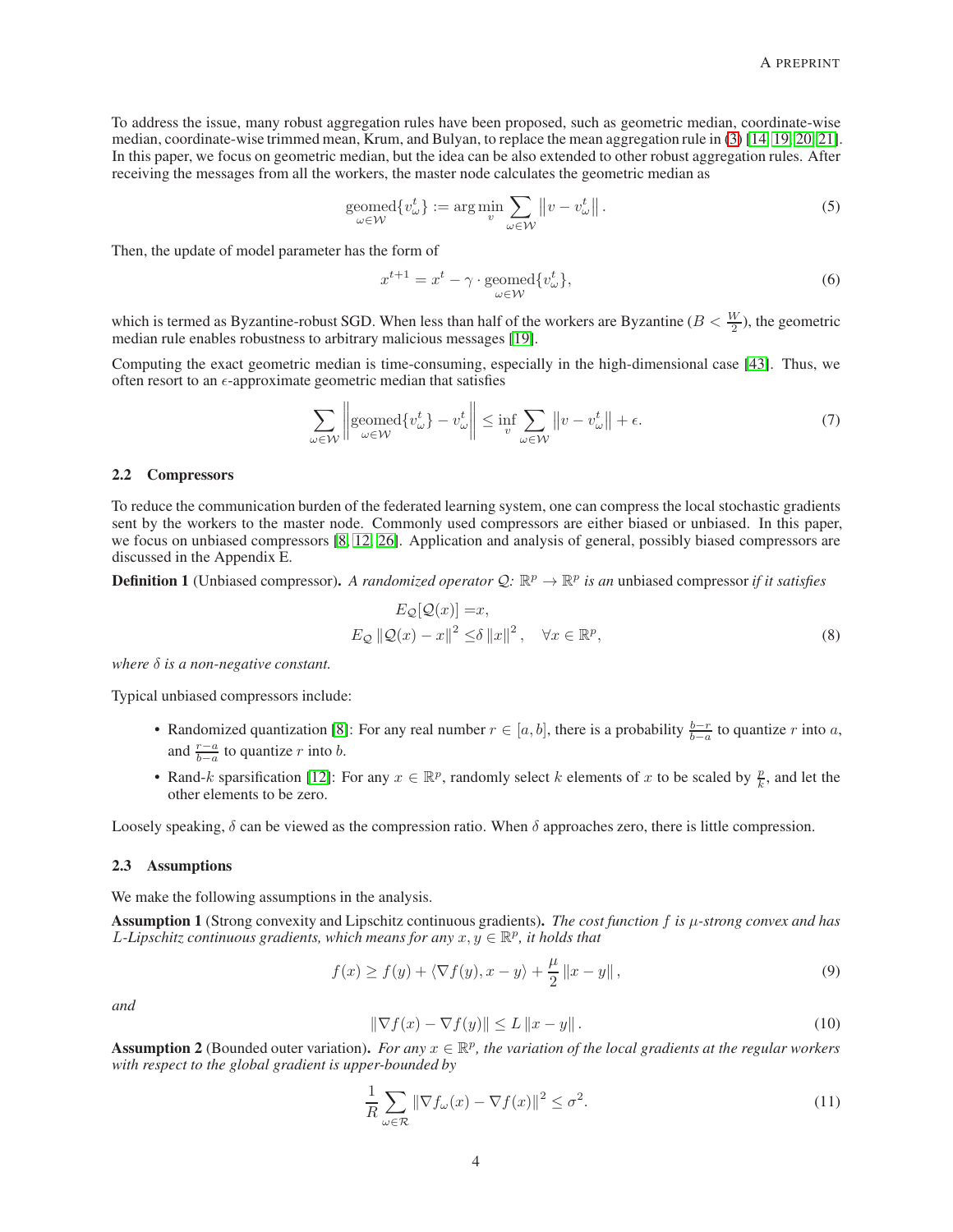<span id="page-4-0"></span>Assumption 3 (Bounded inner variation). *For every regular worker*  $\omega \in \mathcal{R}$  and any  $x \in \mathbb{R}^p$ , the variation of its *stochastic gradient with respect to its local gradient is upper-bounded by*

$$
E_{i^t_{\omega}} \left\| \nabla f_{\omega, i^t_{\omega}}(x) - \nabla f_{\omega}(x) \right\|^2 \le \zeta^2, \ \forall \omega \in \mathcal{R}.
$$
 (12)

<span id="page-4-1"></span>**Assumption 4** (Bounded stochastic gradients). *For every regular worker*  $\omega \in \mathcal{R}$  *and any*  $x \in \mathbb{R}^p$ , *its stochastic*  $\omega$  is stochastic gradients). *For every regular worker*  $\omega \in \mathcal{R}$  *and any*  $x \in \mathbb{R}$ *gradient is upper-bounded by*

$$
E_{i_{\omega}^{t}} \left\| \nabla f_{\omega, i_{\omega}^{t}}(x) \right\|^{2} \leq G^{2}, \ \forall \omega \in \mathcal{R}.
$$
\n(13)

Assumption [1](#page-3-0) is standard in convex analysis. Assumptions [2](#page-3-1) and [3](#page-4-0) bound the outer variation that describes the sample heterogeneity among the regular workers, and the inner variation that describes the sample heterogeneity on every regular worker, respectively [\[44\]](#page-14-18). Assumption [4](#page-4-1) is often used to bound the compression noise [\[11,](#page-13-7) [30,](#page-14-4) [31\]](#page-14-5). Note that the Byzantine-robust compressed SGD and SAGA, which are discussed in the ensuing sections, both need this assumption. In contrast, our proposed method does not need this assumption.

## 3 Compression and Stochastic Noise in Byzantine-Robust Compressed SGD

In this section, we begin with analyzing the attacks-free compressed SGD and its naive combination with the geometric median-based robust aggregation rule. We theoretically point out that the latter seriously suffers from the compression noise in the presence of Byzantine attacks, emphasizing the necessity of reducing compression noise to enhance Byzantine-robustness. We also show the impact of stochastic noise caused by selecting random samples.

#### 3.1 Attacks-Free Compressed SGD

We consider the attacks-free compressed SGD, and show that the compression noise does not affect the asymptotic learning error. Now all workers  $\omega \in \mathcal{W}$  are regular, such that  $\mathcal{W} = \mathcal{R}$ . The compressed SGD is described as follows. At iteration t, the master node broadcasts the model parameter  $x^t$  to all the workers. Then each worker  $\omega \in W$ randomly selects a sample with index  $i_{\omega}^t$  to compute a local stochastic gradient  $\nabla f_{\omega,i_{\omega}^t}(x^t)$ . After that, each worker  $\omega \in W$  sends the compressed message  $\mathcal{Q}(\nabla f_{\omega,i^t_{\omega}}(x^t))$  to the master node. Upon receiving the compressed messages, the master node updates the model parameter as

<span id="page-4-2"></span>
$$
x^{t+1} = x^t - \gamma \cdot \frac{1}{W} \sum_{\omega \in \mathcal{W}} \mathcal{Q}(\nabla f_{\omega, i_{\omega}^t}(x^t)).
$$
\n(14)

<span id="page-4-3"></span>Below we give the convergence analysis of the attacks-free compressed SGD, and the proof is left to Appendix D. Theorem 1 (Convergence of attacks-free compressed SGD). *Consider the attacks-free compressed SGD update* [\(14\)](#page-4-2) *using an unbiased compressor. Under Assumptions [1,](#page-3-0) [2,](#page-3-1) and [3,](#page-4-0) if the step size* γ *satisfies*

<span id="page-4-4"></span>
$$
\gamma \le \frac{2}{(\mu + L)(1 + \delta)},\tag{15}
$$

*then it holds that*

$$
E\left\|x^{t}-x^{*}\right\|^{2} \leq \left(1-\frac{2\gamma\mu L}{\mu+L}\right)^{t} \Delta_{1} + \Delta_{2},\tag{16}
$$

*where*

$$
\Delta_1 := \|x^0 - x^*\|^2 - \frac{\gamma(\mu + L)(1 + \delta)(\zeta^2 + \sigma^2)}{2\mu L},\tag{17}
$$

$$
\Delta_2 := \frac{1}{\mu L} (\sigma^2 + \zeta^2). \tag{18}
$$

Observe that the asymptotic learning error  $\Delta_2$  is determined by the outer variation  $\sigma^2$  and the inner variation  $\zeta^2$ , but irrelevant with  $G<sup>2</sup>$ , the bound of stochastic gradients. In Theorem [1,](#page-4-3) we use a constant step size for the sake of fair comparison with other algorithms analyzed in this paper. If a diminishing step size is applied, the asymptotic learning error can be eliminated.

By the use of an unbiased compressor, the asymptotic learning error is not influenced by compression and Assumption [4](#page-4-1) is not needed in Theorem [1.](#page-4-3) However, the bound of step size [\(15\)](#page-4-4) is affected: A larger compression ratio  $\delta$  means that we need to use a smaller step size  $\gamma$  to guarantee convergence. With particular note, using biased compressors, compressed stochastic algorithms may even diverge [\[30\]](#page-14-4). We call the impact of compression ratio on the algorithms as *compression noise*, caused by using compressed local stochastic gradients. The impact of outer variation  $\sigma^2$  and inner variation  $\zeta^2$  on the algorithms is termed as *stochastic noise*, caused by randomly selecting samples.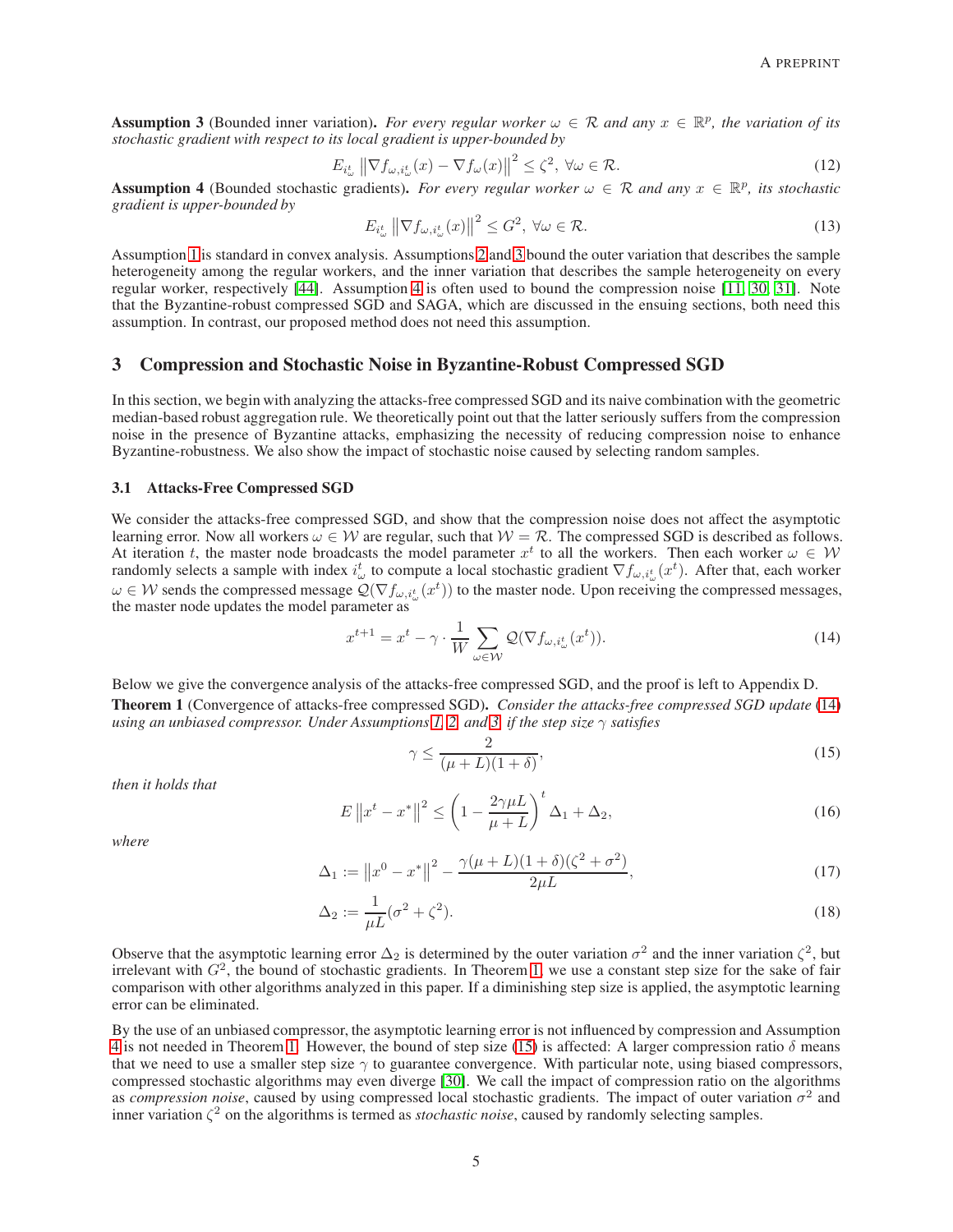#### 3.2 Byzantine-Robust Compressed SGD

For Byzantine-robust and communication-efficient federated learning, we first consider a vanilla approach that combines the distributed SGD with geometric median aggregation and stochastic gradient compression. We then theoretically point out that compression and stochastic noise significantly weakens its ability to tolerate Byzantine attacks.

The Byzantine-robust compressed SGD is similar to the attacks-free compressed SGD, except that the aggregation rule at the master node is changed from mean to geometric median. At iteration  $t$ , the master node broadcasts the model parameter  $x^t$  to all the workers. Then each regular worker  $\omega \in \mathcal{R}$  randomly selects a sample with index  $i^t_{\omega}$ to compute a local stochastic gradient  $\nabla f_{\omega,i_\omega^t}(x^t)$ . Each Byzantine worker  $\omega \in \mathcal{B}$  generates an arbitrary malicious  $p \times 1$  vector \* instead. We use  $v^t_{\omega}$  given by [\(4\)](#page-2-2) to denote the vector held by each worker  $\omega \in \mathcal{W}$ . Different from the Byzantine-robust SGD, now each worker  $\omega \in W$  sends the compressed message  $\mathcal{Q}(v_{\omega}^t)$  to the master node. Upon receiving the compressed messages, the master node updates the model parameter as

<span id="page-5-1"></span>
$$
x^{t+1} = x^t - \gamma \cdot \text{geomed}\{Q(v^t_\omega)\}.
$$
\n<sup>(19)</sup>

Here we suppose the Byzantine workers obey the compression rule too. Otherwise, their identities are easy to recognize.

## 3.3 Impact of Compression and Stochastic Noise

where  $\bar{z} := \frac{1}{R} \sum$ 

ω∈R

For the attacks-free case, directly compressing the stochastic gradients introduces compression noise. For unbiased compressors, it leads to a smaller step size and hence slower convergence as we have shown in Theorem [1.](#page-4-3) For biased compressors, compression noise may even make the compressed stochastic algorithms divergent [\[30\]](#page-14-4). Due to the randomness introduced in selecting local samples, the stochastic gradients computed in regular workers contain stochastic noise, which may slow down the convergence of stochastic algorithms [\[38\]](#page-14-12).

In the presence of Byzantine attacks, compression and stochastic noise not only affects convergence, but also significantly influences the effectiveness of robust aggregation rules to defend attacks. The reason is intuitive: Since even the compressed messages sent from the regular workers are noisy, it is difficult to recognize the malicious ones among them. Thus, when the variance of the compressed messages is large, the gap between the average of true stochastic gradients (which is what we want) and the robustly aggregated vector (which is what we have) could be large, too. To justify this intuitive idea and demonstrate the effect of compression and stochastic noise on robust aggregation, we give the following property of geometric median; the proof is delegated to Appendix [A.](#page-14-19)

<span id="page-5-0"></span>**Lemma 1** (Geometric median of compressed vectors). Let  $\{z_\omega, \omega \in \mathcal{W}\}\$ be a subset of random vectors distributed in *a normed vector space and*  $\mathcal{Q}(\cdot)$  *is an unbiased compressor satisfying Definition [1.](#page-3-2) It holds when*  $B<\frac{W}{2}$  *that* 

<span id="page-5-2"></span>
$$
E \parallel \text{geomed}\{\mathcal{Q}(z_{\omega})\} - \bar{z}\|^{2}
$$
\n
$$
\leq \frac{2C_{\alpha}^{2}}{R} \sum_{\omega \in \mathcal{R}} E \parallel z_{\omega} - Ez_{\omega} \parallel^{2} + \frac{2C_{\alpha}^{2}}{R} \sum_{\omega \in \mathcal{R}} \parallel Ez_{\omega} - \bar{z}\|^{2}
$$
\n
$$
+ \frac{2C_{\alpha}^{2}\delta}{R} \sum_{\omega \in \mathcal{R}} E \parallel z_{\omega} \parallel^{2} + \frac{2\epsilon^{2}}{(W - 2B)^{2}},
$$
\n
$$
Ez_{\omega}, \alpha := \frac{B}{W}, \text{ and } C_{\alpha} := \frac{2 - 2\alpha}{1 - 2\alpha}.
$$
\n(20)

Let  $z_\omega$  represent  $v_\omega^t$  at iteration t. Lemma [1](#page-5-0) characterizes the mean-square error of the geometric median relative to the average of true stochastic gradients. The mean-square error is bounded by four terms. The first refers to the sum of inner variations, and the second refers to the outer variation. The two terms represent the stochastic noise inside each regular worker and across all the regular workers, respectively. The third is proportional to the compression-related parameter  $\delta$ , and becomes large when the compression ratio  $\delta$  is high. The last is from the inexact  $\epsilon$ -approximate geometric median. Lemma [1](#page-5-0) asserts that the compression and stochastic noise enlarges the gap between the geometric median and the average of true stochastic gradients. For other robust aggregation rules such as Krum and coordinatewise median, similar results are also attainable. The compression and stochastic noise remains affecting the quality of robust aggregation.

Since geometric median aggregation of the compressed messages  $\mathcal{Q}(v_\omega^t)$  yields unsatisfactory output as indicated by Lemma [1,](#page-5-0) the Byzantine-robust compressed SGD in [\(19\)](#page-5-1) performs poorly too. Below we analyze its convergence; the proof is delegated to Appendix [A.](#page-14-19) It converges to a neighborhood of the optimal solution, and the asymptotic learning error is subject to the compression and stochastic noise.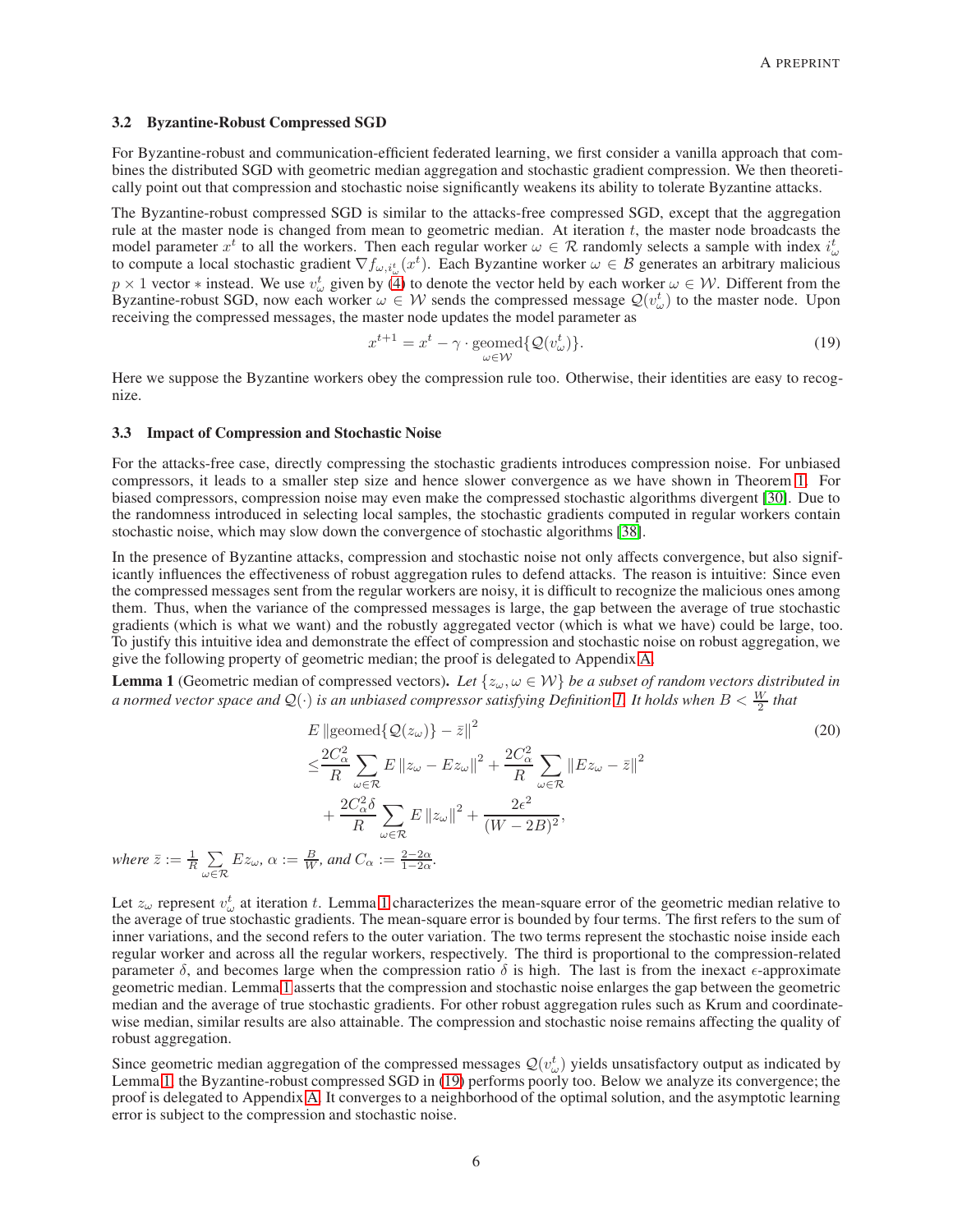<span id="page-6-0"></span>Theorem 2 (Convergence of Byzantine-robust compressed SGD). *Consider the Byzantine-robust compressed SGD update* [\(19\)](#page-5-1) with  $\epsilon$ -approximate geometric median aggregation and using an unbiased compressor. Under Assumptions *1*, [2,](#page-3-1) [3,](#page-4-0) and [4,](#page-4-1) if the number of Byzantine workers satisfies  $B < \frac{W}{2}$  and the step size  $\gamma$  satisfies

<span id="page-6-1"></span>
$$
\gamma \le \frac{\mu}{2L^2},\tag{21}
$$

*then it holds that*

$$
E \|x^{t} - x^{*}\|^{2} \le (1 - \gamma \mu)^{t} \Delta_{1} + \Delta_{2},
$$
\n(22)

*where*

$$
\Delta_1 := \|x^0 - x^*\|^2 - \Delta_2,\tag{23}
$$

$$
\Delta_2 := \frac{2}{\mu^2} \left( 2C_\alpha^2 \sigma^2 + 2C_\alpha^2 \zeta^2 + 2C_\alpha^2 \delta G^2 + \frac{2\epsilon^2}{(W - 2B)^2} \right),\tag{24}
$$

 $\alpha := \frac{B}{W}$ *, and*  $C_{\alpha} := \frac{2-2\alpha}{1-2\alpha}$ *.* 

Observe that the asymptotic learning error  $\Delta_2$  is linear with the inner variation  $\zeta^2$ , the outer variation  $\sigma^2$  and the compression ratio  $\delta$ . It is the gap introduced by the geometric median, as shown in Lemma [1,](#page-5-0) that determines the asymptotic learning error. Note that in the analysis of Byzantine-robust compressed SGD, we need Assumption [4](#page-4-1) to bound the compression error. This is different to the analysis of attacks-free compressed SGD in Theorem [1](#page-4-3) where Assumption [4](#page-4-1) is not required.

Comparing in Theorems [1](#page-4-3) and [2,](#page-6-0) we find that under Byzantine attacks, the asymptotic learning error is linear with  $C^2_{\alpha}$ , which is determined by the maximum number of Byzantine workers. In addition, the term of  $\delta G^2$  appears, showing the larger impact of compression noise in the presence of Byzantine attacks. Technically speaking, this is due to the introduction of the biased robust aggregation to defend against Byzantine attacks. Unlike the unbiased and nonrobust mean aggregation, robust aggregation rules are often biased so as to handle the outliers caused by Byzantine attacks. This feature in turn amplifies the impact of compression noise on the asymptotic learning error. Therefore, it is necessary to reduce the compression noise for Byzantine robust compressed federated learning. The stochastic noise, characterized by the inner variation  $\zeta^2$  and the outer variation  $\sigma^2$ , also affects the asymptotic learning error.

Motivated by the analysis of this vanilla approach, we propose to reduce both compression and stochastic noise so as to reach a better neighborhood of the optimal solution.

## <span id="page-6-3"></span>4 Reducing Stochastic Noise

We start from reducing the impact of stochastic noise. In recent years, variance reduction techniques have been widely used to accelerate convergence of stochastic algorithms [\[38,](#page-14-12) [27\]](#page-14-1). Motivated by the theoretical findings in Theorem [2,](#page-6-0) we combine the distributed SAGA, a popular variance reduction approach, to enhance the Byzantine-robustness. We stress that other variance reduction techniques, such as SVRG [\[23\]](#page-13-19) and momentum [\[24\]](#page-13-20), could be also applicable.

In the distributed SAGA, each worker stores the most recent stochastic gradient for all of its local data samples. When worker  $\omega$  randomly selects a sample with index  $i_{\omega}^t$  at iteration t, the corrected stochastic gradient is

$$
\nabla f_{\omega,i_{\omega}^{t}}(x^{t}) - \nabla f_{\omega,i_{\omega}^{t}}(\phi_{\omega,i_{\omega}^{t}}^{t}) + \frac{1}{J} \sum_{j=1}^{J} \nabla f_{\omega,j}(\phi_{\omega,j}^{t}), \qquad (25)
$$

<span id="page-6-4"></span>where

<span id="page-6-2"></span>
$$
\phi_{\omega,j}^{t+1} = \begin{cases} \phi_{\omega,j}^t, & j \neq i_{\omega}^t, \\ x^t, & j = i_{\omega}^t. \end{cases}
$$
\n(26)

That is to say, worker  $\omega$  corrects the stochastic gradient by first subtracting the previously stored stochastic gradient of sample  $i_{\omega}^t$ , and then adding the average of all the stored stochastic gradients of J samples.

At the presence of Byzantine workers, the vector calculated at  $\omega$  can be represented as

$$
g_{\omega}^{t} = \begin{cases} \nabla f_{\omega,i_{\omega}^{t}}(x^{t}) - \nabla f_{\omega,i_{\omega}^{t}}(\phi_{\omega,i_{\omega}^{t}}^{t}) \\ \nabla f_{\omega,j}(\phi_{\omega,j}^{t}), & \omega \in \mathcal{R}, \\ \nabla f_{\omega,j}(\phi_{\omega,j}^{t}), & \omega \in \mathcal{B}, \n\end{cases}
$$
\n
$$
(27)
$$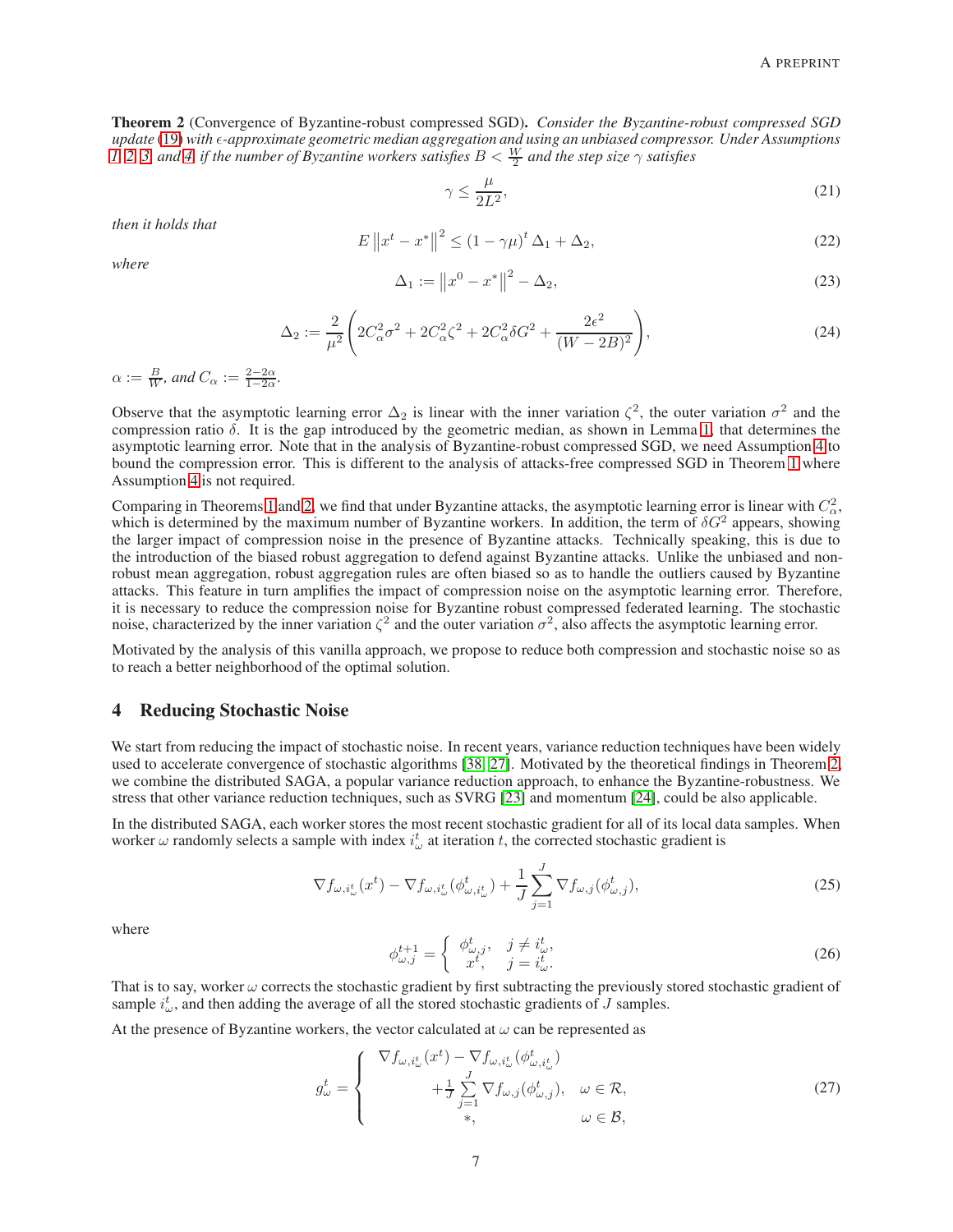where  $*$  represents an arbitrary  $p \times 1$  vector. Every worker  $\omega \in \mathcal{W}$  compresses  $g^t_{\omega}$  and sends  $\mathcal{Q}(g^t_{\omega})$  to the master node. Then the master node performs geometric median aggregation to update the model parameter, as

<span id="page-7-0"></span>
$$
x^{t+1} = x^t - \gamma \cdot \text{geomed}\{Q(g^t_\omega)\}.
$$
\n<sup>(28)</sup>

We term it as Byzantine-robust compressed SAGA, whose convergence is stated as follows and the proof is delegated to Appendix [B.](#page-17-0)

<span id="page-7-3"></span>Theorem 3 (Convergence of Byzantine-robust compressed SAGA). *Consider the Byzantine-robust compressed SAGA update* [\(28\)](#page-7-0) with  $\epsilon$ -approximate geometric median aggregation and using an unbiased compressor. Under Assumptions *1*, [2,](#page-3-1) and [4,](#page-4-1) if the number of Byzantine workers satisfies  $B < \frac{W}{2}$  and the step size  $\gamma$  satisfies

$$
\gamma \le \frac{\mu}{4\sqrt{5}J^2L^2C_\alpha},\tag{29}
$$

*then it holds that*

$$
E\left\|x^{t}-x^{*}\right\|^{2} \leq \left(1-\frac{\gamma\mu}{2}\right)^{t} \Delta_{1} + \Delta_{2},\tag{30}
$$

<span id="page-7-1"></span>*where*

$$
\Delta_1 := \|x^0 - x^*\|^2 - \Delta_2,\tag{31}
$$

$$
\Delta_2 := \frac{5}{\mu^2} \left( 2C_\alpha^2 \sigma^2 + 2C_\alpha^2 \delta G^2 + \frac{2\epsilon^2}{(W - 2B)^2} \right).
$$
 (32)

Compared with the asymptotic learning error of Byzantine-robust compressed SGD in [\(24\)](#page-6-1), in [\(32\)](#page-7-1) the inner variation is fully eliminated due to the use of variance reduction.

**Remark 1.** [\[22\]](#page-13-18) proposes the Byzantine-robust SAGA without compression, i.e., each worker  $\omega$  directly sends  $g^t_\omega$  in [\(27\)](#page-6-2) to the master node. Therein, the asymptotic learning error is  $\Delta_2 = \frac{5}{\mu^2} \left( 2C_\alpha^2 \sigma^2 + \frac{2\epsilon^2}{(W-2)^2} \right)$ (W−2B) 2 *. One can see that compression is a double-edged sword: It leads to better communication efficiency, but brings higher asymptotic learning error.*

## 5 BROADCAST: Reducing Both Compression & Stochastic Noise

As mentioned in Section [4,](#page-6-3) directly compressing the corrected stochastic gradients still introduces remarkable compression noise, leading to unsatisfactory Byzantine-robustness. Therefore, we propose to compress the differences between the corrected stochastic gradients and auxiliary vectors to reduce the compression noise. The proposed algorithm, named as BROADCAST (Byzantine-RObust Aggregation with gradient Difference Compression And STochastic variance reduction), jointly reduces the compression and stochastic noise.

#### 5.1 Gradient Difference Compression

In gradient difference compression, each worker  $\omega$  and the master node maintain the same vector  $h_{\omega} \in \mathbb{R}^p$ , which is initialized by the same value and updated following the same rule. At iteration t, each worker  $\omega$  compresses the difference  $g^t_\omega - h^t_\omega$  and sends to the master node. After receiving the compressed difference  $\mathcal{Q}(g^t_\omega - h^t_\omega)$ , the master node approximates the corrected stochastic gradient as

<span id="page-7-2"></span>
$$
\hat{g}^t_\omega = h^t_\omega + \mathcal{Q}(g^t_\omega - h^t_\omega). \tag{33}
$$

Upon collecting all approximations  $\hat{g}^t_\omega$ , the master node updates the model parameter as

$$
x^{t+1} = x^t - \gamma \cdot \underset{\omega \in \mathcal{W}}{\text{geomed}} \{ \hat{g}_{\omega}^t \}. \tag{34}
$$

With the compressed difference, each worker  $\omega$  and the master node both update  $h_{\omega}$  as

$$
h_{\omega}^{t+1} = h_{\omega}^t + \beta \mathcal{Q}(g_{\omega}^t - h_{\omega}^t),\tag{35}
$$

where  $\beta$  is a hyperparameter. Compared to directly compressing the corrected stochastic gradients, compressing the differences gradually eliminates the compression noise, as we shall see in the theoretical analysis.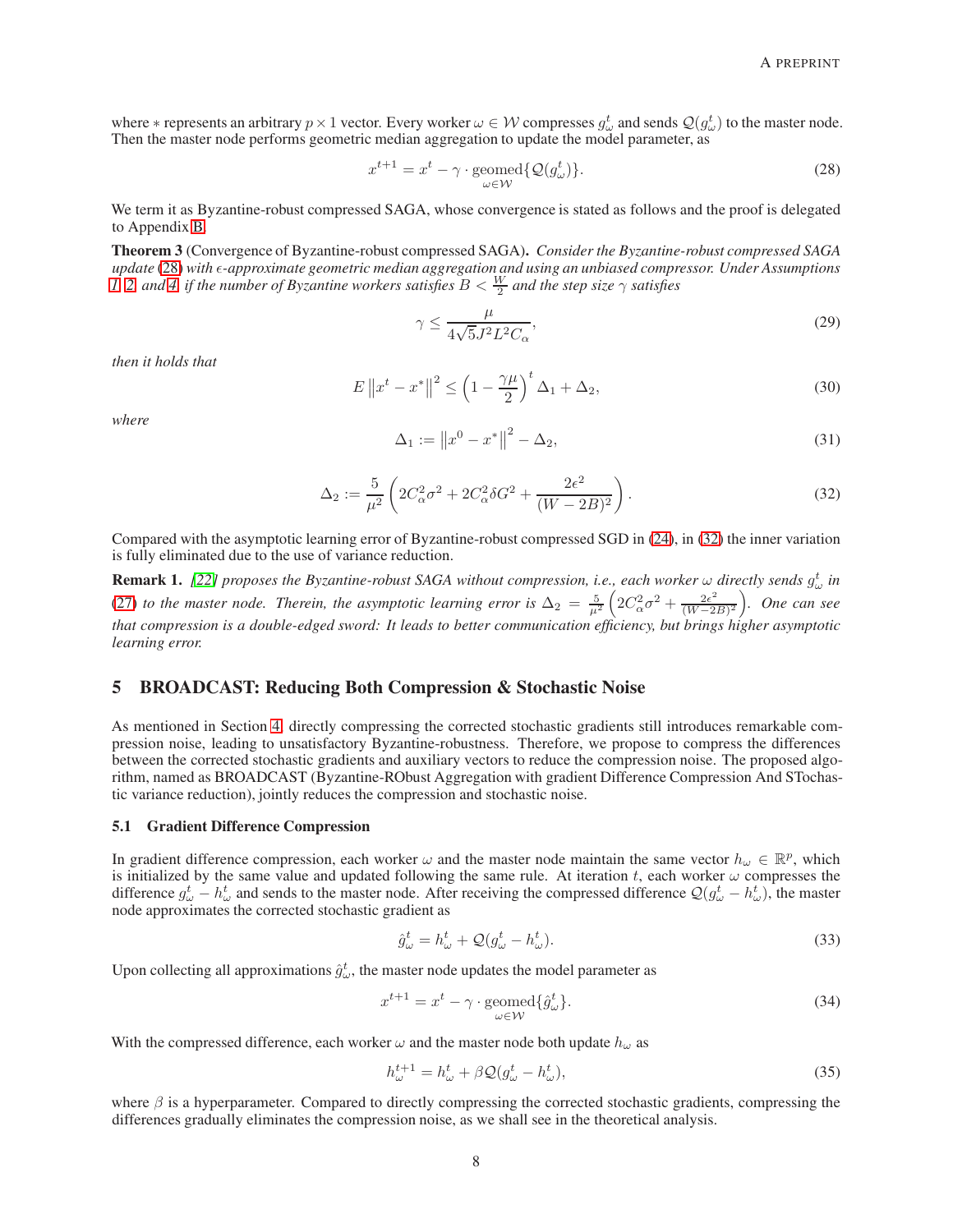#### <span id="page-8-0"></span>Algorithm 1 BROADCAST

**Input:** Step size  $\gamma$ , hyperparameter  $\beta$ 

**Initialize**: Initialize  $x^0$  for master node and all workers. Initialize  $h^0_\omega$  for master node and each worker  $\omega$ . Initialize  $\{\nabla f_{\omega,j}(\phi_{\omega,j}^0)=\nabla f_{\omega,j}(x^0), j=1,\ldots,J\}$  for each regular worker  $\omega$ 1: for  $t = 0, 1, ...$  do 2: Master node: 3: Broadcast  $x^t$  to all workers 4: Receive  $\mathcal{Q}(u_{\omega}^t)$  from all workers 5: Obtain approximations  $\hat{g}^t_\omega = h^t_\omega + \mathcal{Q}(u^t_\omega)$ 6: Update  $x^{t+1} = x^t - \gamma \cdot \text{geomed}_{\omega \in \mathcal{W}} \{ \hat{g}_{\omega}^t \}$ 7: Update  $h_{\omega}^{t+1} = h_{\omega}^t + \beta \mathcal{Q}(u_{\omega}^t)$ 8: Worker  $\omega$ : 9: **if**  $\omega \in \mathcal{R}$  **then**<br>10: **Compute**  $\bar{q}_{\omega}^t$ 10: Compute  $\bar{g}^t_{\omega} = \frac{1}{J} \sum_{j=1}^J \nabla f_{\omega,j}(\phi^t_{\omega,j})$ 11: Randomly sample  $i_{\omega}^t$  from  $\{1, ..., J\}$ <br>12: Obtain  $g_{\omega}^t = \nabla f_{\omega, i_{\omega}^t}(x^t) - \nabla f_{\omega, i_{\omega}^t}(\phi_{\omega, i_{\omega}^t}^t) + \bar{g}_{\omega}^t$ 13: Store  $\nabla f_{\omega,i_{\omega}^t}(\phi_{\omega,i_{\omega}^t}^t) = \nabla f_{\omega,i_{\omega}^t}(x^t)$ 14: Compress  $\mathcal{Q}(u^t_\omega) = \mathcal{Q}(g^t_\omega - h^t_\omega)$ 15: Update  $h_{\omega}^{t+1} = h_{\omega}^t + \beta \mathcal{Q}(u_{\omega}^t)$ 16: Send  $\mathcal{Q}(\tilde{u}^t_\omega)$  to master node 17: **else if**  $\omega \in \mathcal{B}$  **then**<br>18: **Generate arbitra** 18: Generate arbitrary malicious vector  $g^t_\omega = *$ 19: Send  $\mathcal{Q}(u^t_\omega) = \mathcal{Q}(g^t_\omega)$  to master node 20: end if 21: end for

## 5.2 BROADCAST Algorithm Outline

BROADCAST is described in Algorithm [1.](#page-8-0) In each regular worker  $\omega$ , a stochastic gradient table is kept to store the most recent stochastic gradient for every local sample, and an auxiliary vector  $h^t_\omega$  is used to calculate the difference of gradients. Each Byzantine worker  $\omega$  may maintain its stochastic gradient table and  $h^t_\omega$  for the sake of generating malicious vectors, or not do so but generate malicious vectors in other ways. The master node also maintains  $h^{\bar{t}}_{\omega}$ for each worker  $\omega$ , with the same initialization. At iteration t, the master node broadcasts  $x^t$  to all the workers. Each regular worker  $\omega$  randomly selects a sample and obtains the corrected stochastic gradient  $g^t_\omega$  as [\(27\)](#page-6-2). Next, the difference between  $g^t_\omega$  and  $h^t_\omega$  is compressed and sent to the master node. Each regular worker  $\omega$  then updates  $h^{t+1}_\omega$ by adding a scaled compressed difference. The Byzantine workers can generate arbitrary messages but also send the compressed results to cheat the master node. After collecting the compressed differences from all the workers, the master node approximates the corrected stochastic gradients by adding the compressed differences to the stored  $h^t_{\omega}$ . Then the master node calculates the geometric median and updates x as [\(34\)](#page-7-2). The stored  $h_{\omega}^{t+1}$  in master node is updated in the same way as at each worker  $\omega$ .

## 5.3 Theoretical Analysis

Here we establish the convergence of BROADCAST. Note that the technical challenge lies in how to analyze gradient different compression in the biased robust aggregation. We do not have the property that the aggregation of approximated gradient  $\{\hat{g}^t_\omega\}_{\omega \in \mathcal{W}}$  is still unbiased in the previous work.

<span id="page-8-1"></span>Theorem 4 (Convergence of BROADCAST). *Consider Algorithm [1](#page-8-0) with*  $\epsilon$ *-approximate geometric median aggregation and using an unbiased compressor. Under Assumptions [1](#page-3-0) and [2,](#page-3-1) if the number of Byzantine workers satisfies* 2  $B<\frac{W}{2}$  and  $\delta C_\alpha^2\leq \frac{\mu^2}{56L^2}$ , the hyperparameter satisfies  $\beta(1+\delta)\leq 1$ , and the step size  $\gamma$  satisfies

$$
\gamma \le \frac{\beta \mu}{4\sqrt{35}\sqrt{1+5\delta} \cdot J^2 L^2 C_\alpha},\tag{36}
$$

*then it holds that*

$$
E\left\|x^{t}-x^{*}\right\|^{2} \leq \left(1-\frac{\gamma\mu}{2}\right)^{t} \Delta_{1} + \Delta_{2},\tag{37}
$$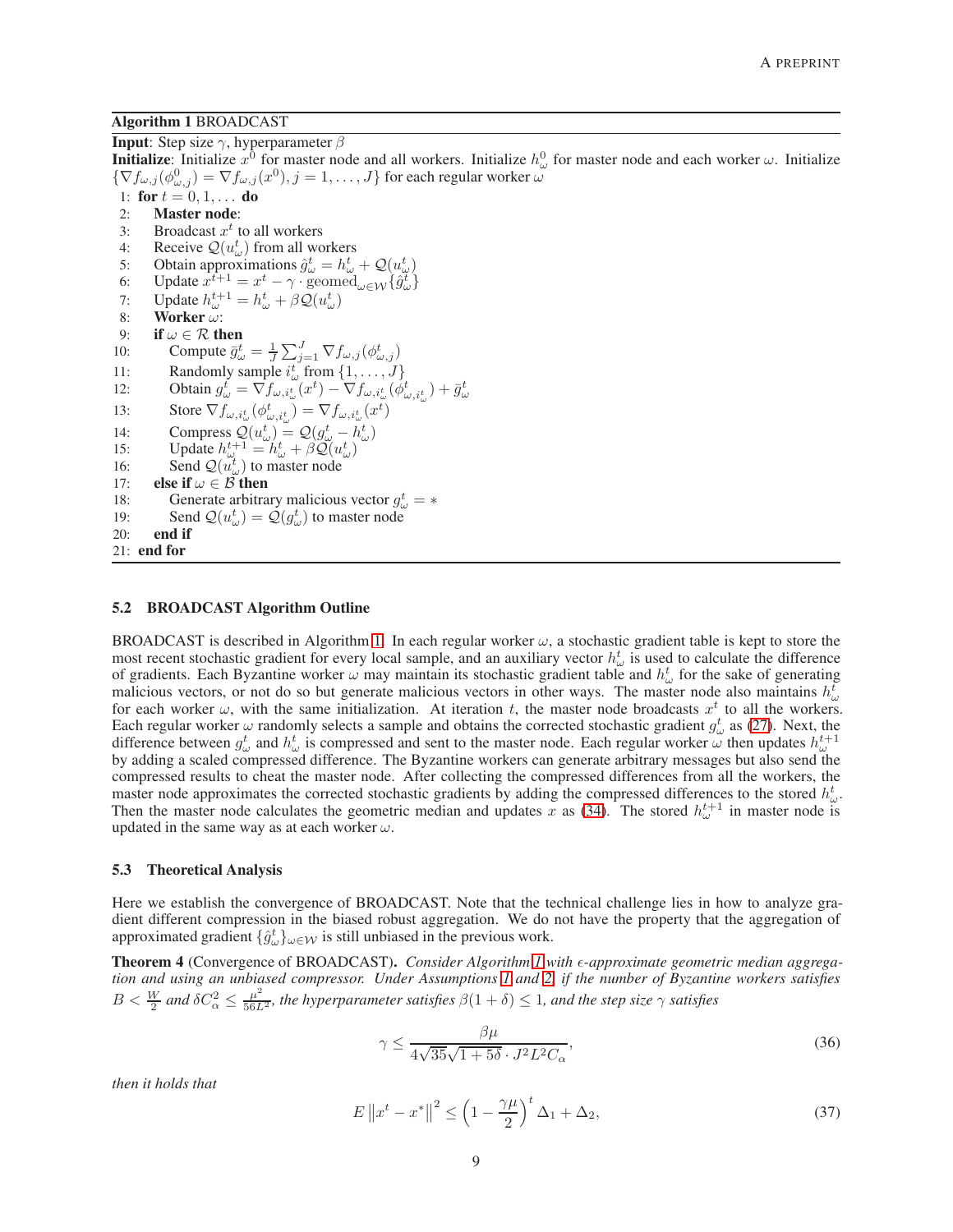*where*

$$
\Delta_1 := ||x^0 - x^*||^2 - \Delta_2,\tag{38}
$$

$$
\Delta_2 := \frac{70}{17\mu^2} \left( 2(1+6\delta)C_\alpha^2 \sigma^2 + \frac{2\epsilon^2}{(W-2B)^2} \right). \tag{39}
$$

The proof of this theorem is in Appendix A. The asymptotic learning error  $\Delta_2$  of BROADCAST is no longer dependent on the inner variation and compression noise. The major source of the learning error comes from the outer variation, as well as the computation error in calculating the geometric median. In contrast, the inner variation and compression noise terms both appear in the learning error of the Byzantine-robust compressed SGD, and the compression noise term appears in that of the Byzantine-robust compressed SAGA. Compared to the Byzantine-robust SAGA without compression, the magnitude of learning error is same. If  $\delta$  is 0, meaning that no compression is applied, the learning error in BROADCAST is in the same order as that of the Byzantine-robust SAGA without compression. The constant is slightly improved due to proof techniques. Thus, BROADCAST achieves gradient compression for free and achieves the same Byzantine-robustness as its uncompressed counterpart.



(b) Mushrooms Dataset

<span id="page-9-0"></span>Figure 1: Effect of reducing stochastic and compression noise for logistic regression.



<span id="page-9-1"></span>Figure 2: Comparison between proposed algorithm and existing methods for logistic regression.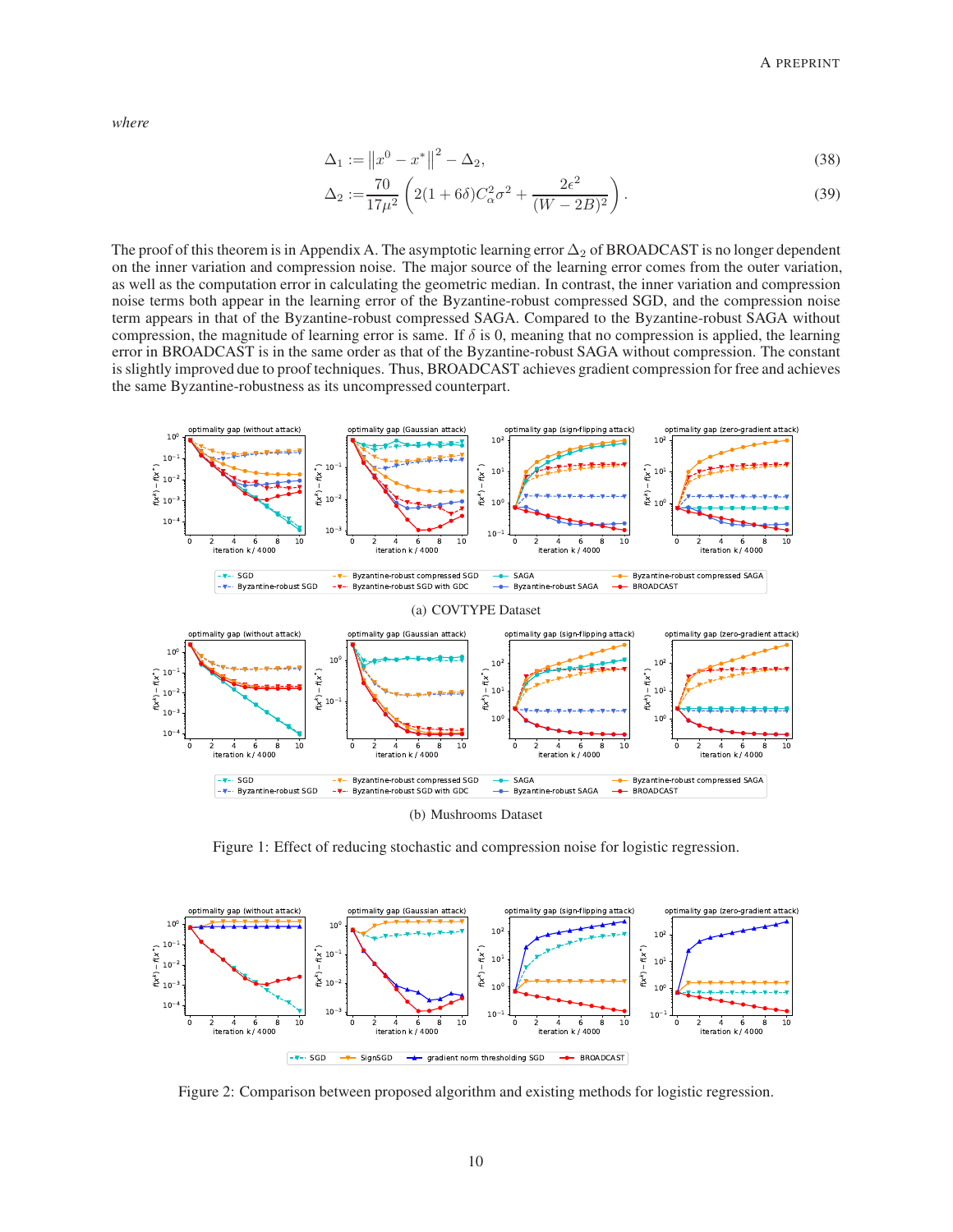

<span id="page-10-2"></span>Figure 3: Comparison between different robust aggregation rules for logistic regression.

## 6 Numerical Experiments

We present numerical experiments to illustrate the effectiveness of BROADCAST and compare it with existing Byzantine-robust distributed learning algorithms. To validate our theoretical analysis, we consider a strongly convex logistic regression problem on the COVTYPE and Mushroom datasets<sup>[1](#page-10-0)</sup>. We also consider a neural network training task on the MNIST dataset<sup>[2](#page-10-1)</sup> to demonstrate the performance of BROADCAST when the cost function is non-convex. The source code is available at https://github.com/oyhah/BROADCAST.

#### 6.1 Logistic Regression

In the logistic regression problem, for sample j at each regular worker  $\omega$ , the sample cost function is

$$
f_{\omega,j}(x) = \ln(1 + \exp(-b_{\omega,j}\langle a_{\omega,j}, x \rangle)) + \frac{\xi}{2} ||x||^2,
$$
\n(40)

where  $a_{\omega,j} \in \mathbb{R}^p$  is the feature vector,  $b_{\omega,j} \in \{-1,1\}$  is the label, and  $\xi = 0.01$  is the regularization parameter. We use two datasets: the COVTYPE dataset with 581012 samples and  $p = 54$  dimensions, as well as the Mushrooms dataset with 8124 samples and  $p = 112$  dimensions.

We launch  $R = 50$  regular workers and  $B = 20$  Byzantine workers. The samples are evenly and randomly allocated to the regular workers. The Byzantine attacks tested here are Gaussian, sign-flipping and zero-gradient. For Gaussian attacks, each Byzantine worker  $\omega$  obtains  $g^t_\omega$  (or  $v^t_\omega$ , which we will not distinguish below) from a Gaussian distribution with mean  $\frac{1}{R} \sum_{\omega \in \mathcal{R}} g_{\omega}^t$  and variance 30. For sign-flipping attacks, each Byzantine worker  $\omega$  obtains  $g_{\omega}^t$  as  $g_{\omega}^t =$  $u \cdot \frac{1}{R} \sum_{\omega \in \mathcal{R}} g_{\omega}^t$ , where the magnitude is set to  $u = -3$ . For zero-gradient attacks, each Byzantine worker  $\omega$  obtains  $g_\omega^t$  as  $g_\omega^t = -\frac{1}{B} \sum_{\omega \in \mathcal{R}} g_\omega^t$  so that aggregation at the master node reaches a zero vector in the uncompressed situation. Then Byzantine worker  $\omega$  compresses  $g^t_\omega$  and sends to the master node. For the compressed methods, the compressor is unbiased rand-k sparsification at the regular agents, and  $k/p$  is 0.1. At the Byzantine agents we instead use biased topk sparsification to guarantee the attacks are strong enough. The hyperparameter  $\beta$  in gradient difference compression is 0.1 by default,  $\gamma$  is 0.01, and  $\epsilon$  is 10<sup>-5</sup>.

First, we show the positive effect of reducing compression and stochastic noise to Byzantine-robustness. Fig. [1](#page-9-0) depicts the optimality gap  $f(x^t) - f(x^*)$  of SGD, Byzantine-robust SGD, Byzantine-robust compressed SGD, Byzantine-

<sup>1</sup> https://www.csie.ntu.edu.tw/%7ecjlin/libsvmtools/datasets

<span id="page-10-1"></span><span id="page-10-0"></span><sup>2</sup> http://yann.lecun.com/exdb/mnist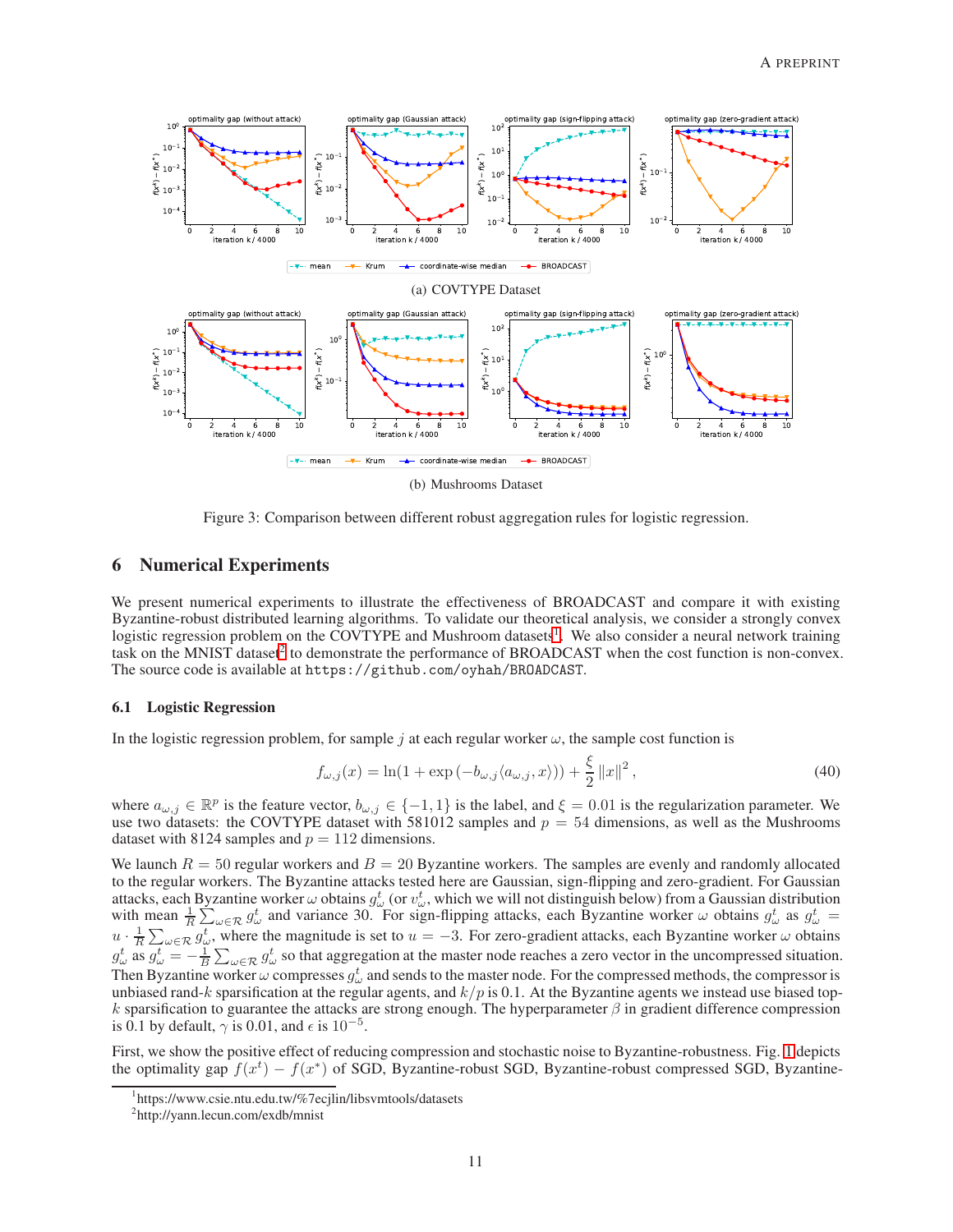

<span id="page-11-0"></span>Figure 4: Effect of different  $\beta$  in BROADCAST for logistic regression.

robust compressed SGD with gradient difference compression (GDC), SAGA, Byzantine-robust SAGA, Byzantinerobust compressed SAGA, and BROADCAST on the two datasets. Observe that SGD and SAGA are unable to tolerate any Byzantine attacks. The Byzantine-robust SAGA significantly outperforms the Byzantine-robust SGD, implying the importance of reducing stochastic noise. With compression, the Byzantine-robust compressed SGD and SAGA are worse than their uncompressed counterparts when facing Gaussian attacks and have large learning errors when facing sign-flipping and zero-gradient attacks. This is due to the accumulation of compression noise, such that the learning errors are dominated by the term  $2C_{\alpha}^2 \delta G^2$  in [\(24\)](#page-6-1) and [\(32\)](#page-7-1), where G is the bound of stochastic gradients and can be large. Our proposed BROADCAST can defend all the three types of Byzantine attacks as the Byzantinerobust SAGA without compression, and slightly outperforms the latter since the Byzantine workers must obey the top-k sparsification rule. Our proposed BROADCAST is also superior to the Byzantine-robust compressed SGD with gradient difference compression, thanks to the reduction of stochastic noise.

Second, Fig. [2](#page-9-1) compares BROADCAST and the existing Byzantine-robust methods with compression on COVTYPE. SignSGD [\[41\]](#page-14-15) transmits the signs of stochastic gradients. The gradient norm thresholding SGD [\[28\]](#page-14-2) compresses the stochastic gradients and removes a fraction of them with the largest norms before mean aggregation. We let the fraction be 0.3, which is slightly larger than the exact fraction of Byzantine workers. With the accumulation of compression noise, SignSGD almost fails to defend all attacks and even cannot converge without attacks. For Gaussian attacks, the gradient norm thresholding SGD behaves well because all the malicious messages are removed. But it is unable to remove all the malicious messages under sign-flipping and zero-gradient attacks. In contrast, the proposed BROADCAST performs well in defending various Byzantine attacks.

Third, Fig. [3](#page-10-2) compares different robust aggregation rules, all equipped with gradient difference compression and SAGA as in BROADCAST. When there are no attacks, geometric median outperforms Krum and coordinate-wise median. For COVTYPE, under Gaussian attacks, geometric median is the best, while under sign-flipping and zerogradient attacks, geometric median and Krum perform similarly. For Mushrooms, coordinate-wise median is slightly better under sign-flipping and zero-gradient attacks.

Last, we investigate the effect of hyperparameter  $\beta$  in gradient difference compression for the proposed BROADCAST. As shown in Fig. [4,](#page-8-1)  $\beta$  is chosen as 0.1, 0.01 and 0.001, respectively. According to Theorem 4, when  $\beta$  is smaller, the step size  $\gamma$  should be smaller. Thus we choose  $\gamma$  as 0.01 when  $\beta$  is 0.1 and 0.01, and as 0.005 when  $\beta$  is 0.001. Observe that for different  $\beta$ , BROADCAST converges to almost the same point and the value of  $\beta$  does not influence the performance of BROADCAST in the presence of Byzantine attacks.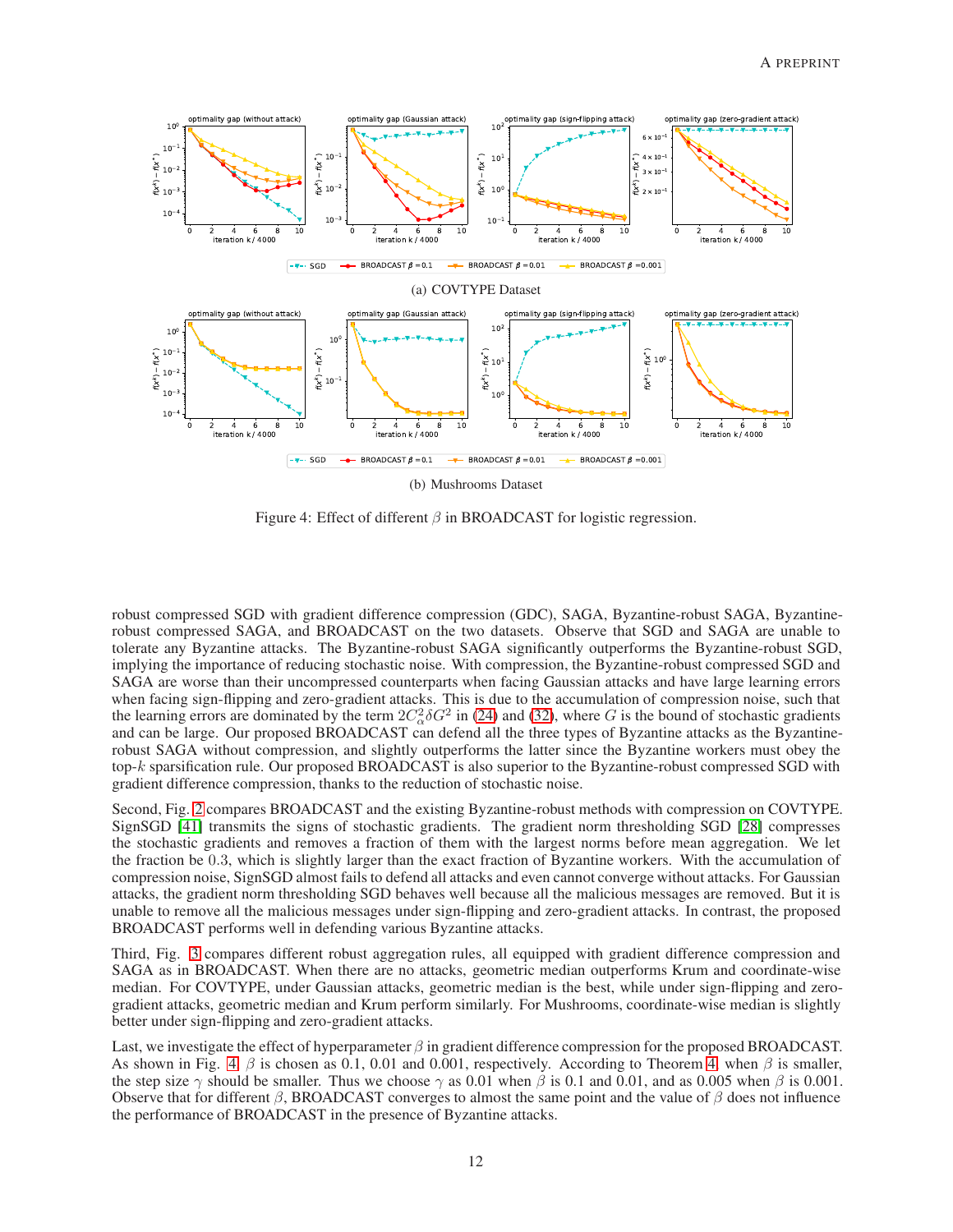

<span id="page-12-3"></span>Figure 5: Comparison between proposed algorithm and existing methods for neural network training.

## 6.2 Neural Network Training

In this experiment, we train a two-layer neural network, each layer containing 50 neurons with tanh activation, for image classification on the MNIST dataset. MNIST is a handwritten digit dataset, containing 60000 training samples and 10000 testing samples, each with 784 dimensions. Here we launch  $R = 180$  regular workers and  $B = 20$ Byzantine workers. We apply the BROADCAST algorithm to train the neural network, and compare it with SGD, SignSGD and the gradient norm thresholding SGD. The cost function is cross entropy and the batch size is 5. The compressor is rand-k with  $k/p = 0.1$ . At the Byzantine agents we instead use biased top-k sparsification to guarantee the attacks are strong enough. The hyperparameter  $\beta$  in gradient difference compression is 0.1,  $\gamma$  is 0.1, and  $\epsilon$  is 10<sup>-5</sup>. Since the fraction of Byzantine workers is 10%, we reduce the fraction of removed workers in the gradient norm thresholding SGD as 15% for fair comparison. The tested attacks include Gaussian, sign-flipping and zero-gradient, whose settings are the same as those in the logistic regression experiments.

Fig. [5](#page-12-3) demonstrates the classification accuracy on the testing samples. Observe that our proposed BROADCAST algorithm reaches high accuracies under all the attacks and outperforms the existing methods. SignSGD behaves unstably. SGD fails under Gaussian and zero-gradient attacks, but works well under sign-flipping attacks that are not strong enough now. Interestingly, under such weak sign-flipping attacks, the gradient norm thresholding SGD has about 8% classification accuracy decline compared to BROADCAST since it is unable to remove all the malicious messages.

# 7 Conclusions

In light of the analysis that a vanilla combination of distributed compressed SGD and geometric median aggregation suffers from compression and stochastic noise in the presence of Byzantine attacks, we develop a novel BROAD-CAST algorithm to reduce the noise, and consequently, enhance Byzantine-robustness. Theoretical results show that BROADCAST enjoys a linear convergence rate to the neighborhood of the optimal solution and achieves gradient compression for free. Thanks to the successful reduction of both compression and stochastic noise, BROADCAST is demonstrated by numerical experiments to outperform the existing Byzantine-robust methods with compression.

Due to the page limit, now we only analyze the geometric median-based robust aggregation rule and the SAGA-based variance reduction technique. Extending the current results to other robust aggregation rules and variance reduction techniques is natural, and will be an interesting future work. Further improving the communication efficiency by performing multiple rounds of local updates before one round of transmissions is also of practical importance.

## <span id="page-12-0"></span>References

- [1] Jakub Konečnỳ, H Brendan McMahan, Felix X Yu, Peter Richtárik, Ananda Theertha Suresh, and Dave Bacon, "Federated learning: Strategies for improving communication efficiency," *arXiv preprint arXiv:1610.05492*, 2016.
- <span id="page-12-1"></span>[2] Qiang Yang, Yang Liu, Tianjian Chen, and Yongxin Tong, "Federated machine learning: Concept and applications," *ACM Transactions on Intelligent Systems and Technology*, vol. 10, no. 2, pp. 1–19, 2019.
- <span id="page-12-2"></span>[3] Peter Kairouz and H Brendan McMahan, "Advances and open problems in federated learning," *Foundations and Trends® in Machine Learning*, vol. 14, no. 1, pp. 1–210, 2021.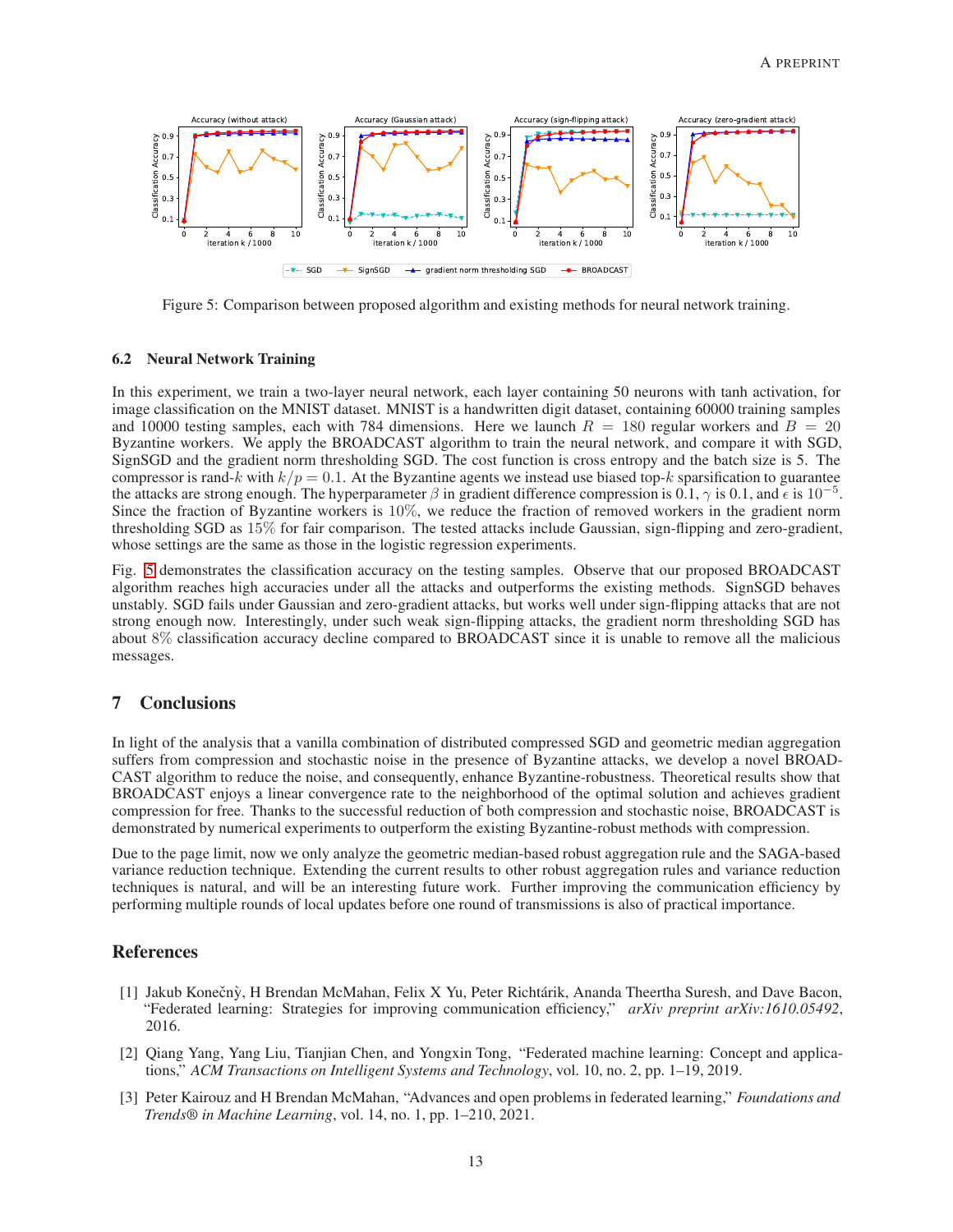- <span id="page-13-0"></span>[4] Lu Zhou, Kuo-Hui Yeh, Gerhard Hancke, Zhe Liu, and Chunhua Su, "Security and privacy for the industrial internet of things: An overview of approaches to safeguarding endpoints," *IEEE Signal Processing Magazine*, vol. 35, no. 5, pp. 76–87, 2018.
- <span id="page-13-1"></span>[5] Sebastian U Stich, "Local SGD converges fast and communicates little," in *International Conference on Learning Representations*, 2019.
- <span id="page-13-2"></span>[6] Tao Lin, Sebastian U Stich, Kumar Kshitij Patel, and Martin Jaggi, "Don't use large mini-batches, use local SGD," in *International Conference on Learning Representations*, 2019.
- <span id="page-13-3"></span>[7] Tianyi Chen, Georgios B Giannakis, Tao Sun, and Wotao Yin, "LAG: Lazily aggregated gradient for communication-efficient distributed learning," in *Advances in Neural Information Processing Systems*, 2018, pp. 5050–5060.
- <span id="page-13-4"></span>[8] Dan Alistarh, Demjan Grubic, Jerry Li, Ryota Tomioka, and Milan Vojnovic, "QSGD: Communication-efficient SGD via gradient quantization and encoding," in *Advances in Neural Information Processing Systems*, 2017, pp. 1709–1720.
- <span id="page-13-5"></span>[9] Wei Wen, Cong Xu, Feng Yan, Chunpeng Wu, Yandan Wang, Yiran Chen, and Hai Li, "Terngrad: Ternary gradients to reduce communication in distributed deep learning," in *Advances in Neural Information Processing Systems*, 2017, pp. 1509–1519.
- <span id="page-13-6"></span>[10] Hantian Zhang, Jerry Li, Kaan Kara, Dan Alistarh, Ji Liu, and Ce Zhang, "Zipml: Training linear models with end-to-end low precision, and a little bit of deep learning," in *International Conference on Machine Learning*, 2017, pp. 4035–4043.
- <span id="page-13-7"></span>[11] Sebastian U Stich, Jean-Baptiste Cordonnier, and Martin Jaggi, "Sparsified SGD with memory," in *Advances in Neural Information Processing Systems*, 2018, pp. 4447–4458.
- <span id="page-13-8"></span>[12] Jianqiao Wangni, Jialei Wang, Ji Liu, and Tong Zhang, "Gradient sparsification for communication-efficient distributed optimization," in *Advances in Neural Information Processing Systems*, 2018, pp. 1299–1309.
- <span id="page-13-9"></span>[13] Jakub Konečnỳ and Peter Richtárik, "Randomized distributed mean estimation: Accuracy vs. communication," *Frontiers in Applied Mathematics and Statistics*, vol. 4, no. 62, 2018.
- <span id="page-13-10"></span>[14] El Mahdi El Mhamdi, Rachid Guerraoui, and Sébastien Rouault, "The hidden vulnerability of distributed learning in Byzantium," in *International Conference on Machine Learning*, 2018, pp. 3521–3530.
- <span id="page-13-11"></span>[15] Yuan Chen, Soummya Kar, and Jose MF Moura, "The internet of things: Secure distributed inference," *IEEE Signal Processing Magazine*, vol. 35, no. 5, pp. 64–75, 2018.
- <span id="page-13-12"></span>[16] Xinyang Cao and Lifeng Lai, "Distributed gradient descent algorithm robust to an arbitrary number of Byzantine attackers," *IEEE Transactions on Signal Processing*, vol. 67, no. 22, pp. 5850–5864, 2019.
- <span id="page-13-13"></span>[17] Xinyang Cao and Lifeng Lai, "Distributed approximate Newton's method robust to byzantine attackers," *IEEE Transactions on Signal Processing*, vol. 68, pp. 6011–6025, 2020.
- <span id="page-13-14"></span>[18] Zhixiong Yang, Arpita Gang, and Waheed U Bajwa, "Adversary-resilient distributed and decentralized statistical inference and machine learning: An overview of recent advances under the Byzantine threat model," *IEEE Signal Processing Magazine*, vol. 37, no. 3, pp. 146–159, 2020.
- <span id="page-13-15"></span>[19] Yudong Chen, Lili Su, and Jiaming Xu, "Distributed statistical machine learning in adversarial settings: Byzantine gradient descent," *Proceedings of the ACM on Measurement and Analysis of Computing Systems*, vol. 1, no. 2, pp. 1–25, 2017.
- <span id="page-13-16"></span>[20] Dong Yin, Yudong Chen, Ramchandran Kannan, and Peter Bartlett, "Byzantine-robust distributed learning: Towards optimal statistical rates," in *International Conference on Machine Learning*, 2018, pp. 5650–5659.
- <span id="page-13-17"></span>[21] Peva Blanchard, El Mahdi El Mhamdi, Rachid Guerraoui, and Julien Stainer, "Machine learning with adversaries: Byzantine tolerant gradient descent," in *Advances in Neural Information Processing Systems*, 2017, pp. 119–129.
- <span id="page-13-18"></span>[22] Zhaoxian Wu, Qing Ling, Tianyi Chen, and Georgios B Giannakis, "Federated variance-reduced stochastic gradient descent with robustness to Byzantine attacks," *IEEE Transactions on Signal Processing*, vol. 68, pp. 4583–4596, 2020.
- <span id="page-13-19"></span>[23] Prashant Khanduri, Saikiran Bulusu, Pranay Sharma, and Pramod K Varshney, "Byzantine resilient non-convex SVRG with distributed batch gradient computations," *arXiv preprint arXiv:1912.04531*, 2019.
- <span id="page-13-20"></span>[24] Sai Praneeth Karimireddy, Lie He, and Martin Jaggi, "Learning from history for Byzantine robust optimization," *arXiv preprint arXiv:2012.10333*, 2020.
- <span id="page-13-21"></span>[25] Konstantin Mishchenko, Eduard Gorbunov, Martin Takáč, and Peter Richtárik, "Distributed learning with compressed gradient differences," *arXiv preprint arXiv:1901.09269*, 2019.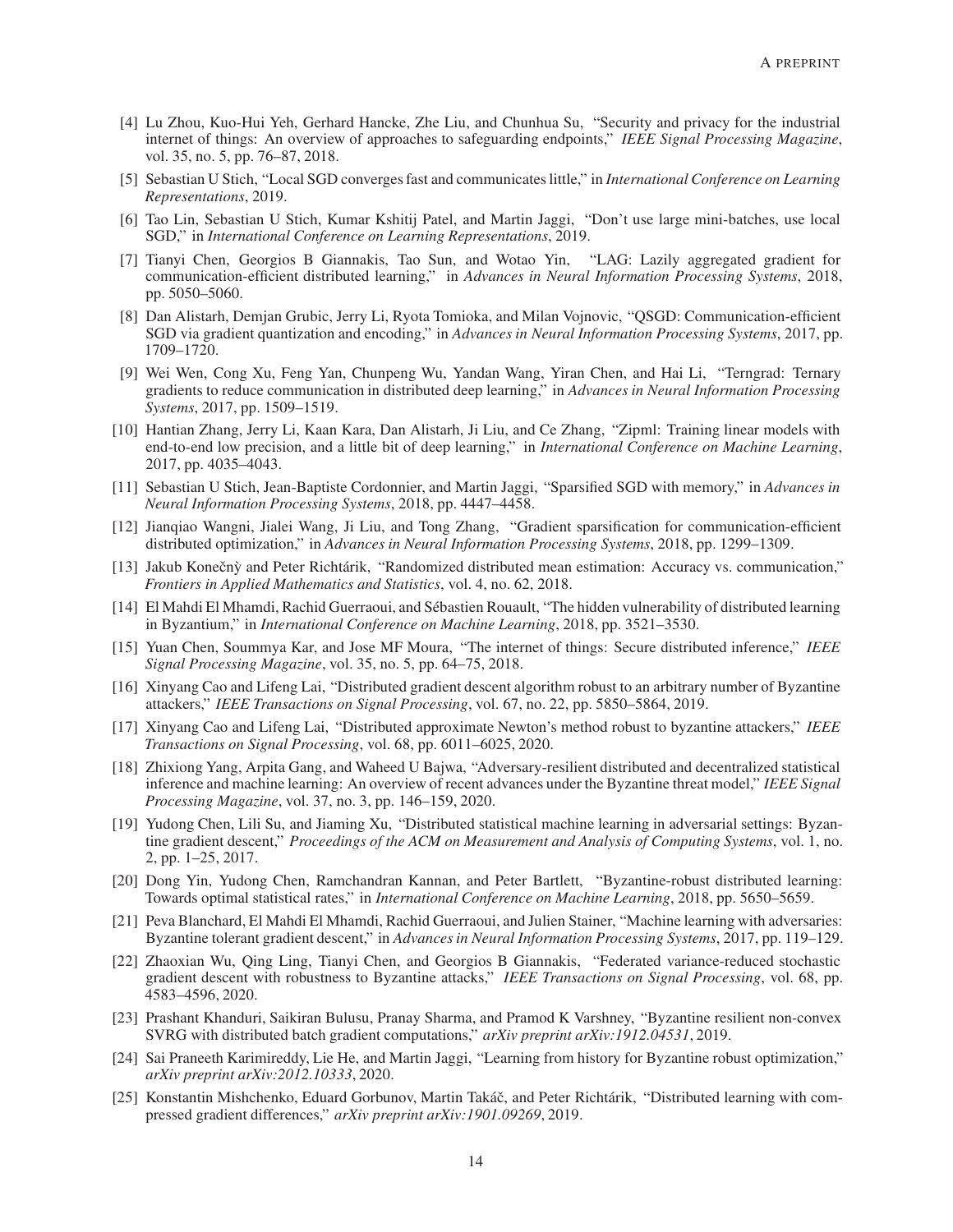- <span id="page-14-0"></span>[26] Samuel Horváth, Dmitry Kovalev, Konstantin Mishchenko, Sebastian Stich, and Peter Richtárik, "Stochastic distributed learning with gradient quantization and variance reduction," *arXiv preprint arXiv:1904.05115*, 2019.
- <span id="page-14-1"></span>[27] Aaron Defazio, Francis Bach, and Simon Lacoste-Julien, "SAGA: A fast incremental gradient method with support for non-strongly convex composite objectives," in *Advances in Neural Information Processing Systems*, 2014, pp. 1646–1654.
- <span id="page-14-2"></span>[28] Avishek Ghosh, Raj Kumar Maity, Swanand Kadhe, Arya Mazumdar, and Kannan Ramchandran, "Communication-efficient and Byzantine-robust distributed learning with error feedback," *IEEE Journal on Selected Areas in Information Theory*, vol. 2, no. 3, pp. 942–953, 2021.
- <span id="page-14-3"></span>[29] Jiaxiang Wu, Weidong Huang, Junzhou Huang, and Tong Zhang, "Error compensated quantized SGD and its applications to large-scale distributed optimization," *arXiv preprint arXiv:1806.08054*, 2018.
- <span id="page-14-4"></span>[30] Sai Praneeth Karimireddy, Quentin Rebjock, Sebastian U Stich, and Martin Jaggi, "Error feedback fixes SignSGD and other gradient compression schemes," in *International Conference on Machine Learning*, 2019, pp. 3252–3261.
- <span id="page-14-5"></span>[31] Hanlin Tang, Chen Yu, Xiangru Lian, Tong Zhang, and Ji Liu, "Doublesqueeze: Parallel stochastic gradient descent with double-pass error-compensated compression," in *International Conference on Machine Learning*, 2019, pp. 6155–6165.
- <span id="page-14-6"></span>[32] Dmitry Kovalev, Anastasia Koloskova, Martin Jaggi, Peter Richtarik, and Sebastian U Stich, "A linearly convergent algorithm for decentralized optimization: Sending less bits for free," *arXiv preprint arXiv:2011.01697*, 2020.
- <span id="page-14-7"></span>[33] Xiaorui Liu, Yao Li, Jiliang Tang, and Ming Yan, "A double residual compression algorithm for efficient distributed learning," in *International Conference on Artificial Intelligence and Statistics*, 2020, pp. 133–143.
- <span id="page-14-8"></span>[34] Liping Li, Wei Xu, Tianyi Chen, Georgios B Giannakis, and Qing Ling, "RSA: Byzantine-robust stochastic aggregation methods for distributed learning from heterogeneous datasets," in *AAAI Conference on Artificial Intelligence*, 2019, pp. 1544–1551.
- <span id="page-14-9"></span>[35] Lie He, Sai Praneeth Karimireddy, and Martin Jaggi, "Byzantine-robust learning on heterogeneous datasets via resampling," *arXiv preprint arXiv:2006.09365*, 2020.
- <span id="page-14-10"></span>[36] Jinhyun So, Ba¸sak Güler, and A Salman Avestimehr, "Byzantine-resilient secure federated learning," *IEEE Journal on Selected Areas in Communications*, vol. 39, no. 7, pp. 2168–2181, 2020.
- <span id="page-14-11"></span>[37] Hanieh Hashemi, Yongqin Wang, Chuan Guo, and Murali Annavaram, "Byzantine-robust and privacy-preserving framework for fedml," *arXiv preprint arXiv:2105.02295*, 2021.
- <span id="page-14-12"></span>[38] Rie Johnson and Tong Zhang, "Accelerating stochastic gradient descent using predictive variance reduction," in *Advances in Neural Information Processing Systems*, 2013, pp. 315–323.
- <span id="page-14-13"></span>[39] Shai Shalev-Shwartz and Tong Zhang, "Stochastic dual coordinate ascent methods for regularized loss minimization," *Journal of Machine Learning Research*, vol. 14, pp. 567–599, 2013.
- <span id="page-14-14"></span>[40] Kun Yuan, Bicheng Ying, Jiageng Liu, and Ali H Sayed, "Variance-reduced stochastic learning by networked agents under random reshuffling," *IEEE Transactions on Signal Processing*, vol. 67, no. 2, pp. 351–366, 2018.
- <span id="page-14-15"></span>[41] Jeremy Bernstein, Jiawei Zhao, Kamyar Azizzadenesheli, and Anima Anandkumar, "SignSGD with majority vote is communication efficient and fault tolerant," *arXiv preprint arXiv:1810.05291*, 2018.
- <span id="page-14-16"></span>[42] Yanjie Dong, Georgios B Giannakis, Tianyi Chen, Julian Cheng, Md Hossain, and Victor Leung, "Communication-efficient robust federated learning over heterogeneous datasets," *arXiv preprint arXiv:2006.09992*, 2020.
- <span id="page-14-17"></span>[43] Endre Weiszfeld and Frank Plastria, "On the point for which the sum of the distances to n given points is minimum," *Annals of Operations Research*, vol. 167, no. 1, pp. 7–41, 2009.
- <span id="page-14-18"></span>[44] Hanlin Tang, Xiangru Lian, Ming Yan, Ce Zhang, and Ji Liu, "D2: Decentralized training over decentralized data," in *International Conference on Machine Learning*, 2018, pp. 4848–4856.

# <span id="page-14-19"></span>A Analysis of Byzantine-Robust Compressed SGD

Before proving Lemma [1](#page-5-0) that analyzes the geometric median of compressed random vectors, we review the following lemma that analyzes the geometric median of any random vectors that are not necessarily compressed.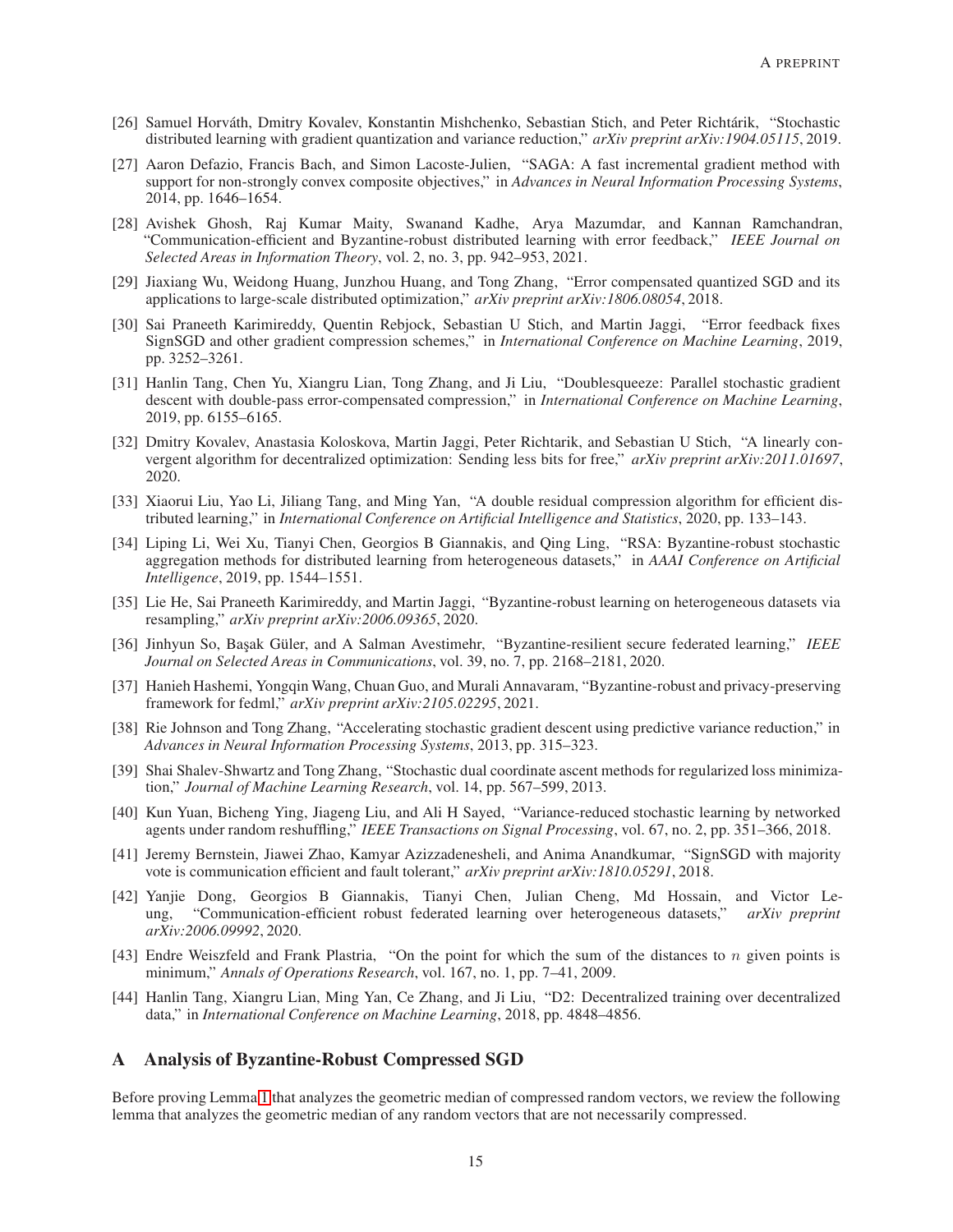<span id="page-15-0"></span>**Lemma 2.** [\[22\]](#page-13-18) Let  $\{z_{\omega}, \omega \in \mathcal{W}\}$  be a set of random vectors distributed in a normed vector space. It holds when  $B < \frac{W}{2}$  that

$$
E\left\|\text{geomed}\{z_{\omega}\}\right\|^{2} \leq \frac{C_{\alpha}^{2}}{R} \sum_{\omega \in \mathcal{R}} E\left\|z_{\omega}\right\|^{2},\tag{41}
$$

where  $\alpha := \frac{B}{W}$  and  $C_{\alpha} := \frac{2-2\alpha}{1-2\alpha}$ . Define  $z_{\epsilon}^*$  as an  $\epsilon$ -approximate geometric median of  $\{z_{\omega}, \omega \in \mathcal{R}\}\$ . It holds when  $B < \frac{W}{2}$  that

$$
E \|z_{\epsilon}^*\|^2 \le \frac{2C_{\alpha}^2}{R} \sum_{\omega \in \mathcal{R}} E \|z_{\omega}\|^2 + \frac{2\epsilon^2}{(W - 2B)^2}.
$$
 (42)

Now we give the proof of Lemma [1.](#page-5-0)

*Proof.* From Lemma [2](#page-15-0) and the definition of  $\epsilon$ -approximate geometric median in [\(7\)](#page-3-3) we have

<span id="page-15-1"></span>
$$
E \|\text{geomed}\{\mathcal{Q}(z_{\omega})\} - \bar{z}\|^2
$$
\n
$$
= E \|\text{geomed}\{\mathcal{Q}(z_{\omega}) - \bar{z}\}\|^2
$$
\n
$$
\leq \frac{2C_{\alpha}^2}{R} \sum_{\omega \in \mathcal{R}} E \|\mathcal{Q}(z_{\omega}) - \bar{z}\|^2 + \frac{2\epsilon^2}{(W - 2B)^2}.
$$
\n(43)

Since  $Q(\cdot)$  is an unbiased compressor, we have

<span id="page-15-2"></span>
$$
E || Q(z_{\omega}) - \bar{z} ||^{2}
$$
\n
$$
= E || Q(z_{\omega}) - z_{\omega} + z_{\omega} - \bar{z} ||^{2}
$$
\n
$$
= E || Q(z_{\omega}) - z_{\omega} ||^{2} + E || z_{\omega} - \bar{z} ||^{2}
$$
\n
$$
\leq \delta E ||z_{\omega}||^{2} + E || z_{\omega} - E z_{\omega} + E z_{\omega} - \bar{z} ||^{2}
$$
\n
$$
= \delta E ||z_{\omega}||^{2} + E || z_{\omega} - E z_{\omega} ||^{2} + || E z_{\omega} - \bar{z} ||^{2}.
$$
\n(44)

Here the second and the last equalities use  $E[Q(z_{\omega}) - z_{\omega}] = 0$  in [\(8\)](#page-3-4) and  $E[z_{\omega} - Ez_{\omega}] = 0$ , respectively. The inequality comes from  $||Q(z_{\omega}) - z_{\omega}||^2 \le \delta E ||z_{\omega}||^2$  in [\(8\)](#page-3-4). Combining [\(43\)](#page-15-1) and [\(44\)](#page-15-2) yields [\(20\)](#page-5-2) and completes the proof.  $\Box$ 

Next we prove Theorem [2.](#page-6-0)

*Proof.* We begin by manipulating  $E \left\| x^{t+1} - x^* \right\|$  $^{2}$  as

$$
E \|x^{t+1} - x^*\|^2
$$
  
=  $E \|x^t - \gamma \nabla f(x^t) - x^* + x^{t+1} - x^t + \gamma \nabla f(x^t)\|^2$   

$$
\leq \frac{1}{1 - \eta} \|x^t - \gamma \nabla f(x^t) - x^*\|^2 + \frac{1}{\eta} E \|x^{t+1} - x^t + \gamma \nabla f(x^t)\|^2,
$$
 (45)

where  $0 < \eta < 1$ . The inequality comes from  $||a + b||^2 \le \frac{1}{1-\eta} ||a||^2 + \frac{1}{\eta} ||b||^2$ . Since  $\nabla f(x^*) = 0$ , we can bound the first term at the right-hand side of [\(45\)](#page-15-3) as

<span id="page-15-4"></span><span id="page-15-3"></span>
$$
||x^{t} - \gamma \nabla f(x^{t}) - x^{*}||^{2}
$$
\n
$$
= ||x^{t} - \gamma (\nabla f(x^{t}) - \nabla f(x^{*})) - x^{*}||^{2}
$$
\n
$$
= ||x^{t} - x^{*}||^{2} - 2\gamma \langle \nabla f(x^{t}) - \nabla f(x^{*}), x^{t} - x^{*} \rangle
$$
\n
$$
+ \gamma^{2} ||\nabla f(x^{t}) - \nabla f(x^{*})||^{2}
$$
\n
$$
\leq ||x^{t} - x^{*}||^{2} - 2\gamma \mu ||x^{t} - x^{*}||^{2} + \gamma^{2} L^{2} ||x^{t} - x^{*}||^{2}
$$
\n
$$
= (1 - 2\gamma \mu + \gamma^{2} L^{2}) ||x^{t} - x^{*}||^{2}.
$$
\n(46)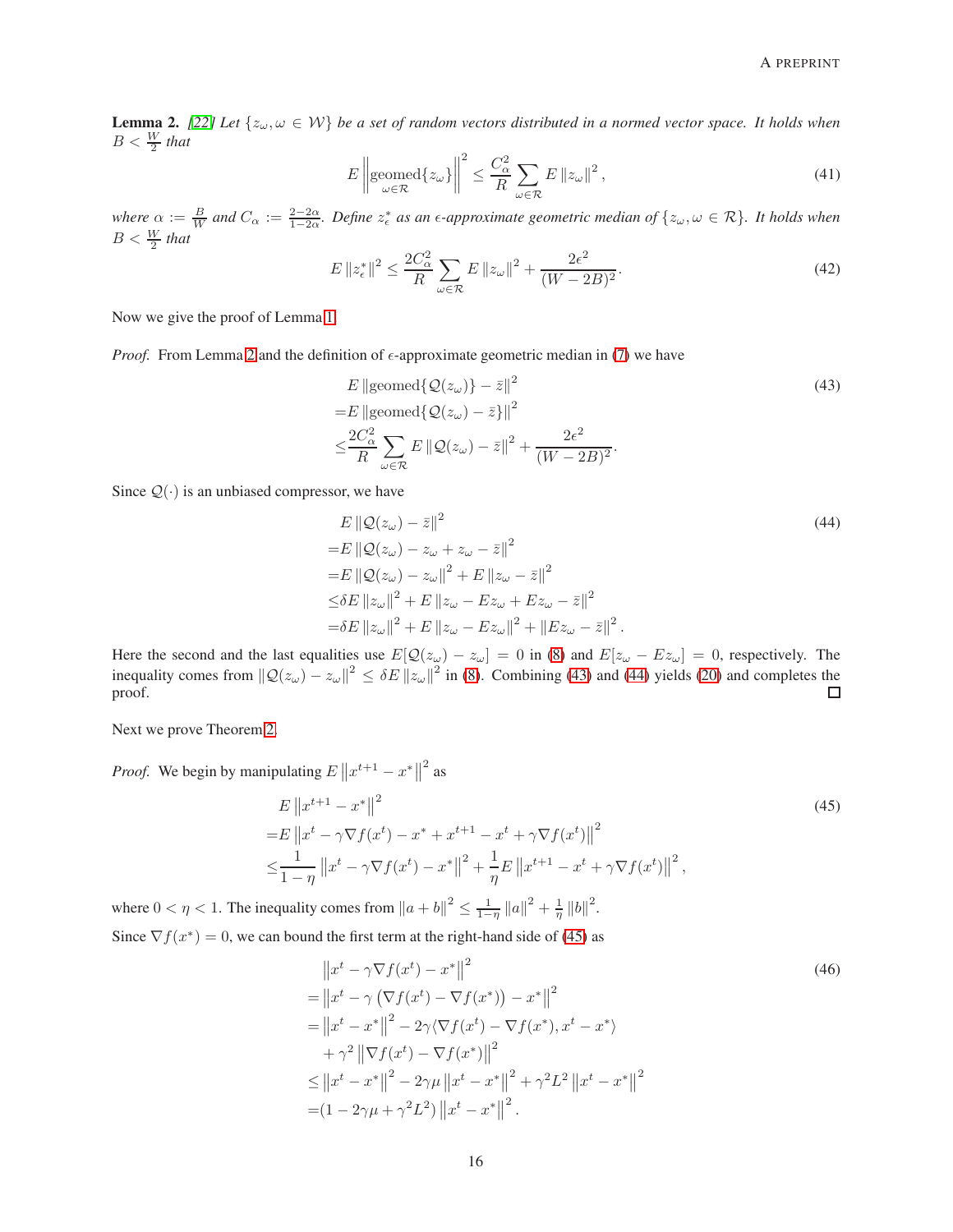Here we use  $L \|x^t - x^*\| \geq \|\nabla f(x^t) - \nabla f(x^*)\|$  as  $f(x)$  has Lipschitz continuous gradients and  $\langle \nabla f(x^t) - \nabla f(x^*) \rangle$  $\nabla f(x^*), x^t - x^* \rangle \ge \mu \|x^t - x^*\|^2$  as  $f(x)$  is strongly convex.

Substituting [\(46\)](#page-15-4) into [\(45\)](#page-15-3), we can obtain

$$
E \|x^{t+1} - x^*\|^2 \le \frac{1 - 2\gamma\mu + \gamma^2 L^2}{1 - \eta} \|x^t - x^*\|^2 + \frac{1}{\eta} E \|x^{t+1} - x^t + \gamma \nabla f(x^t)\|^2.
$$
\n
$$
(47)
$$

With  $\eta = \frac{\gamma \mu}{2}$  $\frac{\sqrt{\mu}}{2}$ , if

<span id="page-16-1"></span><span id="page-16-0"></span>
$$
\gamma^2 L^2 \le \frac{\gamma \mu}{2},\tag{48}
$$

it holds that

$$
\frac{1 - 2\gamma\mu + \gamma^2 L^2}{1 - \eta} \le 1 - \gamma\mu.
$$
\n(49)

Therefore, [\(47\)](#page-16-0) can be rewritten as

$$
E \|x^{t+1} - x^*\|^2 \le (1 - \gamma \mu) \|x^t - x^*\|^2
$$
  
+ 
$$
\frac{2}{\gamma \mu} E \|x^{t+1} - x^t + \gamma \nabla f(x^t)\|^2.
$$
 (50)

Let  $z^*_{\epsilon}$  be an  $\epsilon$ -approximate geometric median of  $\{Q(g^t_{\omega}), \omega \in \mathcal{W}\}\)$ . Based on Lemma [1](#page-5-0) and Assumptions [2,](#page-3-1) [3,](#page-4-0) and [4,](#page-4-1) the second term at the right-hand side of [\(50\)](#page-16-1) is

$$
E ||x^{t+1} - x^t + \gamma \nabla f(x^t) ||^2
$$
  
\n
$$
= \gamma^2 E ||z_{\epsilon}^* - \nabla f(x^t) ||^2
$$
  
\n
$$
\leq \gamma^2 \{ \frac{2C_{\alpha}^2}{R} \sum_{\omega \in \mathcal{R}} E ||g_{\omega}^t - \nabla f_{\omega}(x^t) ||^2 + \frac{2\epsilon^2}{(W - 2B)^2}
$$
  
\n
$$
+ \frac{2C_{\alpha}^2}{R} \sum_{\omega \in \mathcal{R}} ||\nabla f_{\omega}(x^t) - \nabla f(x^t) ||^2 + \frac{2C_{\alpha}^2 \delta}{R} \sum_{\omega \in \mathcal{R}} E ||g_{\omega}^t||^2 \}
$$
  
\n
$$
\leq \gamma^2 \left( 2C_{\alpha}^2 \zeta^2 + 2C_{\alpha}^2 \sigma^2 + 2C_{\alpha}^2 \delta G^2 + \frac{2\epsilon^2}{(W - 2B)^2} \right).
$$
\n(51)

Thus, we have

$$
E \|x^{t+1} - x^*\|^2 \le (1 - \gamma \mu) \|x^t - x^*\|^2
$$
  
+ 
$$
\frac{2\gamma}{\mu} \left( 2C_\alpha^2 \zeta^2 + 2C_\alpha^2 \sigma^2 + 2C_\alpha^2 \delta G^2 + \frac{2\epsilon^2}{(W - 2B)^2} \right).
$$
 (52)

Applying telescopic cancellation on  $(52)$  from iteration 1 to t yields

$$
E\left\|x^{t} - x^{*}\right\|^{2} \le (1 - \gamma\mu)^{t} \Delta_{1} + \Delta_{2},
$$
\n(53)

where

$$
\Delta_1 := \|x^0 - x^*\|^2 - \Delta_2,\tag{54}
$$

$$
\Delta_2 := \frac{2}{\mu^2} \left( 2C_\alpha^2 \sigma^2 + 2C_\alpha^2 \zeta^2 + 2C_\alpha^2 \delta G^2 + \frac{2\epsilon^2}{(W - 2B)^2} \right).
$$
\n(55)

This completes the proof.

<span id="page-16-2"></span> $\Box$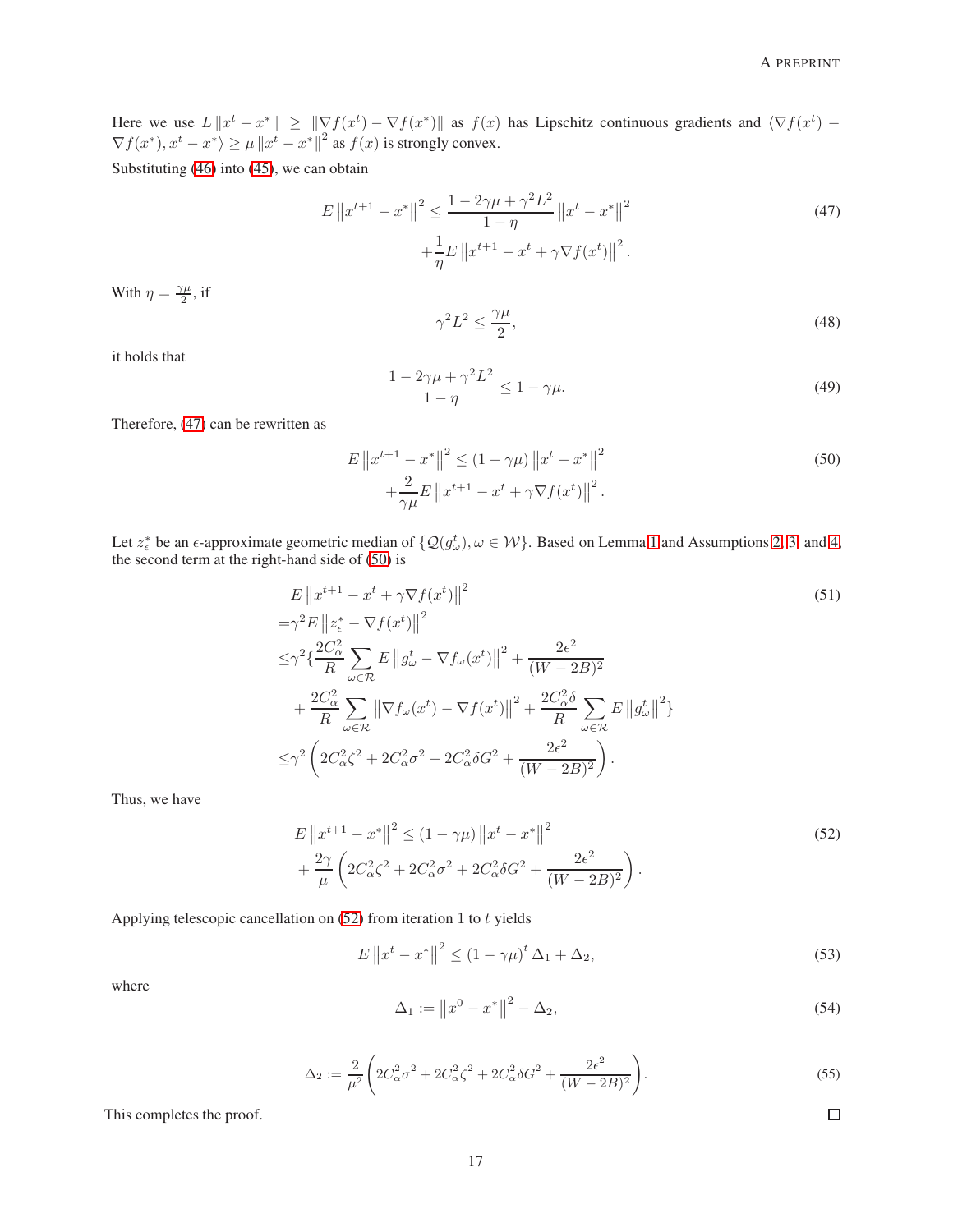# <span id="page-17-0"></span>B Analysis of Byzantine-Robust Compressed SAGA

We first review the following supporting lemma for SAGA.

<span id="page-17-1"></span>**Lemma 3.** [\[22\]](#page-13-18) Under Assumption [1,](#page-3-0) if all regular workers  $\omega \in W$  update  $\phi_{\omega,i^t_{\omega}}$  and  $g^t_{\omega}$  as [\(26\)](#page-6-4) and [\(27\)](#page-6-2), then the *corrected stochastic gradient* g t ω *satisfies*

$$
E\left\|g_{\omega}^{t} - \nabla f_{\omega}(x^{t})\right\|^{2} \leq L^{2} \frac{1}{J} \sum_{j=1}^{J} \left\|x^{t} - \phi_{\omega,j}^{t}\right\|^{2}, \forall \omega \in \mathcal{W},\tag{56}
$$

*and*

$$
\frac{1}{R} \sum_{\omega \in \mathcal{R}} E \left\| g_{\omega}^t - \nabla f_{\omega}(x^t) \right\|^2 \le L^2 S^t,
$$
\n(57)

*where* S t *is defined as*

<span id="page-17-7"></span><span id="page-17-6"></span>
$$
S^{t} := \frac{1}{R} \sum_{\omega \in \mathcal{R}} \frac{1}{J} \sum_{j=1}^{J} \left\| x^{t} - \phi_{\omega,j}^{t} \right\|^{2}.
$$
 (58)

*Further,* S t *satisfies that*

$$
ES^{t+1} \le 4JE \left\| x^{t+1} - x^t + \gamma \nabla f(x^t) \right\|^2
$$
  
+ 
$$
4J\gamma^2 L^2 \left\| x^t - x^* \right\|^2 + \left( 1 - \frac{1}{J^2} \right) S^t.
$$
 (59)

To handle the bias introduced by geometric median and the effect of compression, the following lemma describes the gap between the  $\epsilon$ -approximate geometric median of  $\{Q(g_\omega^t), \omega \in \mathcal{W}\}\$  and  $\nabla f(x^t)$ .

<span id="page-17-8"></span>Lemma 4. *Consider the Byzantine-robust compressed SAGA update* [\(28\)](#page-7-0) with  $\epsilon$ -approximate geometric median ag*gregation and using an unbiased compressor. Under Assumptions [1,](#page-3-0) [2,](#page-3-1) and [4,](#page-4-1) if the number of Byzantine workers*  $s$ atisfies  $B<\frac{W}{2}$ , then an  $\epsilon$ -approximate geometric median of  $\{\mathcal{Q}(g_\omega^t),\omega\in\mathcal{W}\}$ , denoted by  $z_\epsilon^*$ , satisfies

<span id="page-17-5"></span><span id="page-17-3"></span>
$$
E \|z_{\epsilon}^* - \nabla f(x^t)\|^2
$$
  

$$
\leq 2C_{\alpha}^2 L^2 S^t + 2C_{\alpha}^2 \sigma^2 + 2C_{\alpha}^2 \delta G^2 + \frac{2\epsilon^2}{(W - 2B)^2}.
$$
 (60)

*Proof.* From Lemma [1](#page-5-0) and Lemma [3](#page-17-1) it holds that

<span id="page-17-2"></span>
$$
E \left\| z_{\epsilon}^{*} - \nabla f(x^{t}) \right\|^{2}
$$
  
\n
$$
\leq 2C_{\alpha}^{2} \frac{1}{R} \sum_{\omega \in \mathcal{R}} E \left\| \mathcal{Q}(g_{\omega}^{t}) - \nabla f(x^{t}) \right\|^{2} + \frac{2\epsilon^{2}}{(W - 2B)^{2}}.
$$
\n
$$
(61)
$$

Since  $\mathcal{Q}(\cdot)$  is an unbiased compressor, for any  $\omega \in \mathcal{R}$  we have

 $=$ 

 $=$ 

$$
E \|\mathcal{Q}(g_{\omega}^{t}) - \nabla f(x^{t})\|^{2}
$$
  
\n
$$
= E \|\mathcal{Q}(g_{\omega}^{t}) - g_{\omega}^{t} + g_{\omega}^{t} - \nabla f(x^{t})\|^{2}
$$
  
\n
$$
= E \|\mathcal{Q}(g_{\omega}^{t}) - g_{\omega}^{t}\|^{2} + E \|g_{\omega}^{t} - \nabla f(x^{t})\|^{2}
$$
  
\n
$$
\leq \delta E \|\overline{g_{\omega}^{t}}\|^{2} + E \|\overline{g_{\omega}^{t}} - \nabla f_{\omega}(x^{t}) + \nabla f_{\omega}(x^{t}) - \nabla f(x^{t})\|^{2}
$$
  
\n
$$
= \delta E \|\overline{g_{\omega}^{t}}\|^{2} + E \|\overline{g_{\omega}^{t}} - \nabla f_{\omega}(x^{t})\|^{2} + \|\nabla f_{\omega}(x^{t}) - \nabla f(x^{t})\|^{2}.
$$
\n(62)

Here the second and the last equalities use  $E[Q(g^t_\omega) - g^t_\omega] = 0$  in [\(8\)](#page-3-4) and  $E[g^t_\omega - \nabla f_\omega(x^t)] = 0$  for  $\omega \in \mathcal{R}$ , respectively. The inequality comes from  $E \|\mathcal{Q}(g_\omega^t) - g_\omega^t\|^2 \le \delta E \|g_\omega^t\|^2$  in [\(8\)](#page-3-4). Substituting [\(62\)](#page-17-2) into [\(61\)](#page-17-3) yields

<span id="page-17-4"></span>
$$
E \left\| z_{\epsilon}^{*} - \nabla f(x^{t}) \right\|^{2}
$$
  
\n
$$
\leq 2C_{\alpha}^{2} \delta \frac{1}{R} \sum_{\omega \in \mathcal{R}} E \left\| g_{\omega}^{t} \right\|^{2} + 2C_{\alpha}^{2} \frac{1}{R} \sum_{\omega \in \mathcal{R}} E \left\| g_{\omega}^{t} - \nabla f_{\omega}(x^{t}) \right\|^{2}
$$
  
\n
$$
+ 2C_{\alpha}^{2} \frac{1}{R} \sum_{\omega \in \mathcal{R}} \left\| \nabla f_{\omega}(x^{t}) - \nabla f(x^{t}) \right\|^{2} + \frac{2\epsilon^{2}}{(W - 2B)^{2}}.
$$
\n
$$
(63)
$$

According to Lemma [3,](#page-17-1) as well as Assumptions [2](#page-3-1) and [4,](#page-4-1) the right-hand side of [\(63\)](#page-17-4) can be bounded as in [\(60\)](#page-17-5).  $\Box$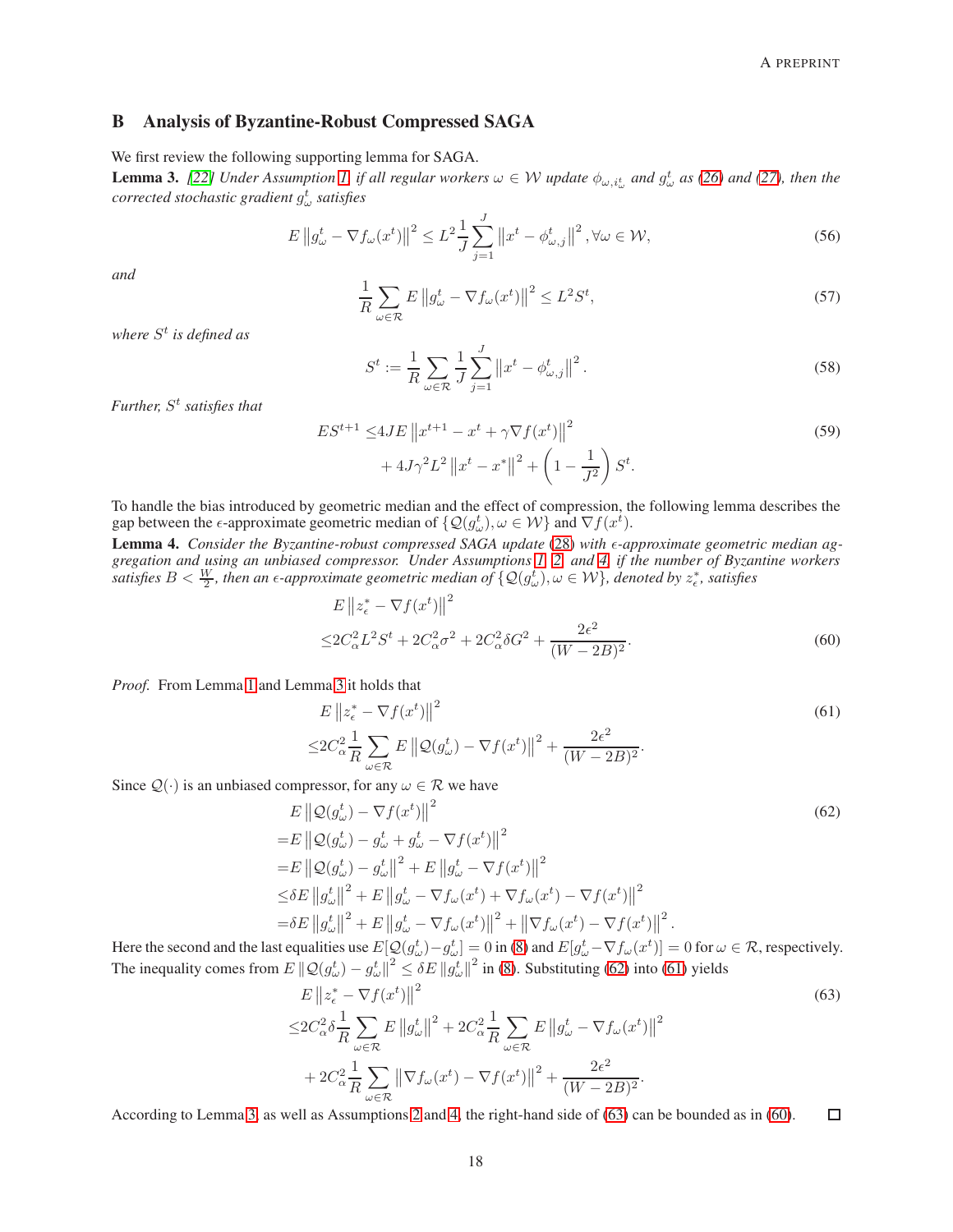Now we can prove Theorem [3.](#page-7-3)

*Proof.* When the step size  $\gamma$  is sufficiently small such that

<span id="page-18-5"></span><span id="page-18-0"></span>
$$
\gamma^2 L^2 \le \frac{\gamma \mu}{2},\tag{64}
$$

we can observe that [\(50\)](#page-16-1) also holds true here.

We construct a *Lyapunov function*  $T<sup>t</sup>$  as

<span id="page-18-4"></span>
$$
T^t := \|x^t - x^*\|^2 + cS^t,\tag{65}
$$

where c is any positive constant and  $S<sup>t</sup>$  is defined as [\(58\)](#page-17-6). Thus,  $T<sup>t</sup>$  is non-negative.

Based on [\(59\)](#page-17-7), it follows that

$$
ET^{t+1} = E \|x^{t+1} - x^*\|^2 + cES^{t+1}
$$
\n
$$
\leq (1 - \gamma \mu + 4cJ\gamma^2 L^2) \|x^t - x^*\|^2 + \left(1 - \frac{1}{J^2}\right) cS^t
$$
\n
$$
+ \left(\frac{2}{\gamma \mu} + 4cJ\right) E \|x^{t+1} - x^t + \gamma \nabla f(x^t)\|^2.
$$
\n(66)

Let  $z_6^*$  be an  $\epsilon$ -approximate geometric median of  $\{Q(g_\omega^t), \omega \in \mathcal{W}\}\$ and observe the second term at the right-hand side of [\(66\)](#page-18-0). We have

$$
E\left\|x^{t+1} - x^t + \gamma \nabla f(x^t)\right\|^2 = \gamma^2 E\left\|z^*_{\epsilon} - \nabla f(x^t)\right\|^2.
$$
 (67)

With this fact and Lemma [4,](#page-17-8) [\(66\)](#page-18-0) can be rewritten as

$$
ET^{t+1} \leq \left[1 - \gamma \mu + 4cJ\gamma^2 L^2\right] \|x^t - x^*\|^2 + \left[(1 - \frac{1}{J^2})c + \left(\frac{2}{\gamma \mu} + 4cJ\right)2C_\alpha^2 \gamma^2 L^2\right] S^t + \gamma^2 \left(\frac{2}{\gamma \mu} + 4cJ\right) \left(2C_\alpha^2 \sigma^2 + 2C_\alpha^2 \delta G^2 + \frac{2\epsilon^2}{(W - 2B)^2}\right).
$$
\n(68)

<span id="page-18-6"></span>If we let

<span id="page-18-1"></span>
$$
4cJ\gamma^2L^2 \le \frac{\gamma\mu}{2},\tag{69}
$$

then it holds

$$
\frac{2}{\gamma\mu} + 4cJ \le \frac{2}{\gamma\mu} + \frac{\mu}{2\gamma L^2} \le \frac{5}{2\gamma\mu}.
$$
\n(70)

Thus, the first coefficient at the right-hand side of [\(68\)](#page-18-1) is bounded by

$$
1 - \gamma \mu + 4cJ\gamma^2 L^2 \le 1 - \frac{\gamma \mu}{2}.\tag{71}
$$

If  $\gamma$  and c are chosen as

<span id="page-18-3"></span><span id="page-18-2"></span>
$$
\frac{\gamma \mu}{2} \le \frac{1}{2J^2},\tag{72}
$$

and

<span id="page-18-7"></span>
$$
c = \frac{10C_{\alpha}^{2}J^{2}\gamma L^{2}}{\mu} \ge \frac{5}{2} \cdot \frac{2C_{\alpha}^{2}J^{2}\gamma L^{2}}{\mu(\frac{1}{J^{2}} - \frac{\gamma\mu}{2})},\tag{73}
$$

then the second coefficient at the right-hand side of [\(68\)](#page-18-1) is bounded by

$$
(1 - \frac{1}{J^2})c + \left(\frac{2}{\gamma\mu} + 4cJ\right)2C_{\alpha}^2 \gamma^2 L^2
$$
  

$$
\leq (1 - \frac{1}{J^2})c + \frac{5}{2} \cdot \frac{2C_{\alpha}^2 \gamma L^2}{\mu}
$$
  

$$
\leq (1 - \frac{\gamma\mu}{2})c.
$$
 (74)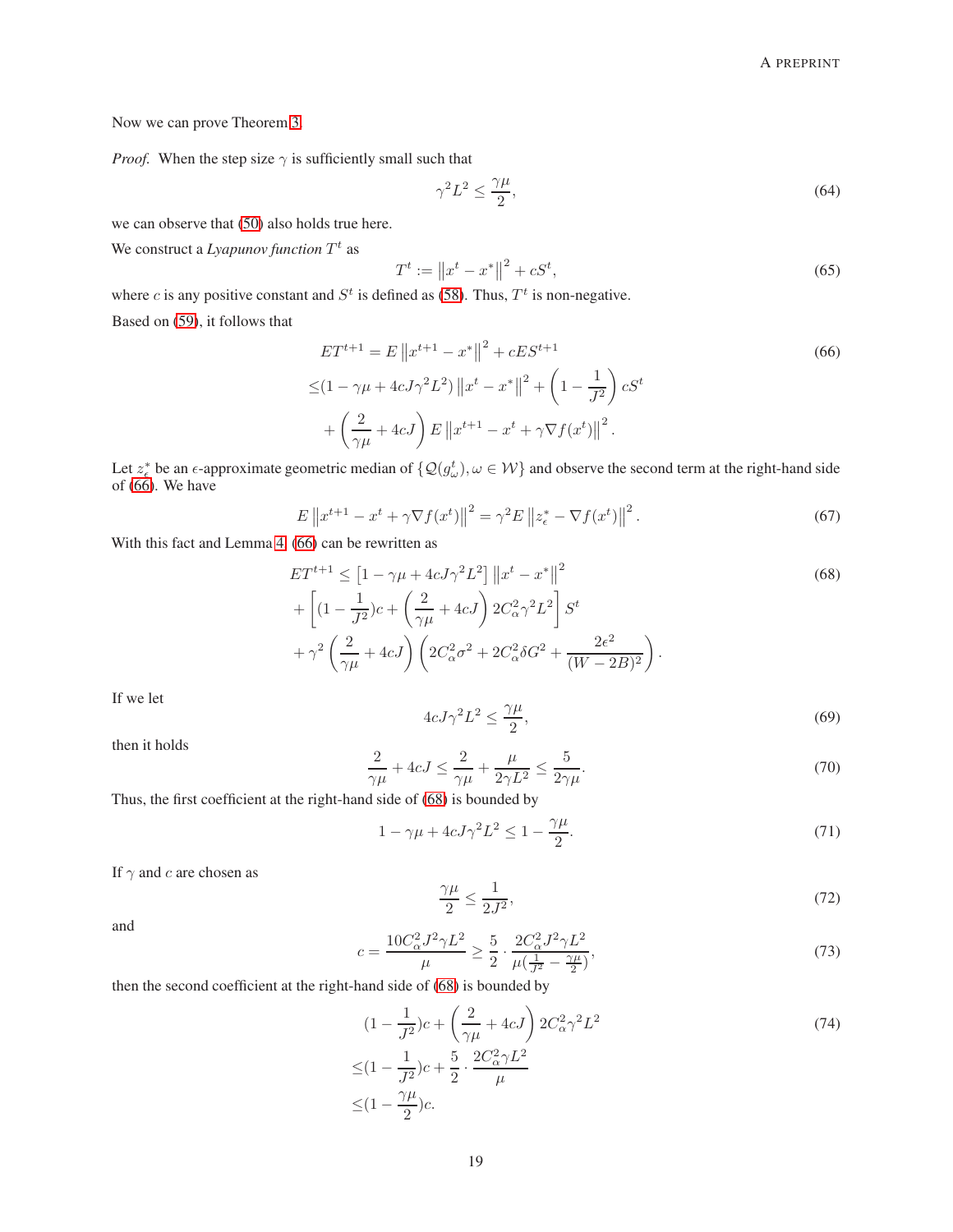<span id="page-19-2"></span> $\Box$ 

For the last term at the right-hand side of [\(68\)](#page-18-1), we have

$$
\gamma^2 \left( \frac{2}{\gamma \mu} + 4cJ \right) \left( 2C_{\alpha}^2 \sigma^2 + 2C_{\alpha}^2 \delta G^2 + \frac{2\epsilon^2}{(W - 2B)^2} \right) \n\leq \frac{5\gamma}{2\mu} \left( 2C_{\alpha}^2 \sigma^2 + 2C_{\alpha}^2 \delta G^2 + \frac{2\epsilon^2}{(W - 2B)^2} \right).
$$
\n(75)

Therefore, substituting [\(71\)](#page-18-2), [\(74\)](#page-18-3), and [\(75\)](#page-19-0), we know that [\(68\)](#page-18-1) satisfies

<span id="page-19-0"></span>
$$
ET^{t+1} \le \left(1 - \frac{\gamma \mu}{2}\right) \left\|x^t - x^*\right\|^2
$$
  
+ 
$$
\left(1 - \frac{\gamma \mu}{2}\right) cS^t + \frac{\gamma \mu}{2} \Delta_2,
$$
 (76)

where

$$
\Delta_2 := \frac{5}{\mu^2} \left( 2C_\alpha^2 \sigma^2 + 2C_\alpha^2 \delta G^2 + \frac{2\epsilon^2}{(W - 2B)^2} \right). \tag{77}
$$

Applying telescopic cancellation on  $(52)$  from iteration 1 to t yields

$$
ET^{t} \le \left(1 - \frac{\gamma \mu}{2}\right)^{t} \left(T^{0} - \Delta_{2}\right) + \Delta_{2}.
$$
\n(78)

From the definition of Lyapunov function [\(65\)](#page-18-4), we can obtain

$$
E\left\|x^{t}-x^{*}\right\|^{2} \leq ET^{t} \leq \left(1-\frac{\gamma\mu}{2}\right)^{t} \Delta_{1} + \Delta_{2},\tag{79}
$$

where

$$
\Delta_1 := \|x^0 - x^*\|^2 - \Delta_2. \tag{80}
$$

Considering the requirements [\(64\)](#page-18-5), [\(69\)](#page-18-6), and [\(72\)](#page-18-7) on the step size, we can choose  $\gamma$  as

$$
\gamma \le \frac{\mu}{4\sqrt{5} \cdot C_{\alpha} J^2 L^2}.\tag{81}
$$

This completes the proof.

# C Analysis of BROADCAST

To handle the bias introduced by geometric median and the effect of gradient difference compression, we give the following lemma to describe the gap between the  $\epsilon$ -approximate geometric median of  $\{\hat{g}^t_\omega, \omega \in \mathcal{W}\}\$ and  $\nabla f(\vec{x}^t)$ .

<span id="page-19-3"></span>Lemma 5. Consider Algorithm [1](#page-8-0) with  $\epsilon$ -approximate geometric median aggregation and using an unbiased compres-sor. Under Assumptions [1](#page-3-0) and [2,](#page-3-1) if the number of Byzantine workers satisfies  $B < \frac{W}{2}$  and  $\delta C_\alpha^2 \leq \frac{\mu^2}{56L^2}$ , then an  $\epsilon$ -approximate geometric median of  $\{\hat{g}^t_\omega = h^t_\omega + \mathcal{Q}(g^t_\omega - h^t_\omega), \omega \in \mathcal{W}\}\$ , denoted by  $z^*_\epsilon$ , satisfies

$$
E \|z_{\epsilon}^* - \nabla f(x^t) \|^2
$$
  
\n
$$
\leq 2(1+\delta)C_{\alpha}^2 L^2 S^t + 4\delta C_{\alpha}^2 H^t + 2C_{\alpha}^2 (1+2\delta)\sigma^2
$$
  
\n
$$
+ 4\delta C_{\alpha}^2 L^2 \|x^t - x^*\|^2 + \frac{2\epsilon^2}{(W - 2B)^2},
$$
\n(82)

*where* S t *is defined as*

<span id="page-19-4"></span>
$$
S^{t} := \frac{1}{R} \sum_{\omega \in \mathcal{R}} \frac{1}{J} \sum_{j=1}^{J} \left\| x^{t} - \phi_{\omega,j}^{t} \right\|^{2}.
$$
 (83)

<span id="page-19-1"></span>*and* H<sup>t</sup> *is defined as*

$$
H^{t} := \frac{1}{R} \sum_{\omega \in \mathcal{R}} E \left\| h_{\omega}^{t} \right\|^{2}.
$$
 (84)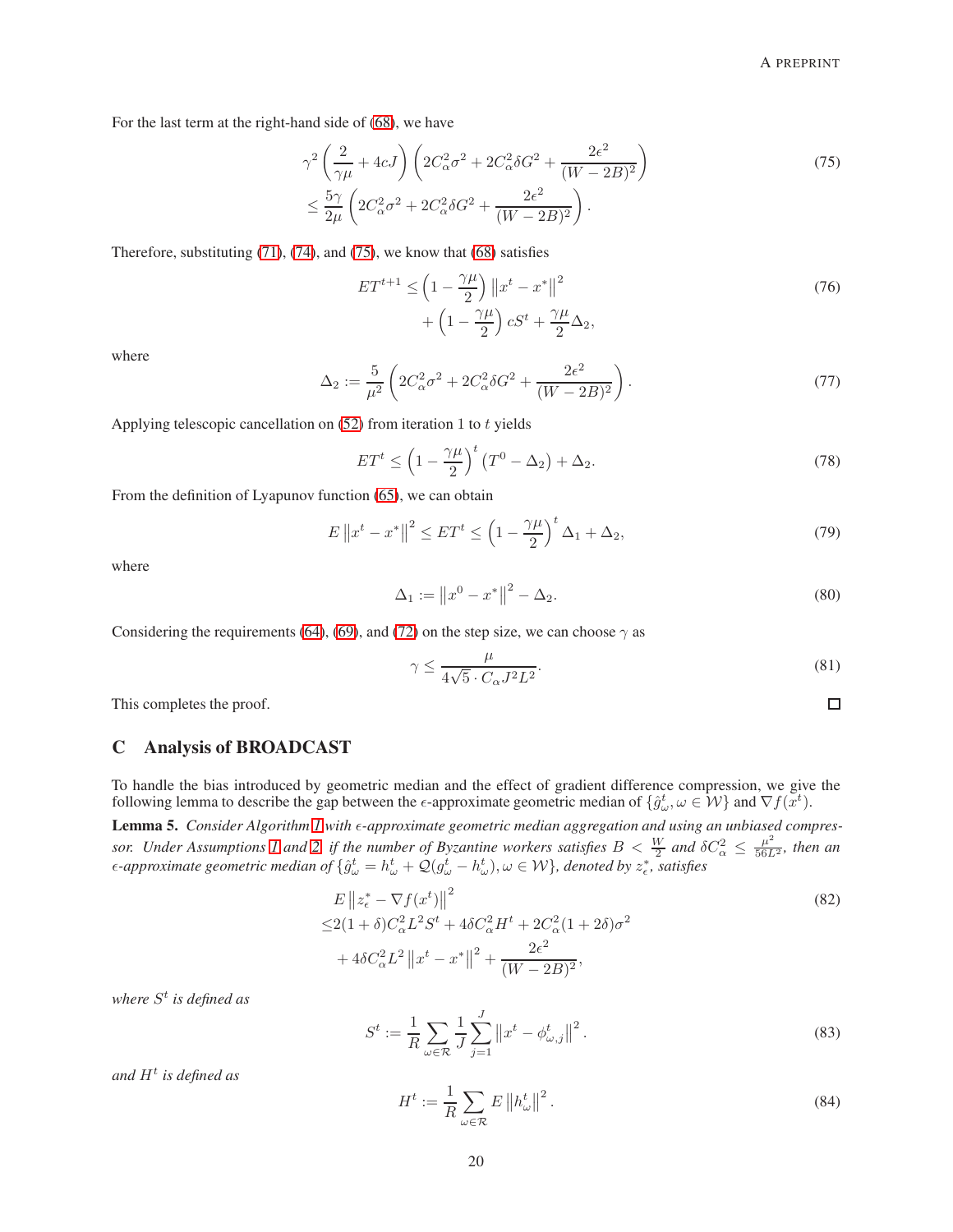*Proof.* According to Lemma [2](#page-15-0) in Appendix [A,](#page-14-19) it holds

<span id="page-20-0"></span>
$$
E \left\| z_{\epsilon}^{*} - \nabla f(x^{t}) \right\|^{2}
$$
  
\n
$$
\leq 2C_{\alpha}^{2} \frac{1}{R} \sum_{\omega \in \mathcal{R}} E \left\| \hat{g}_{\omega}^{t} - \nabla f(x^{t}) \right\|^{2} + \frac{2\epsilon^{2}}{(W - 2B)^{2}}
$$
  
\n
$$
= 2C_{\alpha}^{2} \frac{1}{R} \sum_{\omega \in \mathcal{R}} E \left\| h_{\omega}^{t} + \mathcal{Q}(g_{\omega}^{t} - h_{\omega}^{t}) - \nabla f(x^{t}) \right\|^{2} + \frac{2\epsilon^{2}}{(W - 2B)^{2}}.
$$
\n
$$
(85)
$$

Consider the first term at the right-hand side of [\(85\)](#page-20-0). Since  $\mathcal{Q}(\cdot)$  is an unbiased compressor, for any  $\omega \in \mathcal{R}$  we have

<span id="page-20-1"></span>
$$
E \|h_{\omega}^{t} + Q(g_{\omega}^{t} - h_{\omega}^{t}) - \nabla f(x^{t})\|^{2}
$$
  
\n
$$
= E \|h_{\omega}^{t} - g_{\omega}^{t} + Q(g_{\omega}^{t} - h_{\omega}^{t}) + g_{\omega}^{t} - \nabla f(x^{t})\|^{2}
$$
  
\n
$$
= E \|Q(g_{\omega}^{t} - h_{\omega}^{t}) - (g_{\omega}^{t} - h_{\omega}^{t})\|^{2} + E \|g_{\omega}^{t} - \nabla f(x^{t})\|^{2}
$$
  
\n
$$
\leq \delta E \|g_{\omega}^{t} - h_{\omega}^{t}\|^{2} + E \|g_{\omega}^{t} - \nabla f(x^{t})\|^{2}.
$$
\n(86)

Here the second equality uses  $E[Q(g^t_\omega - h^t_\omega) - (g^t_\omega - h^t_\omega)] = 0$  and the inequality uses  $E \left\| \mathcal{Q}(g_{\omega}^t - h_{\omega}^t) - (g_{\omega}^t - h_{\omega}^t) \right\|^2 \le \delta E \left\| g_{\omega}^t - h_{\omega}^t \right\|^2$ , both in [\(8\)](#page-3-4). Substituting [\(86\)](#page-20-1) into [\(85\)](#page-20-0) yields

<span id="page-20-3"></span><span id="page-20-2"></span>
$$
E \left\| z_{\epsilon}^{*} - \nabla f(x^{t}) \right\|^{2} \leq 2C_{\alpha}^{2} \delta \frac{1}{R} \sum_{\omega \in \mathcal{R}} E \left\| g_{\omega}^{t} - h_{\omega}^{t} \right\|^{2}
$$
  
+ 
$$
2C_{\alpha}^{2} \frac{1}{R} \sum_{\omega \in \mathcal{R}} E \left\| g_{\omega}^{t} - \nabla f(x^{t}) \right\|^{2} + \frac{2\epsilon^{2}}{(W - 2B)^{2}}.
$$
 (87)

Next, we proceed to bounding the first two terms at the right-hand side of [\(87\)](#page-20-2).

For the first term at the right-hand side of [\(87\)](#page-20-2), which arises from gradient difference compression, it holds

$$
\frac{1}{R} \sum_{\omega \in \mathcal{R}} E ||g_{\omega}^t - h_{\omega}^t||^2
$$
\n
$$
= \frac{1}{R} \sum_{\omega \in \mathcal{R}} E ||g_{\omega}^t - \nabla f_{\omega}(x^t) + \nabla f_{\omega}(x^t) - h_{\omega}^t||^2
$$
\n
$$
= \frac{1}{R} \sum_{\omega \in \mathcal{R}} E ||g_{\omega}^t - \nabla f_{\omega}(x^t)||^2 + \frac{1}{R} \sum_{\omega \in \mathcal{R}} E ||\nabla f_{\omega}(x^t) - h_{\omega}^t||^2
$$
\n
$$
\leq L^2 S^t + \frac{1}{R} \sum_{\omega \in \mathcal{R}} E ||\nabla f_{\omega}(x^t) - h_{\omega}^t||^2.
$$
\n(88)

Here the second equality comes from  $E[g^t_{\omega} - \nabla f_{\omega}(x^t)] = 0$  and the inequality uses Lemma [3](#page-17-1) in Appendix [B.](#page-17-0) Further, using  $\nabla f(x^*) = 0$ ,  $||a + b||^2 \le 2 ||a||^2 + 2 ||b||^2$ , and the definition of  $H^t$  in [\(84\)](#page-19-1), from [\(88\)](#page-20-3) we have

$$
\frac{1}{R} \sum_{\omega \in \mathcal{R}} E \left\| g_{\omega}^t - h_{\omega}^t \right\|^2
$$
\n
$$
\leq L^2 S^t + \frac{1}{R} \sum_{\omega \in \mathcal{R}} E \left\| \nabla f_{\omega}(x^t) - \nabla f(x^*) - h_{\omega}^t \right\|^2
$$
\n
$$
\leq L^2 S^t + \frac{1}{R} \sum_{\omega \in \mathcal{R}} 2 \left\| \nabla f_{\omega}(x^t) - \nabla f(x^*) \right\|^2 + \frac{1}{R} \sum_{\omega \in \mathcal{R}} 2E \left\| h_{\omega}^t \right\|^2
$$
\n
$$
= L^2 S^t + 2H^t + \frac{1}{R} \sum_{\omega \in \mathcal{R}} 2 \left\| \nabla f_{\omega}(x^t) - \nabla f(x^*) \right\|^2.
$$
\n(89)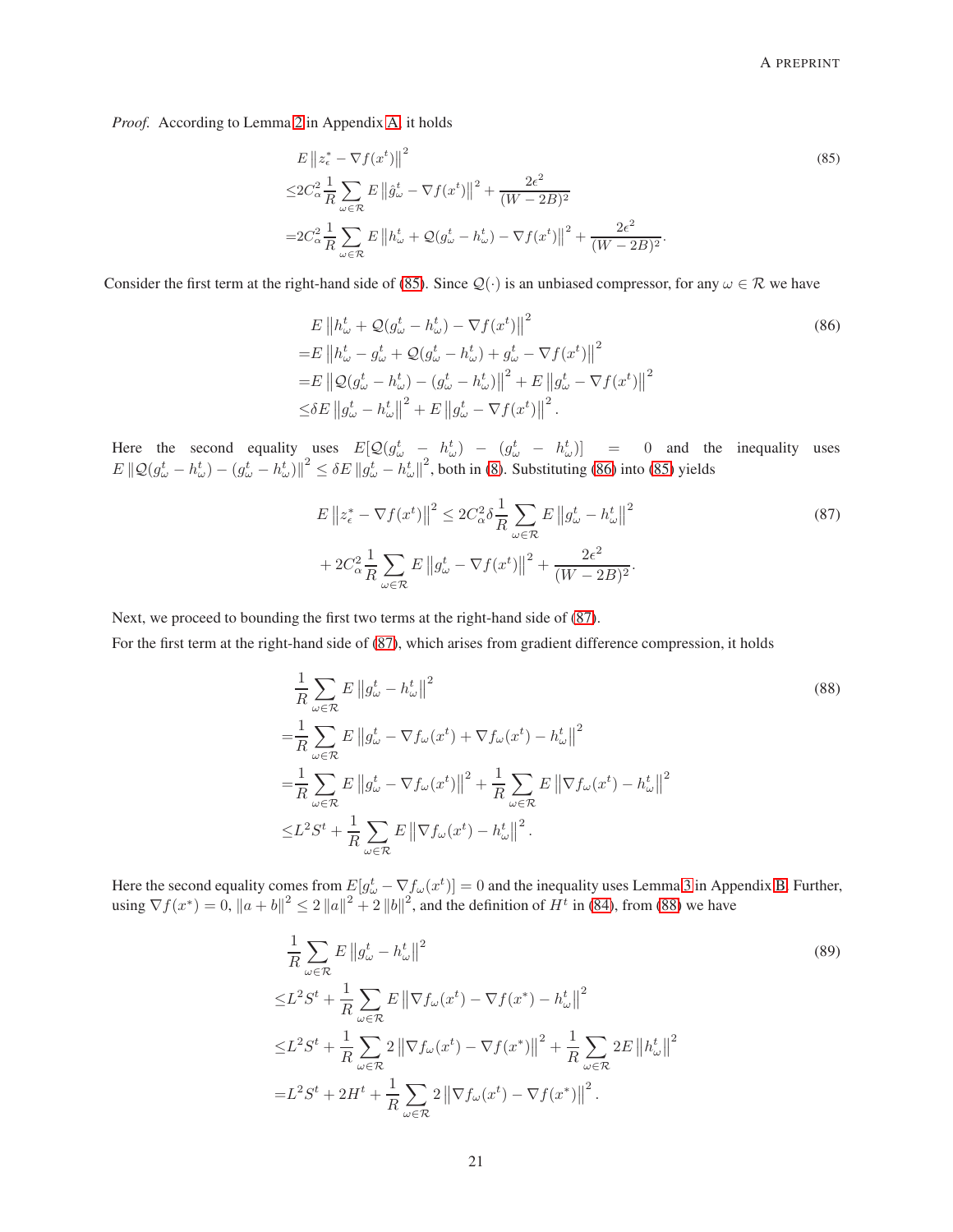Since  $f(x^t)$  has L-Lipschitz continuous gradients according to Assumption [1](#page-3-0) and the outer variation is bounded according to Assumption [2,](#page-3-1) we further obtain

$$
\frac{1}{R} \sum_{\omega \in \mathcal{R}} ||g_{\omega}^{t} - h_{\omega}^{t}||^{2} \leq L^{2}S^{t} + 2H^{t}
$$
\n
$$
+ \frac{1}{R} \sum_{\omega \in \mathcal{R}} 2 ||\nabla f_{\omega}(x^{t}) - \nabla f(x^{t}) + \nabla f(x^{t}) - \nabla f(x^{*})||^{2}
$$
\n
$$
= L^{2}S^{t} + 2H^{t} + \frac{1}{R} \sum_{\omega \in \mathcal{R}} 2 ||\nabla f_{\omega}(x^{t}) - \nabla f(x^{t})||^{2}
$$
\n
$$
+ \frac{1}{R} \sum_{\omega \in \mathcal{R}} 2 ||\nabla f(x^{t}) - \nabla f(x^{*})||^{2}
$$
\n
$$
\leq L^{2}S^{t} + 2H^{t} + 2\sigma^{2} + 2L^{2} ||x^{t} - x^{*}||^{2}.
$$
\n(90)

Here the equality uses  $\sum_{\omega \in \mathcal{R}} (\nabla f_{\omega}(x^t) - \nabla f(x^t)) = 0.$ 

Using Lemma [3](#page-17-1) and Assumption [2,](#page-3-1) the second term at the right-hand side of [\(87\)](#page-20-2) can be upper-bounded as

$$
\frac{1}{R} \sum_{\omega \in \mathcal{R}} E \left\| g_{\omega}^t - \nabla f(x^t) \right\|^2
$$
\n
$$
= \frac{1}{R} \sum_{\omega \in \mathcal{R}} E \left\| g_{\omega}^t - \nabla f_{\omega}(x^t) + \nabla f_{\omega}(x^t) - \nabla f(x^t) \right\|^2
$$
\n
$$
= \frac{1}{R} \sum_{\omega \in \mathcal{R}} E \left\| g_{\omega}^t - \nabla f_{\omega}(x^t) \right\| + \frac{1}{R} \sum_{\omega \in \mathcal{R}} \left\| \nabla f_{\omega}(x^t) - \nabla f(x^t) \right\|^2
$$
\n
$$
\leq L^2 S^t + \sigma^2.
$$
\n(91)

Here the equality also uses  $\sum_{\omega \in \mathcal{R}} (\nabla f_{\omega}(x^t) - \nabla f(x^t)) = 0.$ Substituting [\(88\)](#page-20-3) and [\(91\)](#page-21-0) into [\(87\)](#page-20-2) yields [\(82\)](#page-19-2).

<span id="page-21-1"></span><span id="page-21-0"></span> $\Box$ 

Observe that oifferent to Lemma [4](#page-17-8) for Byzantine-robust compressed SAGA, a new term  $H^t$  appears in Lemma [5,](#page-19-3) and also in the ensuing analysis. The following lemma characterizes the evolution of  $H<sup>t</sup>$ .

**Lemma 6.** Consider Algorithm [1](#page-8-0) with  $\epsilon$ -approximate geometric median aggregation and using an unbiased compres-*sor. Under Assumptions [1](#page-3-0) and [2,](#page-3-1) if the hyperparameter satisfies*  $\beta(1+\delta) \leq 1$ *, then it holds that* 

$$
EH^{t+1} \le (1 - \beta)H^t + \beta L^2 S^t + \beta \sigma^2 + \beta L^2 ||x^t - x^*||^2,
$$
\n(92)

where  $H^t$  is defined as in [\(84\)](#page-19-1).

*Proof.* By  $E_Q ||Q(x) - x||^2 \le \delta ||x||^2$  in [\(8\)](#page-3-4), we obtain

$$
EH^{t+1} = \frac{1}{R} \sum_{\omega \in \mathcal{R}} E ||h_{\omega}^{t+1}||^{2}
$$
  
\n
$$
= \frac{1}{R} \sum_{\omega \in \mathcal{R}} E ||h_{\omega}^{t} + \beta \mathcal{Q}(g_{\omega}^{t} - h_{\omega}^{t})||^{2}
$$
  
\n
$$
= \frac{1}{R} \sum_{\omega \in \mathcal{R}} E ||h_{\omega}^{t}||^{2} + \frac{1}{R} \sum_{\omega \in \mathcal{R}} 2\beta E \langle h_{\omega}^{t}, g_{\omega}^{t} - h_{\omega}^{t} \rangle
$$
  
\n
$$
+ \frac{1}{R} \sum_{\omega \in \mathcal{R}} \beta^{2} E ||\mathcal{Q}(g_{\omega}^{t} - h_{\omega}^{t})||^{2}
$$
  
\n
$$
\leq \frac{1}{R} \sum_{\omega \in \mathcal{R}} E ||h_{\omega}^{t}||^{2} + \frac{1}{R} \sum_{\omega \in \mathcal{R}} 2\beta E \langle h_{\omega}^{t}, g_{\omega}^{t} - h_{\omega}^{t} \rangle
$$
  
\n
$$
+ \frac{1}{R} \sum_{\omega \in \mathcal{R}} \beta^{2} (1 + \delta) E ||g_{\omega}^{t} - h_{\omega}^{t}||^{2}.
$$
  
\n(93)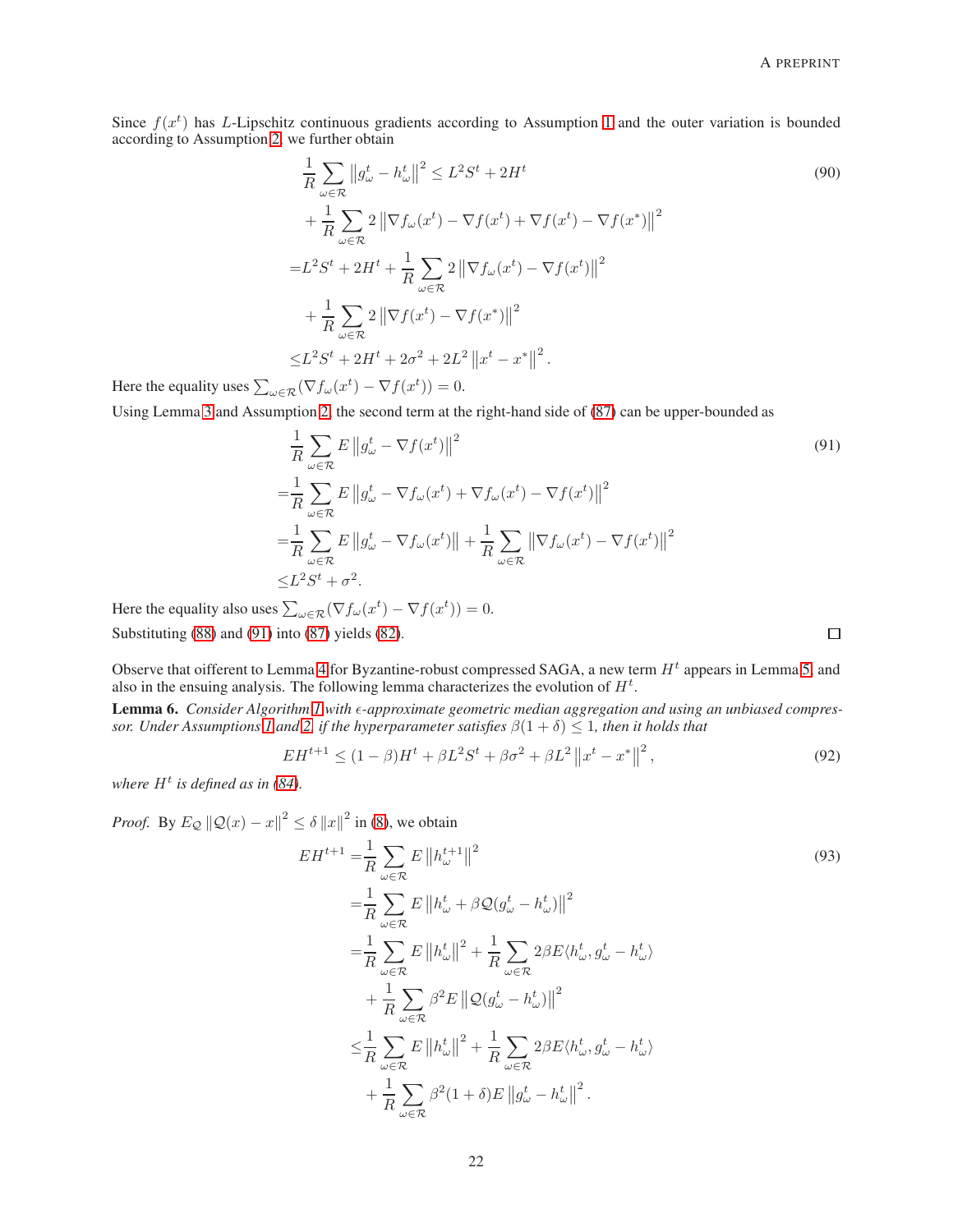With  $\beta(1 + \delta) \leq 1$ , we further have

$$
EH^{t+1} \leq \frac{1}{R} \sum_{\omega \in \mathcal{R}} E ||h_{\omega}^{t}||^{2} + \frac{1}{R} \sum_{\omega \in \mathcal{R}} 2\beta E \langle h_{\omega}^{t}, g_{\omega}^{t} - h_{\omega}^{t} \rangle
$$
\n
$$
+ \frac{1}{R} \sum_{\omega \in \mathcal{R}} \beta E ||g_{\omega}^{t} - h_{\omega}^{t}||^{2}
$$
\n
$$
= \frac{1}{R} \sum_{\omega \in \mathcal{R}} E ||h_{\omega}^{t}||^{2} + \frac{1}{R} \sum_{\omega \in \mathcal{R}} \beta E \langle g_{\omega}^{t} - h_{\omega}^{t}, g_{\omega}^{t} + h_{\omega}^{t} \rangle
$$
\n
$$
= \frac{1}{R} \sum_{\omega \in \mathcal{R}} E ||h_{\omega}^{t}||^{2} + \frac{1}{R} \sum_{\omega \in \mathcal{R}} \beta E ||g_{\omega}^{t}||^{2} - \frac{1}{R} \sum_{\omega \in \mathcal{R}} \beta E ||h_{\omega}^{t}||^{2}
$$
\n
$$
= \frac{1}{R} \sum_{\omega \in \mathcal{R}} (1 - \beta) E ||h_{\omega}^{t}||^{2} + \frac{1}{R} \sum_{\omega \in \mathcal{R}} \beta E ||g_{\omega}^{t}||^{2}.
$$
\n(94)

Then, applying Lemma [3,](#page-17-1) we have

$$
EH^{t+1} \leq \frac{1}{R} \sum_{\omega \in \mathcal{R}} (1 - \beta)E \left\| h_{\omega}^{t} \right\|^{2} + \frac{1}{R} \sum_{\omega \in \mathcal{R}} \beta E \left\| g_{\omega}^{t} \right\|^{2}
$$
\n
$$
= \frac{1}{R} \sum_{\omega \in \mathcal{R}} (1 - \beta)E \left\| h_{\omega}^{t} \right\|^{2}
$$
\n
$$
+ \frac{1}{R} \sum_{\omega \in \mathcal{R}} \beta E \left\| g_{\omega}^{t} - \nabla f_{\omega}(x^{t}) + \nabla f_{\omega}(x^{t}) \right\|^{2}
$$
\n
$$
= \frac{1}{R} \sum_{\omega \in \mathcal{R}} (1 - \beta)E \left\| h_{\omega}^{t} \right\|^{2}
$$
\n
$$
+ \frac{1}{R} \sum_{\omega \in \mathcal{R}} \beta E \left\| g_{\omega}^{t} - \nabla f_{\omega}(x^{t}) \right\|^{2} + \frac{1}{R} \sum_{\omega \in \mathcal{R}} \beta \left\| \nabla f_{\omega}(x^{t}) \right\|^{2}
$$
\n
$$
\leq (1 - \beta)H^{t} + \beta L^{2} S^{t} + \beta \frac{1}{R} \sum_{\omega \in \mathcal{R}} \left\| \nabla f_{\omega}(x^{t}) \right\|^{2}.
$$
\n(95)

Here the second equality uses  $E[g_\omega^t - \nabla f_\omega(x^t)] = 0$  for any  $\omega \in \mathcal{R}$ . Since  $f(x^t)$  has L-Lipschitz continuous gradients according to Assumption [1](#page-3-0) and the outer variation is bounded according to Assumption [2,](#page-3-1) we finally obtain

$$
EH^{t+1} \le (1 - \beta)H^t + \beta L^2 S^t + \beta \frac{1}{R} \sum_{\omega \in \mathcal{R}} \left\| \nabla f_{\omega}(x^t) \right\|^2
$$
  
=  $(1 - \beta)H^t + \beta L^2 S^t$   
+  $\beta \frac{1}{R} \sum_{\omega \in \mathcal{R}} \left\| \nabla f_{\omega}(x^t) - \nabla f(x^t) + \nabla f(x^t) - \nabla f(x^*) \right\|^2$ 

$$
= (1 - \beta)H^{t} + \beta L^{2}S^{t} + \beta \frac{1}{R} \sum_{\omega \in \mathcal{R}} \left\| \nabla f_{\omega}(x^{t}) - \nabla f(x^{t}) \right\|
$$
  
+ 
$$
\beta \frac{1}{R} \sum_{\omega \in \mathcal{R}} \left\| \nabla f(x^{t}) - \nabla f(x^{*}) \right\|^{2}
$$
  

$$
\leq (1 - \beta)H^{t} + \beta L^{2}S^{t} + \beta \sigma^{2} + \beta L^{2} \left\| x^{t} - x^{*} \right\|^{2}.
$$
 (96)

 $\Box$ Here the first equality uses  $\nabla f(x^*) = 0$  and the second equality uses  $\sum_{\omega \in \mathcal{R}} (\nabla f_{\omega}(x^t) - \nabla f(x^t)) = 0$ .

Now we can provide the proof of Theorem [4.](#page-8-1)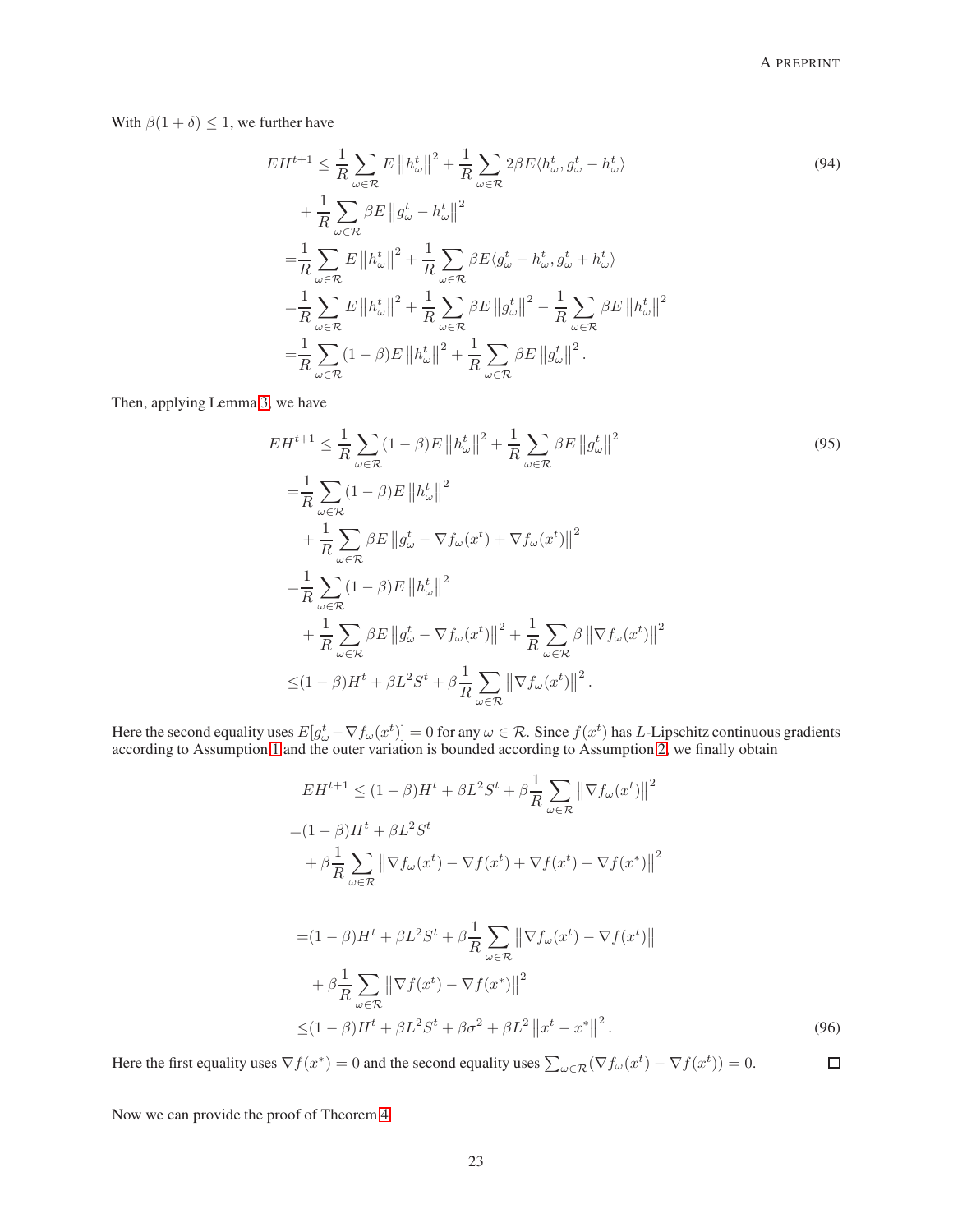*Proof.* We begin by manipulating  $E \left\| x^{t+1} - x^* \right\|$  $^{2}$  as

$$
E ||x^{t+1} - x^*||^2
$$
  
=  $E ||x^t - \gamma \nabla f(x^t) - x^* + x^{t+1} - x^t + \gamma \nabla f(x^t)||^2$   

$$
\leq \frac{1}{1 - \eta} ||x^t - \gamma \nabla f(x^t) - x^*||^2 + \frac{1}{\eta} E ||x^{t+1} - x^t + \gamma \nabla f(x^t)||^2,
$$
 (97)

where  $0 < \eta < 1$ . The inequality comes from  $||a + b||^2 \le \frac{1}{1-\eta} ||a||^2 + \frac{1}{\eta} ||b||^2$ .

Since  $\nabla f(x^*) = 0$ , we can bound the first term at the right-hand side of [\(97\)](#page-23-0) as

<span id="page-23-1"></span><span id="page-23-0"></span>
$$
||x^{t} - \gamma \nabla f(x^{t}) - x^{*}||^{2}
$$
\n
$$
= ||x^{t} - \gamma (\nabla f(x^{t}) - \nabla f(x^{*})) - x^{*}||^{2}
$$
\n
$$
= ||x^{t} - x^{*}||^{2} - 2\gamma \langle \nabla f(x^{t}) - \nabla f(x^{*}), x^{t} - x^{*} \rangle
$$
\n
$$
+ \gamma^{2} ||\nabla f(x^{t}) - \nabla f(x^{*})||^{2}
$$
\n
$$
\leq ||x^{t} - x^{*}||^{2} - 2\gamma \mu ||x^{t} - x^{*}||^{2} + \gamma^{2} L^{2} ||x^{t} - x^{*}||^{2}
$$
\n
$$
= (1 - 2\gamma \mu + \gamma^{2} L^{2}) ||x^{t} - x^{*}||^{2}.
$$
\n(98)

Here we use  $L \|x^t - x^*\| \geq \|\nabla f(x^t) - \nabla f(x^*)\|$  as  $f(x)$  has Lipschitz continuous gradients and  $\langle \nabla f(x^t) - \nabla f(x^*) \rangle$  $\nabla f(x^*), x^t - x^* \rangle \ge \mu \|x^t - x^*\|^2$  as  $f(x)$  is strongly convex.

Substituting [\(98\)](#page-23-1) into [\(97\)](#page-23-0), we can obtain

$$
E \|x^{t+1} - x^*\|^2 \le \frac{1 - 2\gamma\mu + \gamma^2 L^2}{1 - \eta} \|x^t - x^*\|^2
$$
  
 
$$
+ \frac{1}{\eta} E \|x^{t+1} - x^t + \gamma \nabla f(x^t)\|^2.
$$
 (99)

With  $\eta = \frac{\gamma \mu}{2}$ , if

<span id="page-23-2"></span>
$$
\gamma^2 L^2 \le \frac{\gamma \mu}{2},\tag{100}
$$

it holds that

$$
\frac{1 - 2\gamma\mu + \gamma^2 L^2}{1 - \eta} \le 1 - \gamma\mu.
$$
\n(101)

Therefore, [\(99\)](#page-23-2) can be rewritten as

$$
E \|x^{t+1} - x^*\|^2 \le (1 - \gamma \mu) \|x^t - x^*\|^2
$$
  
+ 
$$
\frac{2}{\gamma \mu} E \|x^{t+1} - x^t + \gamma \nabla f(x^t)\|^2.
$$
 (102)

We construct a *Lyapunov function*  $T<sup>t</sup>$  as

<span id="page-23-4"></span><span id="page-23-3"></span>
$$
T^t := \|x^t - x^*\|^2 + cS^t + d\gamma^2 H^t,\tag{103}
$$

where c and d are any positive constants,  $S^t$  is defined as [\(83\)](#page-19-4), and  $H^t$  is defined as [\(84\)](#page-19-1). Thus,  $T^t$  is non-negative. Note that the Lyapunov function in [\(103\)](#page-23-3) is different to the one in [\(65\)](#page-18-4) of Lemma [4](#page-17-8) for Byzantine-robust compressed SAGA, which is only parameterized by  $c$ . Below we will find proper  $c$  and  $d$ .

Based on Lemma [3](#page-17-1) and [\(92\)](#page-21-1), it follows that

$$
ET^{t+1} = E \|x^{t+1} - x^*\|^2 + cES^{t+1} + d\gamma^2 EH^{t+1}
$$
\n
$$
\leq (1 - \gamma \mu + 4cJ\gamma^2 L^2 + d\beta \gamma^2 L^2) \|x^t - x^*\|^2
$$
\n
$$
+ \left(\frac{2}{\gamma \mu} + 4cJ\right) E \|x^{t+1} - x^t + \gamma \nabla f(x^t)\|^2
$$
\n
$$
+ \left((1 - \frac{1}{J^2})c + d\beta \gamma^2 L^2\right) S^t + d(1 - \beta)\gamma^2 H^t + d\beta \gamma^2 \sigma^2.
$$
\n(104)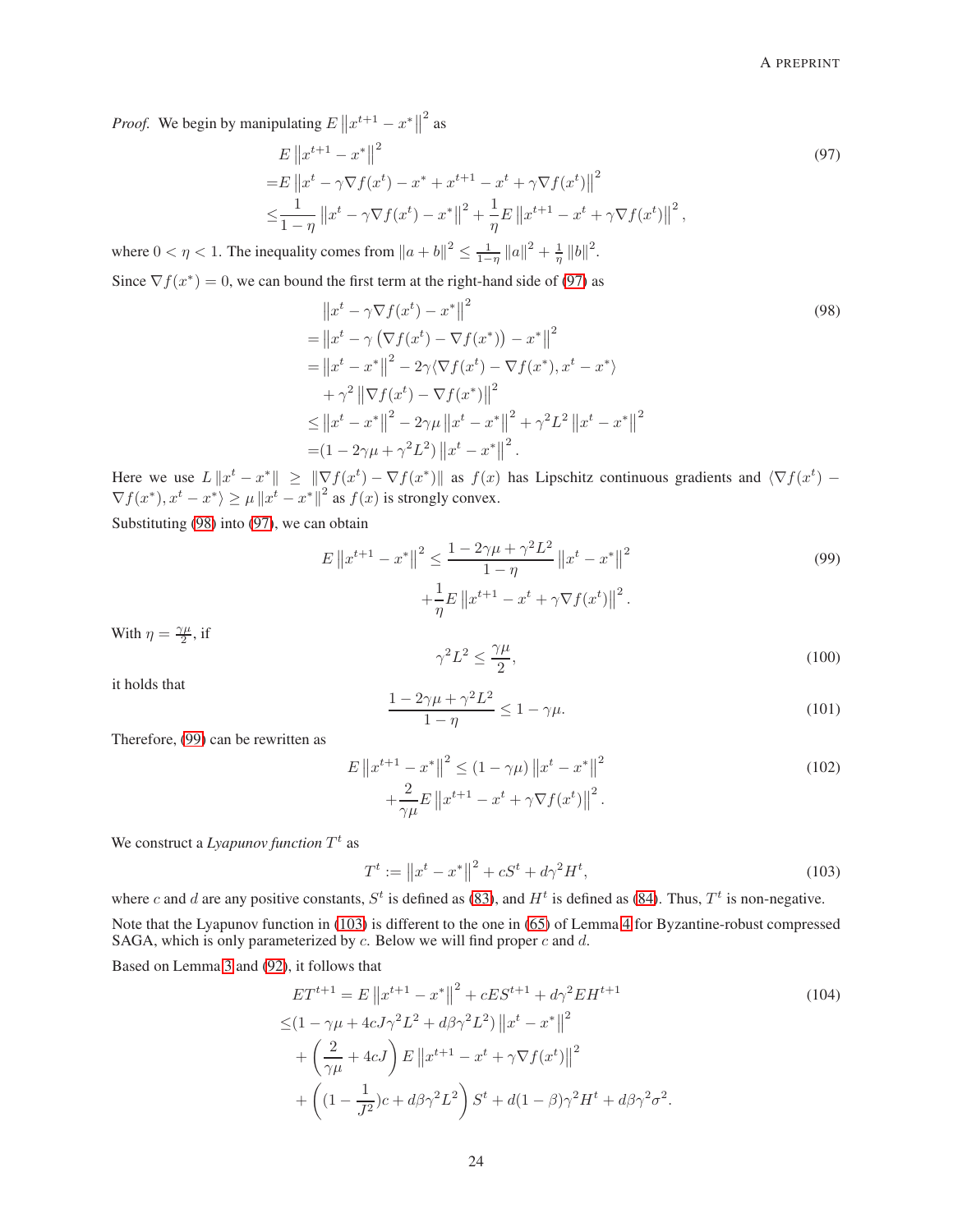Let  $z_{\epsilon}^*$  be an  $\epsilon$ -approximate geometric median of  $\{\hat{g}_{\omega}^t, \omega \in \mathcal{W}\}\$  and observe the second term at the right-hand side of [\(104\)](#page-23-4). We have

$$
E\left\|x^{t+1} - x^t + \gamma \nabla f(x^t)\right\|^2 = \gamma^2 E\left\|z^*_{\epsilon} - \nabla f(x^t)\right\|^2.
$$
 (105)

With this fact and Lemma [5,](#page-19-3) [\(104\)](#page-23-4) can be rewritten as

$$
ET^{t+1}
$$
\n
$$
\leq \{1 - \gamma \mu + 4cJ\gamma^2 L^2 + \left(\frac{2}{\gamma \mu} + 4cJ\right) 4\delta C_\alpha^2 \gamma^2 L^2
$$
\n
$$
+ d\beta \gamma^2 L^2\} \|x^t - x^*\|^2 + d\beta \gamma^2 \sigma^2
$$
\n
$$
+ \{ (1 - \frac{1}{J^2})c + d\beta \gamma^2 L^2
$$
\n
$$
+ \left(\frac{2}{\gamma \mu} + 4cJ\right) 2(1 + \delta) C_\alpha^2 \gamma^2 L^2 \} S^t
$$
\n
$$
+ \{ d(1 - \beta)\gamma^2 + \left(\frac{2}{\gamma \mu} + 4cJ\right) 4\delta C_\alpha^2 \gamma^2 \} H^t
$$
\n
$$
+ \gamma^2 \left(\frac{2}{\gamma \mu} + 4cJ\right) \left(2C_\alpha^2 (1 + 2\delta)\sigma^2 + \frac{2\epsilon^2}{(W - 2B)^2}\right).
$$
\n(106)

<span id="page-24-2"></span>If we let

<span id="page-24-0"></span>
$$
4cJ\gamma^2L^2 \le \frac{\gamma\mu}{17},\tag{107}
$$

then it holds

$$
\frac{2}{\gamma\mu} + 4cJ \le \frac{2}{\gamma\mu} + \frac{\mu}{17\gamma L^2} \le \frac{35}{17\gamma\mu}.
$$
\n(108)

If  $\gamma$  and d are chosen as  $\frac{\gamma \mu}{2} \leq \frac{\beta}{2}$  $\frac{3}{2}$  and

<span id="page-24-3"></span><span id="page-24-1"></span>
$$
d = \frac{35}{17} \cdot \frac{8\delta C_{\alpha}^2}{\beta \gamma \mu} \ge \frac{35}{17} \cdot \frac{4\delta C_{\alpha}^2}{\beta - \frac{\gamma \mu}{2}},\tag{109}
$$

Thus, the third coefficient at the right-hand side of [\(106\)](#page-24-0) is bounded by

$$
d(1 - \beta)\gamma^2 + \left(\frac{2}{\gamma\mu} + 4cJ\right)4\delta C_\alpha^2 \gamma^2
$$
  
\n
$$
\leq d(1 - \beta)\gamma^2 + \frac{35}{17\gamma\mu} \cdot 4\delta C_\alpha^2 \gamma^2 L^2
$$
  
\n
$$
\leq (1 - \frac{\gamma\mu}{2})d\gamma^2.
$$
\n(110)

Similarly, if  $\gamma$  and c are chosen as  $\frac{\gamma \mu}{2} \leq \frac{1}{2J^2}$  and

$$
c = \frac{35}{17} \frac{4(1+5\delta)C_{\alpha}^2 J^2 \gamma L^2}{\mu} \ge \frac{35}{17} \frac{2(1+5\delta)C_{\alpha}^2 J^2 \gamma L^2}{\mu(\frac{1}{J^2} - \frac{\gamma \mu}{2})},\tag{111}
$$

then with [\(109\)](#page-24-1), the second coefficient at the right-hand side of [\(106\)](#page-24-0) is bounded by

<span id="page-24-4"></span>
$$
(1 - \frac{1}{J^2})c + d\beta\gamma^2 L^2 + \left(\frac{2}{\gamma\mu} + 4cJ\right)(4 - 2\delta)C_\alpha^2 \gamma^2 L^2
$$
  
\n
$$
\leq (1 - \frac{1}{J^2})c + \frac{35}{17} \cdot \frac{8\delta C_\alpha^2 \gamma L^2}{\mu} + \frac{35}{17} \cdot \frac{2(1 + \delta)C_\alpha^2 \gamma L^2}{\mu}
$$
  
\n
$$
= (1 - \frac{1}{J^2})c + \frac{35}{17} \cdot \frac{2(1 + 5\delta)C_\alpha^2 \gamma L^2}{\mu} \leq (1 - \frac{\gamma\mu}{2})c.
$$
 (112)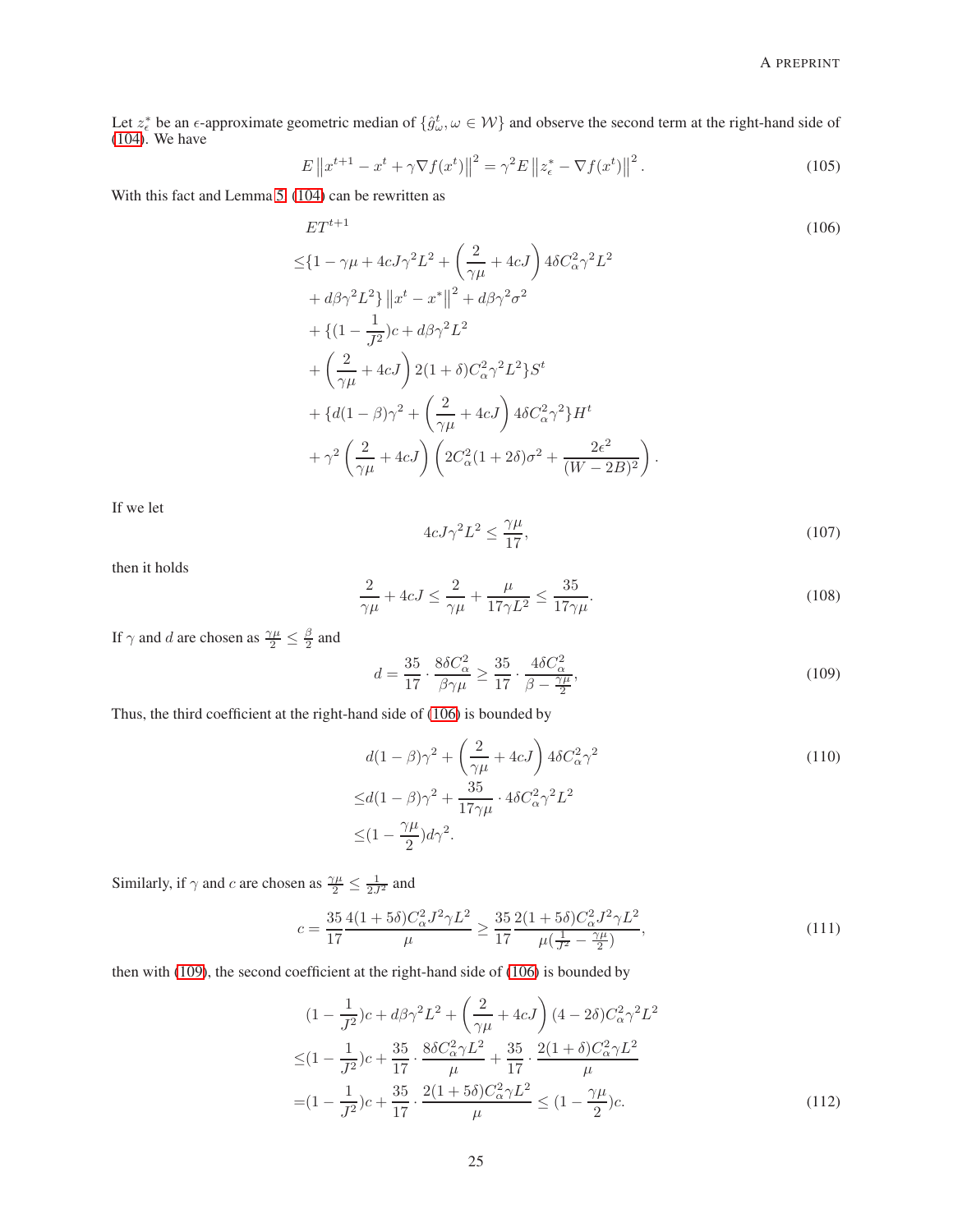Further, if  $\delta C_\alpha^2 \leq \frac{\mu^2}{56L^2}$  and [\(107\)](#page-24-2) is satisfied, then with [\(109\)](#page-24-1), the first coefficient at the right-hand side of [\(106\)](#page-24-0) is bounded

$$
1 - \gamma \mu + 4cJ\gamma^{2}L^{2} + \left(\frac{2}{\gamma\mu} + 4cJ\right) 4\delta C_{\alpha}^{2}\gamma^{2}L^{2} + d\beta\gamma^{2}L^{2}
$$
  
\n
$$
\leq 1 - \gamma\mu + \frac{\gamma\mu}{17} + \frac{35}{17} \cdot \frac{4\delta C_{\alpha}^{2}\gamma L^{2}}{\mu} + \frac{35}{17} \cdot \frac{8\delta C_{\alpha}^{2}\gamma L^{2}}{\mu}
$$
  
\n
$$
\leq 1 - \gamma\mu + \frac{\gamma\mu}{17} + \frac{35}{17} \cdot \frac{12}{56} \cdot \gamma\mu = 1 - \frac{\gamma\mu}{2}.
$$
\n(113)

The last term at the right-hand side of [\(106\)](#page-24-0) is bounded by

<span id="page-25-0"></span>
$$
\gamma^2 \left(\frac{2}{\gamma \mu} + 4cJ\right) \left(2C_\alpha^2 (1+2\delta)\sigma^2 + \frac{2\epsilon^2}{(W-2B)^2}\right) + d\beta \gamma^2 \sigma^2
$$
  

$$
\leq \frac{35\gamma}{17\mu} \left(2C_\alpha^2 (1+2\delta)\sigma^2 + \frac{2\epsilon^2}{(W-2B)^2}\right) + \frac{35\gamma}{17\mu} 8\delta C_\alpha^2 \sigma^2
$$
  

$$
= \frac{35\gamma}{17\mu} \left(2C_\alpha^2 (1+6\delta)\sigma^2 + \frac{2\epsilon^2}{(W-2B)^2}\right).
$$
 (114)

Therefore, substituting  $(110)$ ,  $(112)$ ,  $(113)$ , and  $(114)$ , we know that  $(106)$  satisfies

<span id="page-25-1"></span>
$$
ET^{t+1} \le \left(1 - \frac{\gamma \mu}{2}\right) \left\|x^t - x^*\right\|^2 + \left(1 - \frac{\gamma \mu}{2}\right) cS^t + \left(1 - \frac{\gamma \mu}{2}\right) dH^t + \frac{\gamma \mu}{2} \Delta_2,
$$
\n(115)

where

$$
\Delta_2 := \frac{70}{17\mu} \left( 2C_\alpha^2 (1 + 6\delta)\sigma^2 + \frac{2\epsilon^2}{(W - 2B)^2} \right). \tag{116}
$$

Applying telescopic cancellation on  $(115)$  from iteration 1 to t yields

$$
ET^{t} \le \left(1 - \frac{\gamma \mu}{2}\right)^{t} \left(T^{0} - \frac{2}{\gamma \mu} \tilde{\Delta}_{2}\right) + \Delta_{2}.
$$
\n(117)

From the definition of Lyapunov function [\(103\)](#page-23-3), we obtain

$$
E\left\|x^{t}-x^{*}\right\|^{2} \leq ET^{t} \leq \left(1-\frac{\gamma\mu}{2}\right)^{t} \Delta_{1}+\Delta_{2},\tag{118}
$$

where

$$
\Delta_1 := \|x^0 - x^*\|^2 - \Delta_2. \tag{119}
$$

Considering all the requirements on the step size, we can choose  $\gamma$  as

$$
\gamma \le \frac{\beta \mu}{4\sqrt{35}\sqrt{1+5\delta} \cdot C_{\alpha}J^2L^2}.
$$
\n(120)

This completes the proof.

# D Analysis of Attacks-Free Compressed SGD

The proof of Theorem [1](#page-4-3) shares similarity with that in [\[25\]](#page-13-21), but the latter analyzes SGD with gradient difference compression, while ours considers general unbiased compressors. The work of [\[8\]](#page-13-4) analyzes the convergence of quantized SGD with unbiased quantizer in terms of function value, while our performance metric is the distance to the optimal solution.

<span id="page-25-2"></span> $\Box$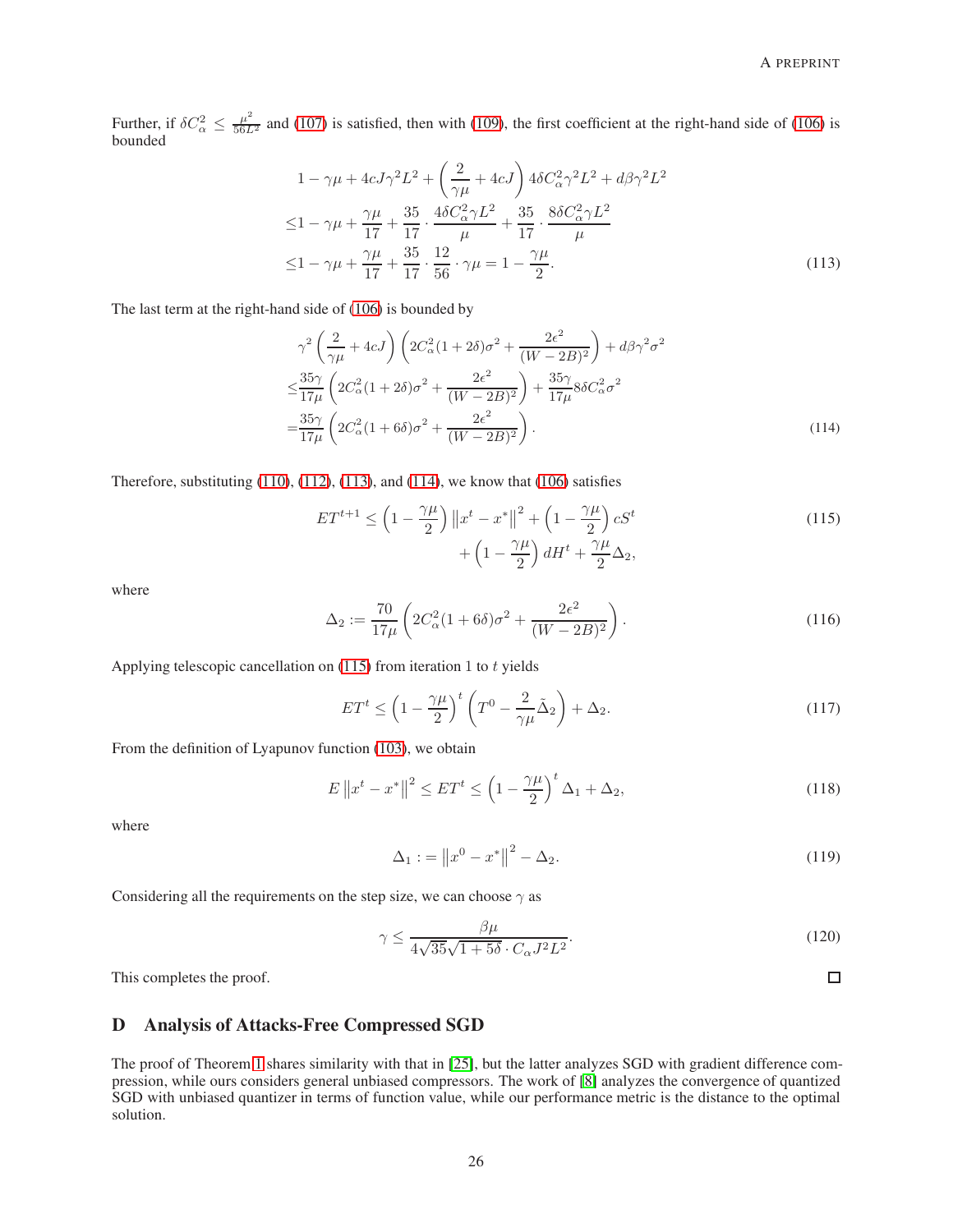*Proof.* Based on the update rule [\(14\)](#page-4-2), it holds

$$
E ||x^{t+1} - x^*||^2
$$
  
\n
$$
= E ||x^t - x^* - \frac{\gamma}{W} \sum_{\omega \in \mathcal{W}} \mathcal{Q}(\nabla f_{\omega, i_{\omega}^t}(x^t)) ||^2
$$
  
\n
$$
= E ||x^t - x^*||^2 - \frac{2\gamma}{W} \sum_{\omega \in \mathcal{W}} E \langle \mathcal{Q}(\nabla f_{\omega, i_{\omega}^t}(x^t)), x^t - x^* \rangle
$$
  
\n
$$
+ E ||\frac{\gamma}{W} \sum_{\omega \in \mathcal{W}} \mathcal{Q}(\nabla f_{\omega, i_{\omega}^t}(x^t)) ||^2
$$
  
\n
$$
\leq E ||x^t - x^*||^2 - \frac{2\gamma}{W} \sum_{\omega \in \mathcal{W}} E \langle \mathcal{Q}(\nabla f_{\omega, i_{\omega}^t}(x^t)), x^t - x^* \rangle
$$
  
\n
$$
+ \frac{\gamma^2}{W} \sum_{\omega \in \mathcal{W}} E ||\mathcal{Q}(\nabla f_{\omega, i_{\omega}^t}(x^t))||^2.
$$
\n(121)

Since  $Q(\cdot)$  is an unbiased compressor and  $||Q(\nabla f_{\omega,i_{\omega}^t}(x^t))||$  $\leq (1+\delta) \left\| \nabla f_{\omega,i_{\omega}^{t}}(x^{t}) \right\|$  $2<sup>2</sup>$ , we can obtain

$$
E ||x^{t+1} - x^*||^2
$$
  
\n
$$
\leq E ||x^t - x^*||^2 - \frac{2\gamma}{W} \sum_{\omega \in \mathcal{W}} E \langle \nabla f_{\omega, i^t_{\omega}}(x^t), x^t - x^* \rangle
$$
  
\n
$$
+ \frac{\gamma^2 (1+\delta)}{W} \sum_{\omega \in \mathcal{W}} E ||\nabla f_{\omega, i^t_{\omega}}(x^t)||^2
$$
  
\n
$$
= E ||x^t - x^*||^2 - \frac{2\gamma}{W} \sum_{\omega \in \mathcal{W}} \langle \nabla f_{\omega}(x^t), x^t - x^* \rangle
$$
  
\n
$$
+ \frac{\gamma^2 (1+\delta)}{W} \sum_{\omega \in \mathcal{W}} E ||\nabla f_{\omega, i^t_{\omega}}(x^t)||^2
$$
  
\n
$$
= E ||x^t - x^*||^2 - 2\gamma \langle \nabla f(x^t), x^t - x^* \rangle
$$
  
\n
$$
+ \frac{\gamma^2 (1+\delta)}{W} \sum_{\omega \in \mathcal{W}} E ||\nabla f_{\omega, i^t_{\omega}}(x^t)||^2,
$$
\n(122)

where the first equality is from the unbiasness of stochastic gradient  $\nabla f_{\omega,i^t_{\omega}}(x^t)$  and the second equality is from the fact that  $\frac{1}{W} \sum_{\omega \in \mathcal{W}} \nabla f_{\omega}(x^t) = \nabla f(x^t).$ 

With Assumptions [2](#page-3-1) and [3,](#page-4-0) the last term of [\(122\)](#page-26-0) satisfies

<span id="page-26-1"></span><span id="page-26-0"></span>
$$
\frac{1}{W} \sum_{\omega \in \mathcal{W}} E \left\| \nabla f_{\omega, i_{\omega}^{t}}(x^{t}) \right\|^{2}
$$
\n
$$
= \frac{1}{W} \sum_{\omega \in \mathcal{W}} E \left\| \nabla f_{\omega, i_{\omega}^{t}}(x^{t}) - \nabla f_{\omega}(x^{t}) + \nabla f_{\omega}(x^{t}) \right\|^{2}
$$
\n
$$
= \frac{1}{W} \sum_{\omega \in \mathcal{W}} \left\{ E \left\| \nabla f_{\omega, i_{\omega}^{t}}(x^{t}) - \nabla f_{\omega}(x^{t}) \right\|^{2} + \left\| \nabla f_{\omega}(x^{t}) \right\|^{2} \right\}
$$
\n
$$
\leq \zeta^{2} + \frac{1}{W} \sum_{\omega \in \mathcal{W}} \left\| \nabla f_{\omega}(x^{t}) - \nabla f(x^{t}) + \nabla f(x^{t}) \right\|^{2}
$$
\n
$$
= \zeta^{2} + \frac{1}{W} \sum_{\omega \in \mathcal{W}} \left\| \nabla f_{\omega}(x^{t}) - \nabla f(x^{t}) \right\|^{2} + \left\| \nabla f(x^{t}) \right\|^{2}
$$
\n
$$
\leq \zeta^{2} + \sigma^{2} + \left\| \nabla f(x^{t}) \right\|^{2}, \tag{123}
$$

where the last two equalities use  $E(\nabla f_{\omega,i^t_{\omega}}(x^t) - \nabla f_{\omega}(x^t)) = 0$  and  $\frac{1}{W} \sum_{\omega \in \mathcal{W}} (\nabla f_{\omega}(x^t) - \nabla f(x^t)) = 0$ , respectively.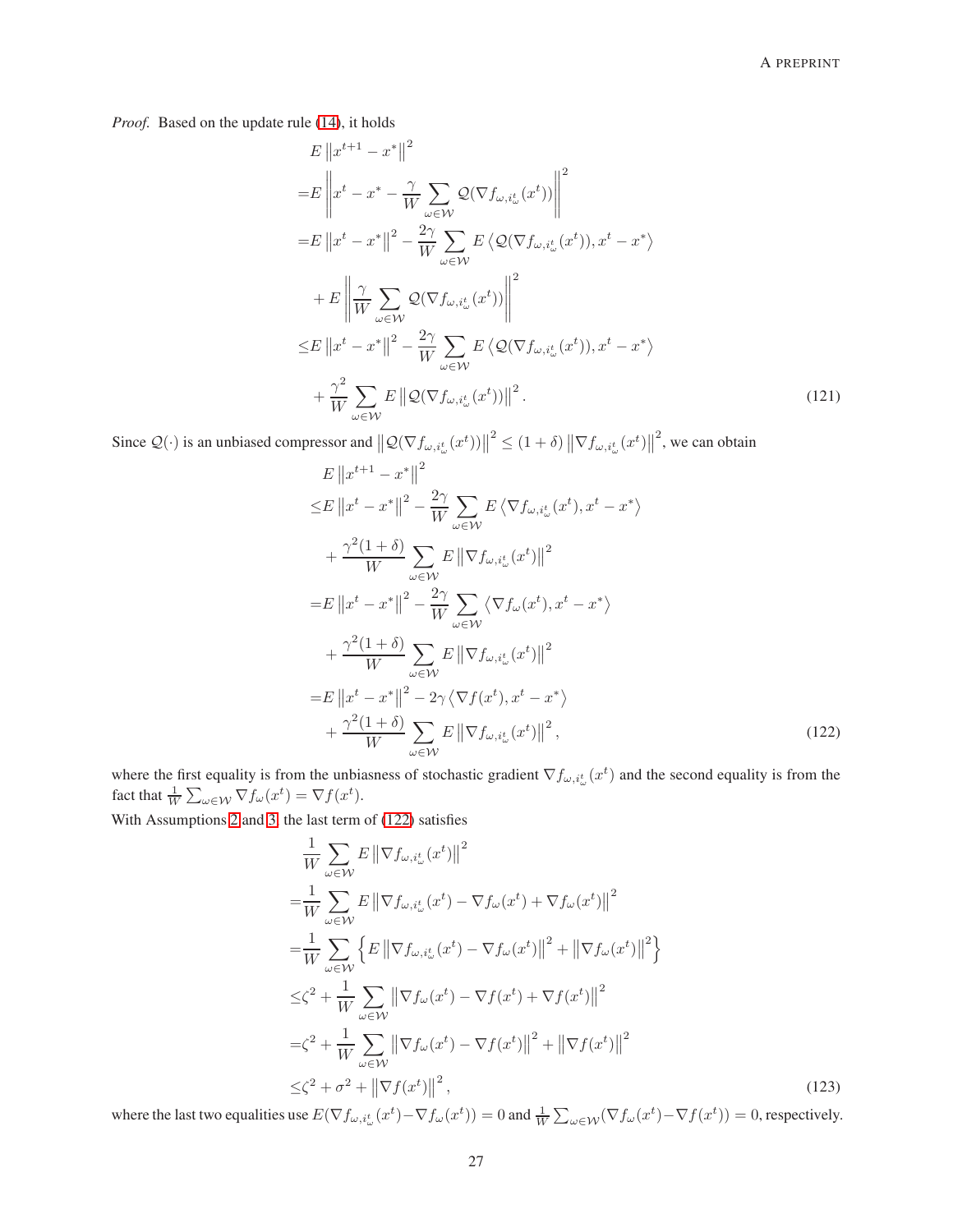Using the inequality

$$
\langle \nabla f(x^t) - \nabla f(x^*), x^t - x^* \rangle \ge \frac{\mu L}{\mu + L} ||x^t - x^*||^2
$$
  
 
$$
+ \frac{1}{\mu + L} ||\nabla f(x^t) - \nabla f(x^*)||^2,
$$
 (124)

and  $\nabla f(x^*) = 0$ , with [\(123\)](#page-26-1) we can rewrite [\(122\)](#page-26-0) as

$$
E ||x^{t+1} - x^*||^2
$$
  
\n
$$
\leq E ||x^t - x^*||^2 - 2\gamma \langle \nabla f(x^t) - \nabla f(x^*), x^t - x^* \rangle
$$
  
\n
$$
+ \gamma^2 (1 + \delta) \left( \zeta^2 + \sigma^2 + ||f(x^t) - \nabla f(x^*)||^2 \right)
$$
  
\n
$$
\leq \left( 1 - \frac{2\gamma \mu L}{\mu + L} \right) E ||x^t - x^*||^2
$$
  
\n
$$
+ \left( \gamma^2 (1 + \delta) - \frac{2\gamma}{\mu + L} \right) ||f(x^t) - \nabla f(x^*)||^2
$$
  
\n
$$
+ \gamma^2 (1 + \delta) (\zeta^2 + \sigma^2).
$$
\n(125)

<span id="page-27-0"></span>If  $\gamma$  satisfies

$$
\gamma \le \frac{2}{(1+\delta)(\mu+L)},\tag{126}
$$

we have

$$
E \|x^{t+1} - x^*\|^2 \le \left(1 - \frac{2\gamma\mu L}{\mu + L}\right) E \|x^t - x^*\|^2 + \gamma^2 (1 + \delta)(\zeta^2 + \sigma^2). \tag{127}
$$

Applying telescopic cancellation from iteration  $1$  to  $t$  yields

$$
E\left\|x^{t}-x^{*}\right\|^{2} \leq \left(1-\frac{2\gamma\mu L}{\mu+L}\right)^{t} \Delta_{1} + \Delta_{2}',\tag{128}
$$

where

$$
\Delta_1 = \|x^0 - x^*\|^2 - \Delta_2',\tag{129}
$$

$$
\Delta_2' = \frac{\gamma (1+\delta)(\mu + L)(\zeta^2 + \sigma^2)}{2\mu L} \le \frac{1}{\mu L} (\zeta^2 + \sigma^2).
$$
 (130)

Here we use the upper bound of  $\gamma$  in [\(126\)](#page-27-0).

# E Biased Compressors and Error Feedback

Biased compressors, such as  $\ell_1$ -sign quantization and top- $k$  sparsification, are also widely used to improve communication efficiency of distributed algorithms. In this part, we will introduce Byzantine-robust and communication-efficient federated learning with biased compression, as well as error feedback, a corresponding compression noise reduction technique.

We first give the definition of a general compressor, which follows [\[30\]](#page-14-4).

**Definition 2** (General compressor). *A (possibly randomized) operator*  $Q: \mathbb{R}^p \to \mathbb{R}^p$  *is a* general compressor *if it satisfies*

$$
E_{\mathcal{Q}}\left\|\mathcal{Q}(x)-x\right\|^2 \le (1-\kappa)\left\|x\right\|^2, \quad \forall x \in \mathbb{R}^p. \tag{131}
$$

*where*  $\kappa \in (0,1]$ *.* 

A general compressor can be either unbiased or biased. Typical biased compressors include:

•  $\ell_1$ -sign quantization: For any  $x \in \mathbb{R}^p$ ,  $\mathcal{Q}(x) = \frac{\|x\|_1}{p} \text{sign}(x)$ . Here  $\kappa$  is  $\frac{\|x\|_1^2}{p\|x\|}$ .

 $\Box$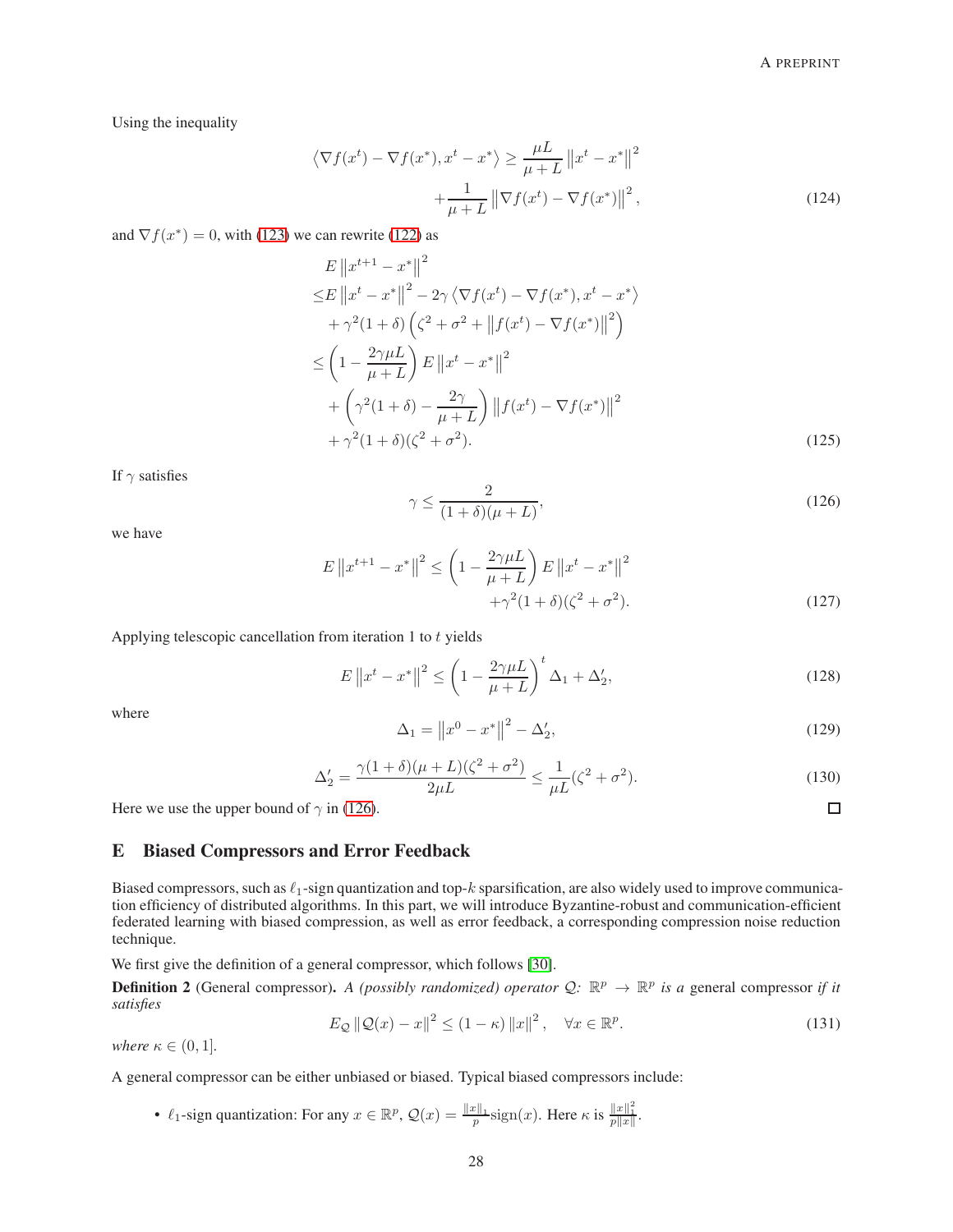• Top-k sparsification: For any  $x \in \mathbb{R}^p$ , select k elements with the largest absolute values to be remained, and let the other elements to be zero. Here  $\kappa$  is  $\frac{k}{p}$ .

Like unbiased compressors that we focus on in the main text, biased compressors also introduce compression noise. An effective strategy to reduce compression noise for biased compressors is error feedback. The idea is to store the error between the compressed and original gradients and add it back to the gradient in the next iteration. It has been proved that error feedback can guarantee convergence of compressed stochastic algorithms and achieve gradient compression for free [\[11,](#page-13-7) [30,](#page-14-4) [31\]](#page-14-5).

#### E.1 Byzantine-Robust Compressed SAGA with Error Feedback

The error feedback framework can be also combined with variance reduction to reduce both stochastic and compression noise. When applying error feedback to the Byzantine-robust compressed SAGA, each regular worker  $\omega \in \mathcal{R}$  at iteration t computes the corrected local stochastic gradient  $g^t_\omega$  and updates the accumulated error  $e^{t+1}_\omega$  as

<span id="page-28-1"></span><span id="page-28-0"></span>
$$
u^t_\omega = g^t_\omega + e^t_\omega,\tag{132}
$$

$$
e_{\omega}^{t+1} = u_{\omega}^t - \mathcal{Q}(u_{\omega}^t),\tag{133}
$$

where  $e_\omega^t$  has been stored in the previous iteration. Each regular worker  $\omega$  sends  $\mathcal{Q}(u_\omega^t)$  to the master node. Then, the master node updates the model parameter as

<span id="page-28-2"></span>
$$
x^{t+1} = x^t - \gamma \cdot \text{geomed}\{Q(u_w^t)\}.
$$
\n(134)

The Byzantine-robust compressed SAGA with error feedback is described in Algorithm [2.](#page-29-0) In each regular worker  $\omega$ , a stochastic gradient table is kept to store the most recent stochastic gradient for every local sample, and an error vector  $e_\omega^t$  is used to record the compression error. Each Byzantine worker  $\omega$  may maintain its stochastic gradient table and  $e_{\omega}^{t}$  for the sake of generating malicious vectors, or not do so but generate malicious vectors in other ways. At iteration t, the master node broadcasts  $x^t$  to all the workers. Each regular worker  $\omega$  randomly selects a sample and obtains the corrected stochastic gradient  $g_\omega^t$  as [\(27\)](#page-6-2). Next, the error vector  $e_\omega^t$  is added to  $g_\omega^t$  as in [\(132\)](#page-28-0), and the result is compressed and sent to the master node. Regular worker  $\omega$  then updates  $e_{\omega}^{t+1}$  according to [\(133\)](#page-28-1). The Byzantine workers can generate arbitrary messages but also send the compressed results to cheat the master node. After collecting the compressed messages from all the workers, the master node calculates the geometric median updates  $x^{t+1}$  as in [\(134\)](#page-28-2).

#### E.2 Theoretical Analysis

Now we analyze Byzantine-robust SAGA with error feedback. Note that we use the geometric median aggregation in the master node instead of the mean aggregation, such that the perturbed iterate analysis in the existing works cannot be applied here. This makes the convergence analysis challenging.

We begin with reviewing a lemma that bounds the error vector  $e_{\omega}^t$ . The bound universally holds for stochastic algorithms as long as Assumption [4](#page-4-1) holds.

<span id="page-28-3"></span>**Lemma 7.** [\[30\]](#page-14-4) Consider Algorithm [2](#page-29-0) with  $\epsilon$ -approximate geometric median aggregation and using a general com-*pressor. Under Assumption [4,](#page-4-1) for any regular worker*  $\omega \in R$  *and at any iteration t, the error vector*  $e_\omega^t$  *is bounded as* 

$$
E\left\|e_{\omega}^{t}\right\|^{2} \le \frac{4(1-\kappa)}{\kappa^{2}}G^{2}, \quad \forall t \ge 0.
$$
\n(135)

To handle the bias introduced by geometric median, we give the following lemma to describe the gap between the  $\epsilon$ -approximate geometric median of  $\{Q(u_\omega^t), \omega \in \mathcal{W}\}\$ and  $\nabla f(x^t)$ .

<span id="page-28-4"></span>Lemma 8. Consider Algorithm [2](#page-29-0) with  $\epsilon$ -approximate geometric median aggregation and using a general compressor. Under Assumptions [1,](#page-3-0) [2,](#page-3-1) and [4,](#page-4-1) if the number of Byzantine workers satisfies  $B < \frac{W}{2}$ , then an  $\epsilon$ -approximate geometric *median of*  $\{ \mathcal{Q}(u^t_\omega), \omega \in \mathcal{W} \}$ , denoted as  $z^*_\epsilon$ , satisfies

$$
E\left\|z_{\epsilon}^{*} - \nabla f(x^{t})\right\|^{2} \le 4C_{\alpha}^{2}L^{2}S^{t} + 4C_{\alpha}^{2}\sigma^{2} + \frac{64C_{\alpha}^{2}(1-\kappa)}{\kappa^{2}}G^{2} + \frac{2\epsilon^{2}}{(W-2B)^{2}}.
$$
\n(136)

*Proof.* From [\(133\)](#page-28-1), we have

$$
Q(u_{\omega}^{t}) = u_{\omega}^{t} - e_{\omega}^{t+1} = g_{\omega}^{t} + e_{\omega}^{t} - e_{\omega}^{t+1}.
$$
\n(137)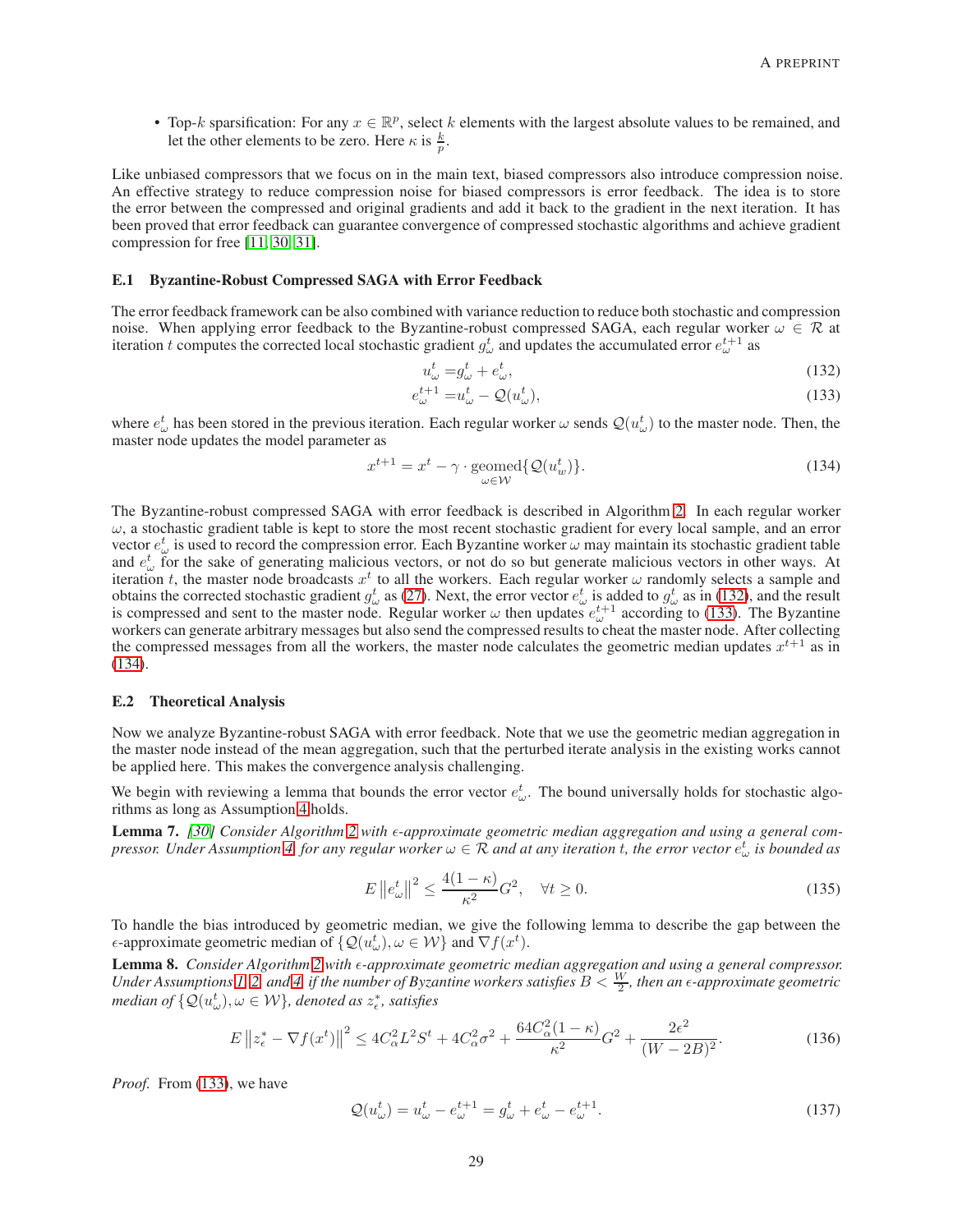<span id="page-29-0"></span>Algorithm 2 Byzantine-Robust Compressed SAGA with Error Feedback

# **Input:** Step size  $\gamma$

**Initialize**: Initialize  $x^0$  for master node and all workers. Initialize  $e^0_\omega = 0$  for each worker  $\omega$ . Initialize  $\{\nabla f_{\omega,j}(\phi^0_{\omega,j}) = 0\}$  $\nabla f_{\omega,j}(x^0), j = 1, \ldots, J\}$  for each regular worker  $\omega$ 

- 1: for  $t = 0, 1, ...$  do
- 2: Master node:
- 3: Broadcast  $x^t$  to all workers
- 4: Receive  $Q(u^t_\omega)$  from all workers
- 5: Update  $x^{t+1} = x^t \gamma \cdot \text{geomed}_{\omega \in \mathcal{W}}\{\mathcal{Q}(u_m^t)\}\$ 6: Worker  $\omega$ :
- 
- 7: **if**  $\omega \in \mathcal{R}$  **then**<br>8: **Compute**  $\overline{q}_c^t$ 8: Compute  $\bar{g}^t_{\omega} = \frac{1}{J} \sum_{j=1}^J \nabla f_{\omega,j}(\phi^t_{\omega,j})$
- 
- 9: Randomly sample  $i_{\omega}^t$  from  $\{1, ..., J\}$ <br>
10: Obtain  $g_{\omega}^t = \nabla f_{\omega, i_{\omega}^t}(x^t) \nabla f_{\omega, i_{\omega}^t}(\phi_{\omega, i_{\omega}^t}^t) + \bar{g}_{\omega}^t$
- 11: Store  $\nabla f_{\omega,i_{\omega}^t}(\phi_{\omega,i_{\omega}^t}^t) = \nabla f_{\omega,i_{\omega}^t}(x^t)$
- 
- 12: Compress  $\mathcal{Q}(u^t_\omega) = \mathcal{Q}(g^t_\omega + e^t_\omega)$ 13: Update  $e_{\omega}^{t+1} = u_{\omega}^t - \mathcal{Q}(\tilde{u}_{\omega}^t)$
- 14: Send  $\mathcal{Q}(\tilde{u}^t_\omega)$  to master node
- 
- 15: **else if**  $\omega \in \mathcal{B}$  **then**<br>16: **Generate arbitra** 16: Generate arbitrary malicious message  $g^t_\omega = *$
- 17: Send  $\mathcal{Q}(u^t_\omega) = \mathcal{Q}(g^t_\omega)$  to master node

18: end if

19: end for

According to Lemma [2,](#page-15-0) it holds that

$$
E ||z_{\epsilon}^{*} - \nabla f(x^{t})||^{2}
$$
\n
$$
\leq 2C_{\alpha}^{2} \frac{1}{R} \sum_{\omega \in \mathcal{R}} E ||Q(u_{\omega}^{t}) - \nabla f(x^{t})||^{2} + \frac{2\epsilon^{2}}{(W - 2B)^{2}}
$$
\n
$$
= 2C_{\alpha}^{2} \frac{1}{R} \sum_{\omega \in \mathcal{R}} E ||g_{\omega}^{t} + e_{\omega}^{t} - e_{\omega}^{t+1} - \nabla f(x^{t})||^{2} + \frac{2\epsilon^{2}}{(W - 2B)^{2}}
$$
\n
$$
\leq 2C_{\alpha}^{2} \frac{1}{R} \sum_{\omega \in \mathcal{R}} \left\{ 2E ||g_{\omega}^{t} - \nabla f(x^{t})||^{2} + 2E ||e_{\omega}^{t} - e_{\omega}^{t+1}||^{2} \right\} + \frac{2\epsilon^{2}}{(W - 2B)^{2}}
$$
\n
$$
\leq 2C_{\alpha}^{2} \frac{1}{R} \sum_{\omega \in \mathcal{R}} \left\{ 2E ||g_{\omega}^{t} - \nabla f_{\omega}(x^{t}) + \nabla f_{\omega}(x^{t}) - \nabla f(x^{t})||^{2} + 4E ||e_{\omega}^{t}||^{2} + 4E ||e_{\omega}^{t+1}||^{2} \right\} + \frac{2\epsilon^{2}}{(W - 2B)^{2}}.
$$
\n(138)

Here the last two inequalities come from the fact that  $||a + b||^2 \le 2 ||a||^2 + 2 ||b||^2$ . Applying Lemma [3,](#page-17-1) Lemma [7,](#page-28-3) and Assumption [2,](#page-3-1) we have

$$
E ||z_{\epsilon}^{*} - \nabla f(x^{t})||^{2}
$$
\n
$$
\leq 2C_{\alpha}^{2} \frac{1}{R} \sum_{\omega \in \mathcal{R}} \left\{ 2E ||g_{\omega}^{t} - \nabla f_{\omega}(x^{t})||^{2} + 2E ||\nabla f_{\omega}(x^{t}) - \nabla f(x^{t})||^{2} + \frac{32(1 - \kappa)}{\kappa^{2}} G^{2} \right\} + \frac{2\epsilon^{2}}{(W - 2B)^{2}}
$$
\n
$$
\leq 4C_{\alpha}^{2} L^{2} S^{t} + 4C_{\alpha}^{2} \sigma^{2} + \frac{64C_{\alpha}^{2}(1 - \kappa)}{\kappa^{2}} G^{2} + \frac{2\epsilon^{2}}{(W - 2B)^{2}}.
$$
\n(139)

Here the first inequality uses  $\sum_{\omega \in \mathcal{R}} (\nabla f_{\omega}(x^t) - \nabla f(x^t)) = 0$ . This completes the proof.

Now we establish the convergence of the Byzantine-robust compressed SAGA with error feedback.

<span id="page-29-1"></span>Theorem 5 (Convergence of Byzantine-robust compressed SAGA with error feedback). *Consider Algorithm [2](#page-29-0) with* ǫ*-approximate geometric median aggregation and using a general compressor. Under Assumptions [1,](#page-3-0) [2,](#page-3-1) and [4,](#page-4-1) if the number of Byzantine workers satisfies*  $B < \frac{W}{2}$ *, and the step size*  $\gamma$  *satisfies* 

$$
\gamma \le \frac{\mu}{4\sqrt{10}J^2L^2C_{\alpha}},\tag{140}
$$

 $\Box$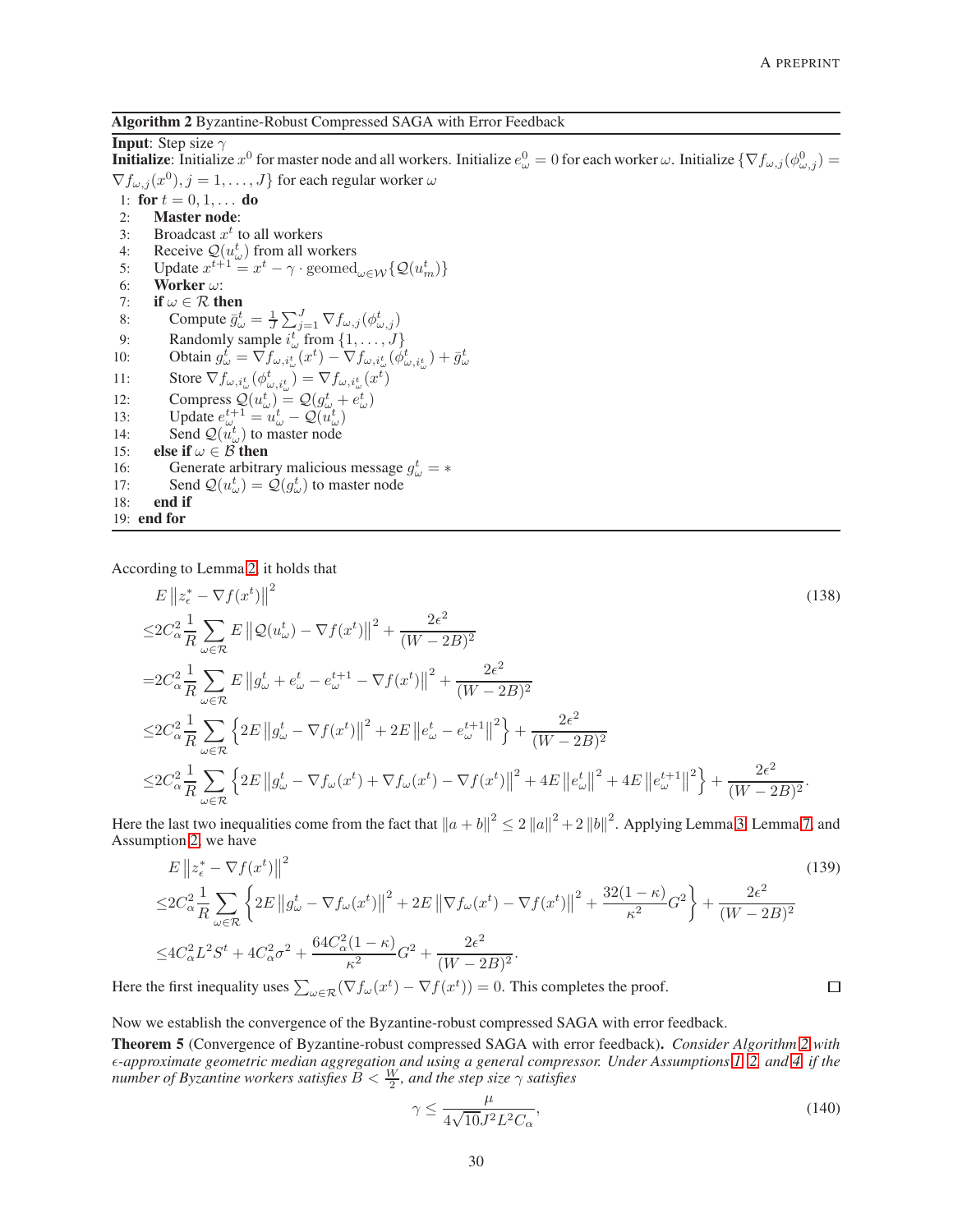*then it holds that*

$$
E\left\|x^{t}-x^{*}\right\|^{2} \leq \left(1-\frac{\gamma\mu}{2}\right)^{t} \Delta_{1} + \Delta_{2},\tag{141}
$$

*where*

$$
\Delta_1 := \|x^0 - x^*\|^2 - \Delta_2,\tag{142}
$$

$$
\Delta_2 := \frac{5}{\mu^2} \left( 4C_\alpha^2 \sigma^2 + \frac{64C_\alpha^2 (1 - \kappa)}{\kappa^2} G^2 + \frac{2\epsilon^2}{(W - 2B)^2} \right). \tag{143}
$$

*Proof.* When the step size  $\gamma$  is sufficiently small such that

<span id="page-30-4"></span><span id="page-30-3"></span><span id="page-30-0"></span>
$$
\gamma^2 L^2 \le \frac{\gamma \mu}{2},\tag{144}
$$

we can observe that [\(50\)](#page-16-1) also holds true here.

To prove the theorem, we construct a  $Lyapunov function T<sup>t</sup>$  as

$$
T^t := \|x^t - x^*\|^2 + cS^t,\tag{145}
$$

where c is any positive constant and  $S<sup>t</sup>$  is defined as [\(58\)](#page-17-6). Thus,  $T<sup>t</sup>$  is non-negative.

Based on [\(59\)](#page-17-7), it follows that

$$
ET^{t+1} = E \|x^{t+1} - x^*\|^2 + cES^{t+1}
$$
\n
$$
\leq (1 - \gamma \mu + 4cJ\gamma^2 L^2) \|x^t - x^*\|^2 + \left(\frac{2}{\gamma \mu} + 4cJ\right)E \|x^{t+1} - x^t + \gamma \nabla f(x^t)\|^2 + \left(1 - \frac{1}{J^2}\right)cS^t.
$$
\n(146)

Let  $z_6^*$  be an  $\epsilon$ -approximate geometric median of  $\{Q(v_\omega^t), \omega \in \mathcal{W}\}\$ and observe the second term at the right-hand side of  $(146)$ . We have

$$
E\left\|x^{t+1} - x^t + \gamma \nabla f(x^t)\right\|^2 = \gamma^2 E \left\|z^*_{\epsilon} - \nabla f(x^t)\right\|^2.
$$
 (147)

With this fact and Lemma [8,](#page-28-4) [\(146\)](#page-30-0) can be rewritten as

$$
ET^{t+1} \leq \left[1 - \gamma \mu + 4cJ\gamma^2 L^2\right] \|x^t - x^*\|^2 + \left[(1 - \frac{1}{J^2})c + \left(\frac{2}{\gamma \mu} + 4cJ\right)4C_{\alpha}^2 \gamma^2 L^2\right] S^t + \gamma^2 \left(\frac{2}{\gamma \mu} + 4cJ\right) \left(4C_{\alpha}^2 \sigma^2 + \frac{64C_{\alpha}^2 (1 - \kappa)}{\kappa^2} G^2 + \frac{2\epsilon^2}{(W - 2B)^2}\right).
$$
\n(148)

If we let

<span id="page-30-1"></span>
$$
4cJ\gamma^2L^2 \le \frac{\gamma\mu}{2},\tag{149}
$$

then it holds

$$
\frac{2}{\gamma\mu} + 4cJ \le \frac{2}{\gamma\mu} + \frac{\mu}{2\gamma L^2} \le \frac{5}{2\gamma\mu}.
$$
\n(150)

Thus, the first coefficient at the right-hand side of [\(148\)](#page-30-1) is bounded by

<span id="page-30-5"></span>
$$
1 - \gamma \mu + 4cJ\gamma^2 L^2 \le 1 - \frac{\gamma \mu}{2}.\tag{151}
$$

Similarly, if  $\gamma$  and c are chosen as

<span id="page-30-2"></span>
$$
\frac{\gamma \mu}{2} \le \frac{1}{2J^2},\tag{152}
$$

and

$$
c = \frac{20C_{\alpha}^2 J^2 \gamma L^2}{\mu} \ge \frac{5}{2} \cdot \frac{4C_{\alpha}^2 J^2 \gamma L^2}{\mu(\frac{1}{J^2} - \frac{\gamma \mu}{2})},\tag{153}
$$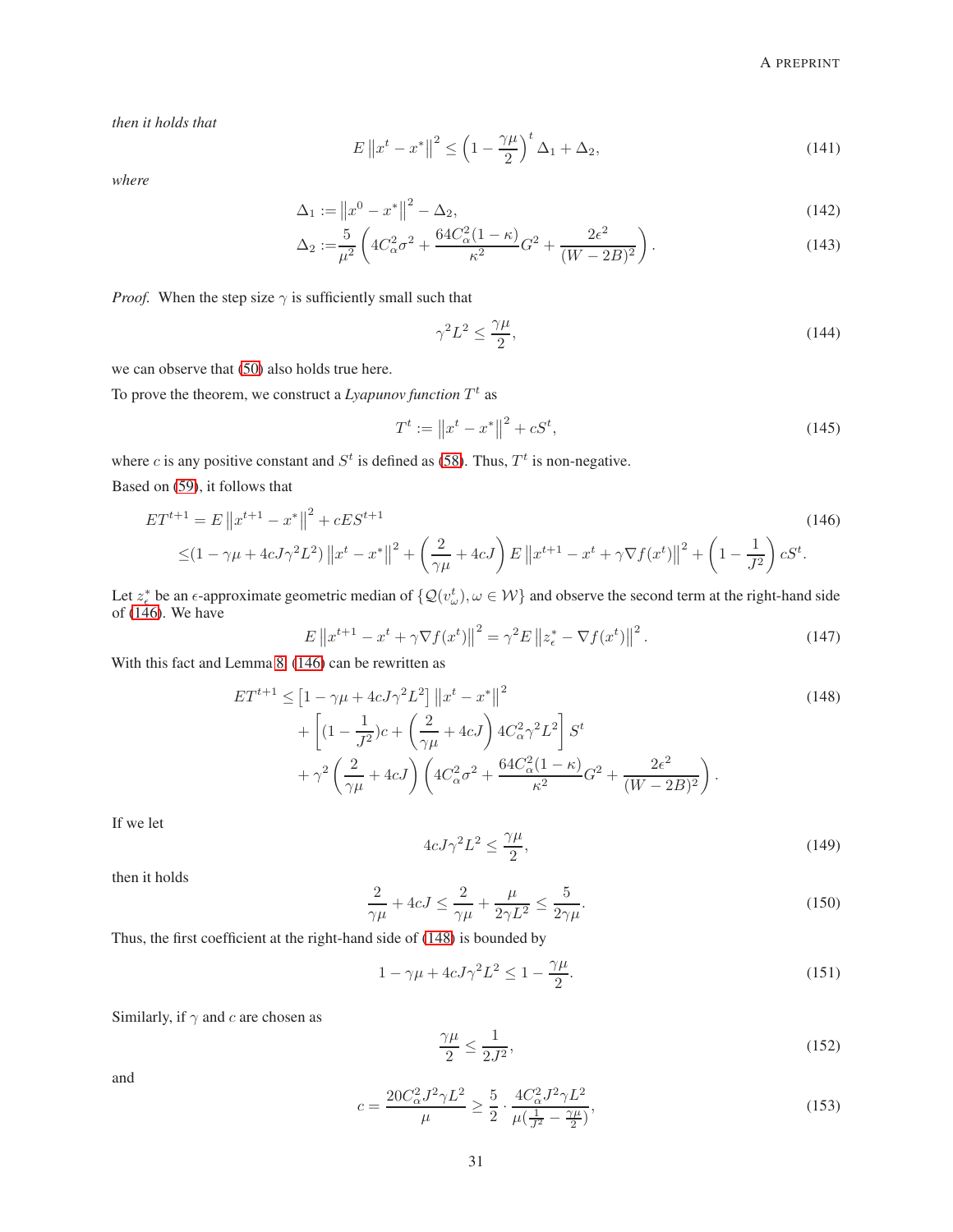$\Box$ 

then the second coefficient at the right-hand side of [\(148\)](#page-30-1) is bounded by

<span id="page-31-1"></span><span id="page-31-0"></span>
$$
(1 - \frac{1}{J^2})c + \left(\frac{2}{\gamma\mu} + 4cJ\right)4C_{\alpha}^2 \gamma^2 L^2
$$
  
\n
$$
\leq (1 - \frac{1}{J^2})c + \frac{5}{2} \cdot \frac{4C_{\alpha}^2 \gamma L^2}{\mu}
$$
  
\n
$$
\leq (1 - \frac{\gamma\mu}{2})c.
$$
\n(154)

The last term at the right-hand side of [\(148\)](#page-30-1) is bounded by

$$
\gamma^2 \left(\frac{2}{\gamma \mu} + 4cJ\right) \left(4C_{\alpha}^2 \sigma^2 + \frac{64C_{\alpha}^2 (1 - \kappa)}{\kappa^2} G^2 + \frac{2\epsilon^2}{(W - 2B)^2}\right) \n\leq \frac{5\gamma}{2\mu} \left(4C_{\alpha}^2 \sigma^2 + \frac{64C_{\alpha}^2 (1 - \kappa)}{\kappa^2} G^2 + \frac{2\epsilon^2}{(W - 2B)^2}\right).
$$
\n(155)

Therefore, substituting [\(151\)](#page-30-2), [\(154\)](#page-31-0), and [\(155\)](#page-31-1), we know that [\(148\)](#page-30-1) satisfies

$$
ET^{t+1} \le \left(1 - \frac{\gamma \mu}{2}\right) \left\|x^t - x^*\right\|^2 + \left(1 - \frac{\gamma \mu}{2}\right) cS^t + \frac{\gamma \mu}{2} \Delta_2,\tag{156}
$$

where

$$
\Delta_2 := \frac{5}{\mu^2} \left( 4C_\alpha^2 \sigma^2 + \frac{64C_\alpha^2 (1 - \kappa)}{\kappa^2} G^2 + \frac{2\epsilon^2}{(W - 2B)^2} \right). \tag{157}
$$

Applying telescopic cancellation on  $(156)$  from iteration 1 to t yields

<span id="page-31-2"></span>
$$
ET^{t} \le \left(1 - \frac{\gamma \mu}{2}\right)^{t} \left(T^{0} - \Delta_{2}\right) + \frac{2}{\gamma \mu} \tilde{\Delta}_{2}.
$$
\n(158)

From the definition of Lyapunov function [\(145\)](#page-30-3), we can obtain

$$
E\left\|x^{t}-x^{*}\right\|^{2} \leq ET^{t} \leq \left(1-\frac{\gamma\mu}{2}\right)^{t} \Delta_{1} + \Delta_{2},\tag{159}
$$

where

$$
\Delta_1 := \|x^0 - x^*\|^2 - \Delta_2. \tag{160}
$$

Considering the requirements [\(144\)](#page-30-4), [\(107\)](#page-24-2), and [\(152\)](#page-30-5) on the step size, we can choose  $\gamma$  as

$$
\gamma \le \frac{\mu}{4\sqrt{10} \cdot C_{\alpha} J^2 L^2}.
$$
\n(161)

This completes the proof.

Theorem [5](#page-29-1) shows that the Byzantine-robust compressed SAGA with error feedback can also linearly converge to a neighborhood of the optimal solution. However, the analysis needs the stochastic gradients to be bounded, which is common in the analysis of error feedback. The learning error  $\Delta_2$  is linear with  $G^2$  and can be very large. Improving the proof techniques and obtain a tighter bound of learning error for error feedback will be our future work.

#### E.3 Numerical Experiments

Here we provide numerical experiments of Byzantine-robust compressed SAGA with error feedback to illustrate its effectiveness. The considered problem is also logistic regression. The dataset and detailed settings are the same as those in the main text.

Figure [6](#page-32-0) depicts the optimality gap  $f(x^t) - f(x^*)$  of SGD, Byzantine-robust SGD, Byzantine-robust compressed SGD with error feedback (EF), SAGA, Byzantine-robust SAGA, and Byzantine-robust compressed SAGA with EF. The compressor here is top-k spasification and ratio  $k/p$  is 0.1. The Byzantine workers also obey the top-k sparsification compression rule and the error feedback framework, so as to recover the effects of uncompressed Byzantine attacks as much as possible. Observe that the Byzantine-robust compressed SAGA with EF has the ability to defend all the three attacks as the Byzantine-robust SAGA without compression, and their learning errors are similar. This fact implies